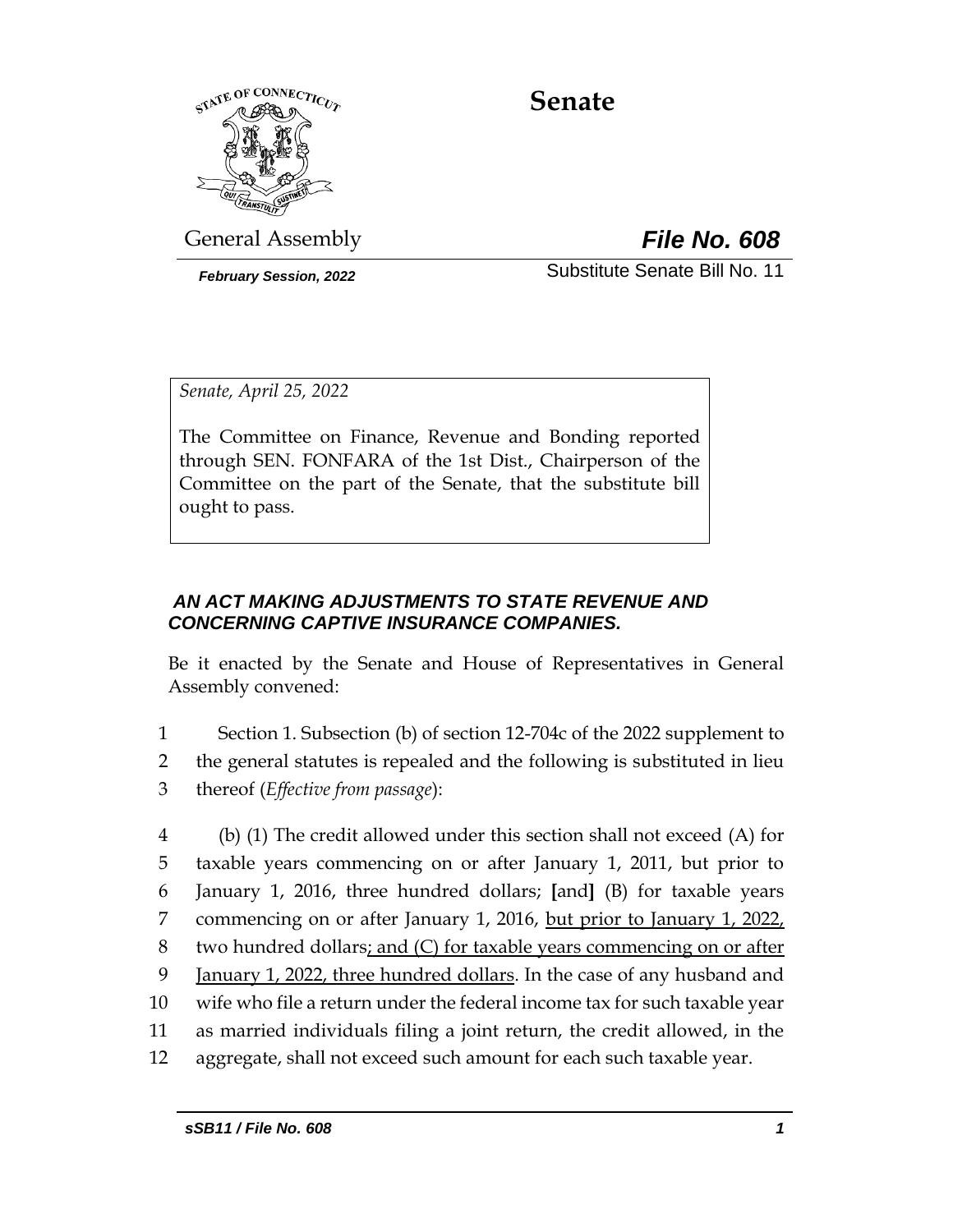(2) Notwithstanding the provisions of subsection (a) of this section, for the taxable years commencing January 1, 2017, to January 1, **[**2022**]** 15 2021, inclusive, the credit under this section shall be allowed only for a resident of this state (A) who has attained age sixty-five before the close of the applicable taxable year, or (B) who files a return under the federal income tax for the applicable taxable year validly claiming one or more dependents.

 Sec. 2. Subparagraph (B) of subdivision (20) of subsection (a) of section 12-701 of the 2022 supplement to the general statutes is repealed and the following is substituted in lieu thereof (*Effective from passage*):

(B) There shall be subtracted therefrom:

 (i) To the extent properly includable in gross income for federal income tax purposes, any income with respect to which taxation by any 26 state is prohibited by federal law;

 (ii) To the extent allowable under section 12-718, exempt dividends paid by a regulated investment company;

 (iii) To the extent properly includable in gross income for federal income tax purposes, the amount of any refund or credit for overpayment of income taxes imposed by this state, or any other state of the United States or a political subdivision thereof, or the District of Columbia;

 (iv) To the extent properly includable in gross income for federal income tax purposes and not otherwise subtracted from federal adjusted gross income pursuant to clause (x) of this subparagraph in computing Connecticut adjusted gross income, any tier 1 railroad retirement benefits;

 (v) To the extent any additional allowance for depreciation under Section 168(k) of the Internal Revenue Code for property placed in service after September 27, 2017, was added to federal adjusted gross income pursuant to subparagraph (A)(ix) of this subdivision in computing Connecticut adjusted gross income, twenty-five per cent of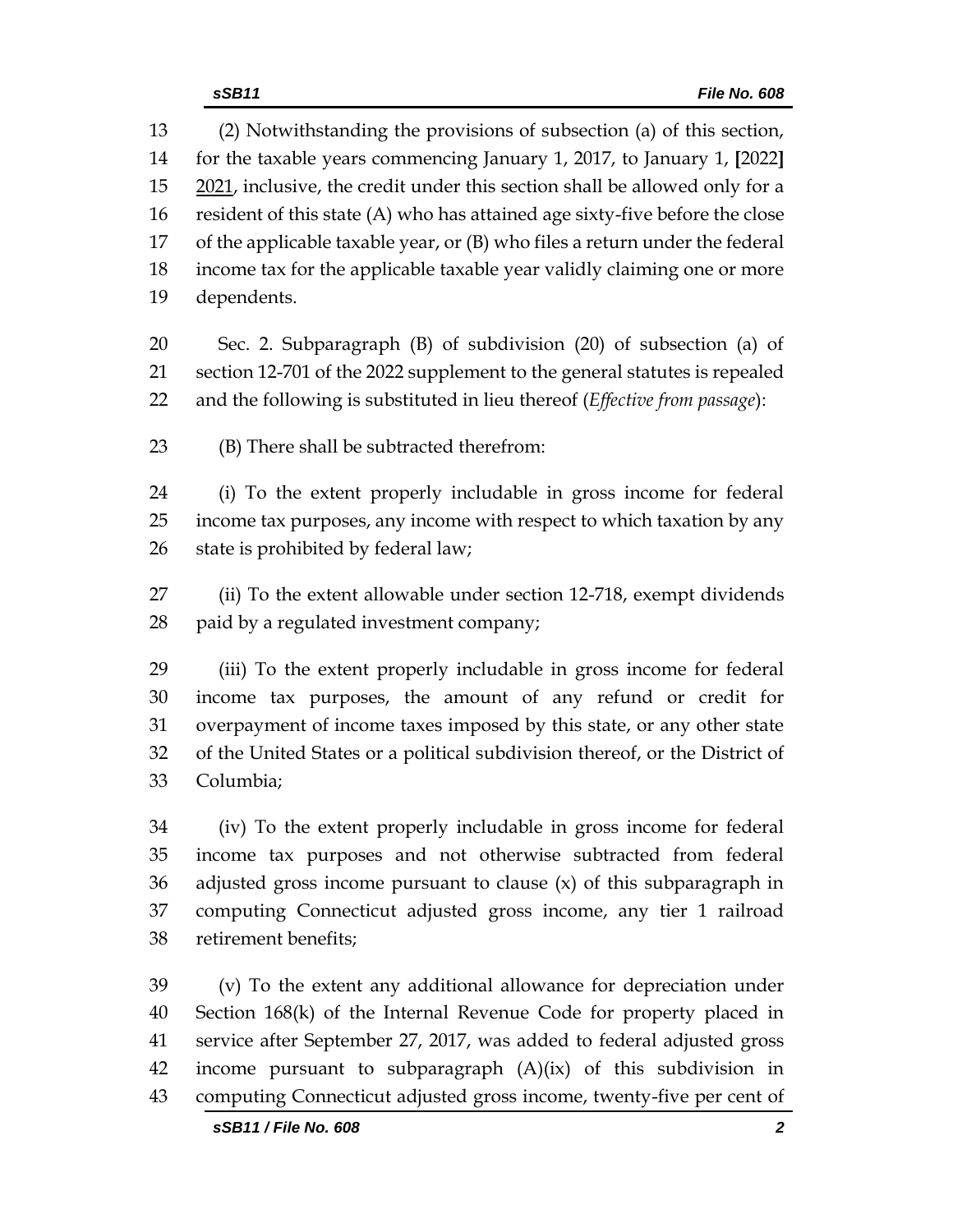such additional allowance for depreciation in each of the four succeeding taxable years;

 (vi) To the extent properly includable in gross income for federal income tax purposes, any interest income from obligations issued by or on behalf of the state of Connecticut, any political subdivision thereof, or public instrumentality, state or local authority, district or similar public entity created under the laws of the state of Connecticut;

 (vii) To the extent properly includable in determining the net gain or loss from the sale or other disposition of capital assets for federal income tax purposes, any gain from the sale or exchange of obligations issued by or on behalf of the state of Connecticut, any political subdivision thereof, or public instrumentality, state or local authority, district or similar public entity created under the laws of the state of Connecticut, in the income year such gain was recognized;

 (viii) Any interest on indebtedness incurred or continued to purchase or carry obligations or securities the interest on which is subject to tax under this chapter but exempt from federal income tax, to the extent that such interest on indebtedness is not deductible in determining federal adjusted gross income and is attributable to a trade or business carried on by such individual;

 (ix) Ordinary and necessary expenses paid or incurred during the taxable year for the production or collection of income which is subject to taxation under this chapter but exempt from federal income tax, or the management, conservation or maintenance of property held for the production of such income, and the amortizable bond premium for the taxable year on any bond the interest on which is subject to tax under this chapter but exempt from federal income tax, to the extent that such expenses and premiums are not deductible in determining federal adjusted gross income and are attributable to a trade or business carried on by such individual;

 (x) (I) For taxable years commencing prior to January 1, 2019, for a person who files a return under the federal income tax as an unmarried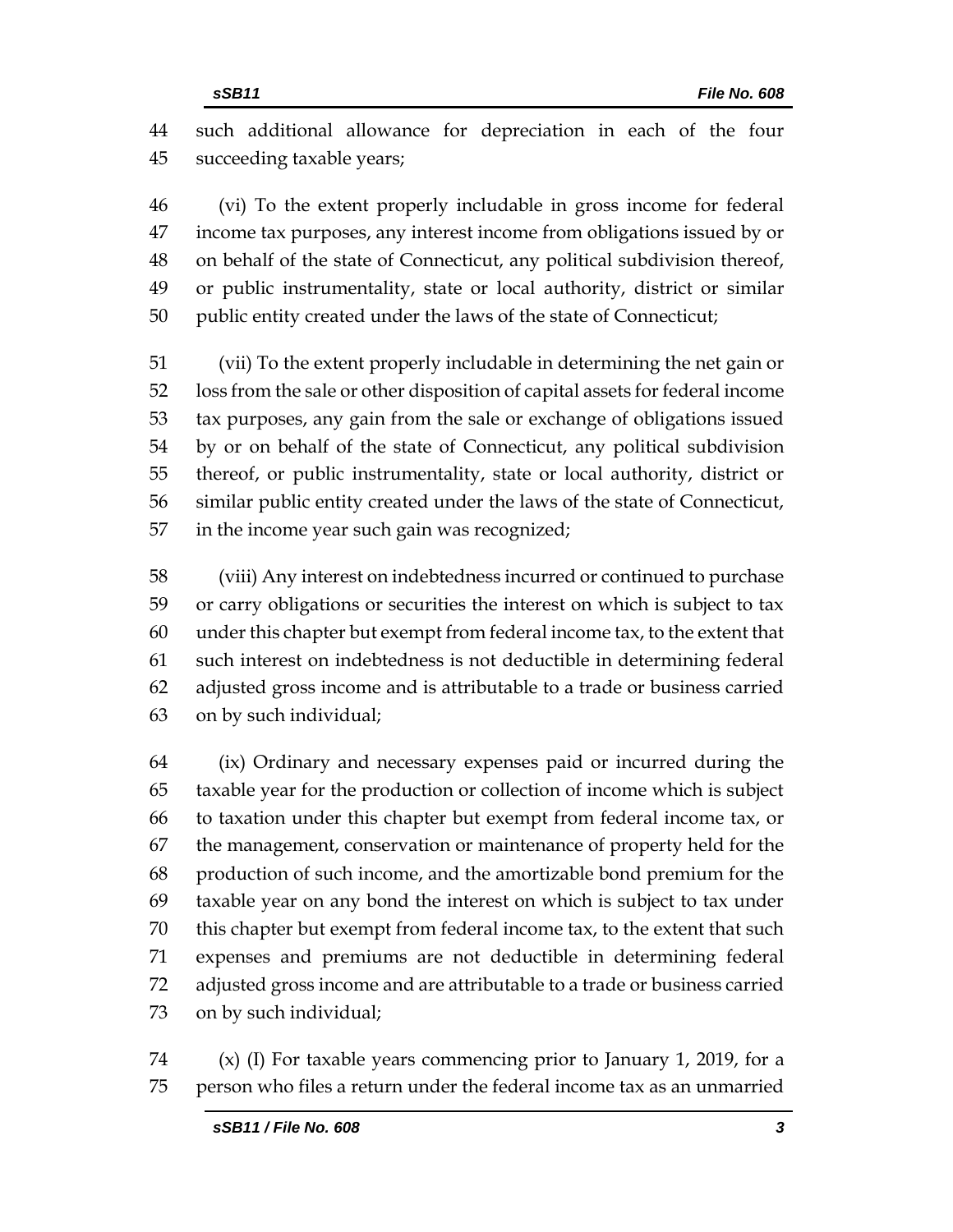individual whose federal adjusted gross income for such taxable year is less than fifty thousand dollars, or as a married individual filing separately whose federal adjusted gross income for such taxable year is less than fifty thousand dollars, or for a husband and wife who file a return under the federal income tax as married individuals filing jointly whose federal adjusted gross income for such taxable year is less than sixty thousand dollars or a person who files a return under the federal income tax as a head of household whose federal adjusted gross income for such taxable year is less than sixty thousand dollars, an amount equal to the Social Security benefits includable for federal income tax purposes;

 (II) For taxable years commencing prior to January 1, 2019, for a person who files a return under the federal income tax as an unmarried individual whose federal adjusted gross income for such taxable year is fifty thousand dollars or more, or as a married individual filing separately whose federal adjusted gross income for such taxable year is fifty thousand dollars or more, or for a husband and wife who file a return under the federal income tax as married individuals filing jointly whose federal adjusted gross income from such taxable year is sixty thousand dollars or more or for a person who files a return under the federal income tax as a head of household whose federal adjusted gross income for such taxable year is sixty thousand dollars or more, an amount equal to the difference between the amount of Social Security benefits includable for federal income tax purposes and the lesser of twenty-five per cent of the Social Security benefits received during the taxable year, or twenty-five per cent of the excess described in Section 86(b)(1) of the Internal Revenue Code;

 (III) For the taxable year commencing January 1, 2019, and each taxable year thereafter, for a person who files a return under the federal income tax as an unmarried individual whose federal adjusted gross income for such taxable year is less than seventy-five thousand dollars, or as a married individual filing separately whose federal adjusted gross income for such taxable year is less than seventy-five thousand dollars, or for a husband and wife who file a return under the federal income tax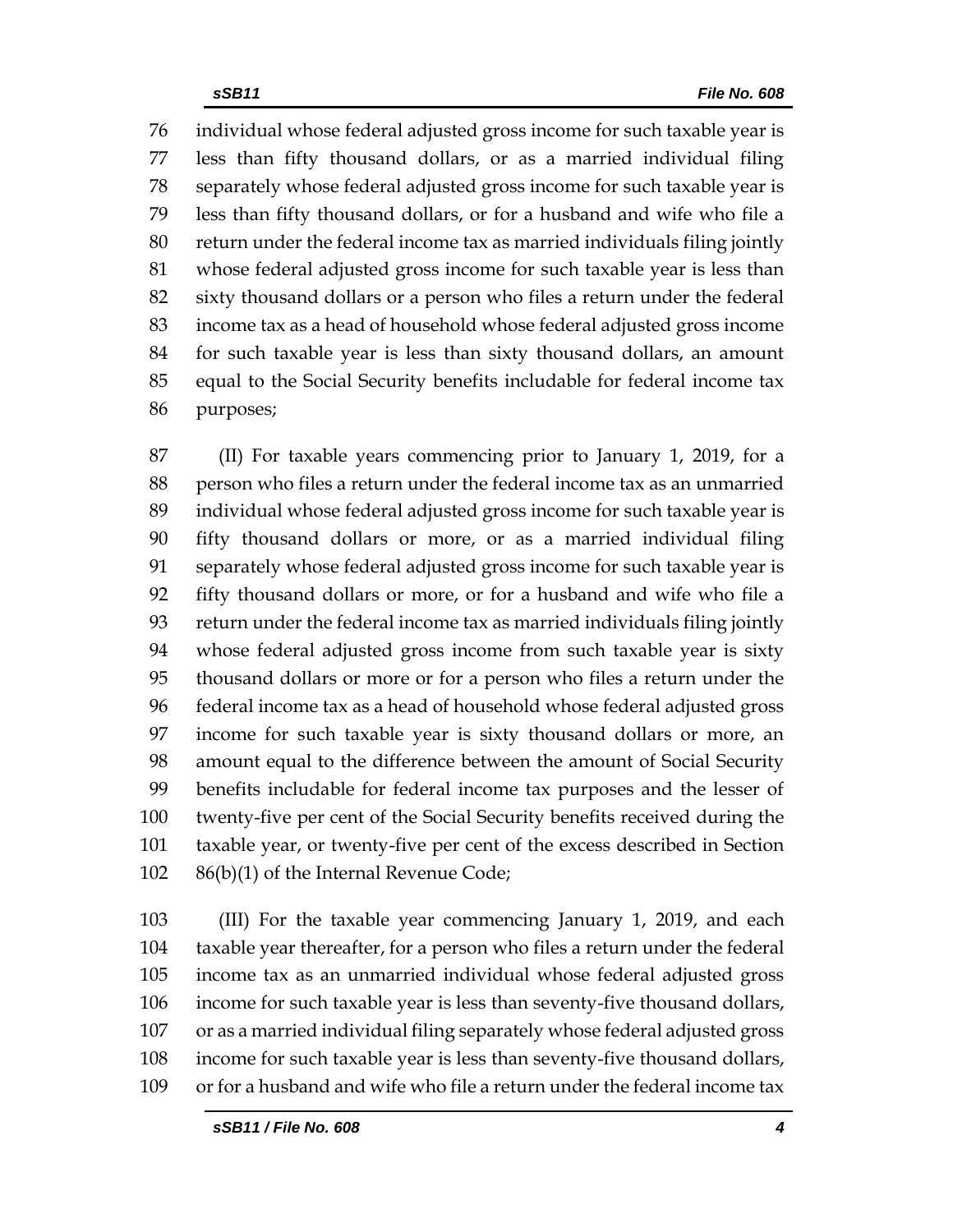as married individuals filing jointly whose federal adjusted gross income for such taxable year is less than one hundred thousand dollars or a person who files a return under the federal income tax as a head of household whose federal adjusted gross income for such taxable year is less than one hundred thousand dollars, an amount equal to the Social Security benefits includable for federal income tax purposes; and

 (IV) For the taxable year commencing January 1, 2019, and each taxable year thereafter, for a person who files a return under the federal income tax as an unmarried individual whose federal adjusted gross income for such taxable year is seventy-five thousand dollars or more, or as a married individual filing separately whose federal adjusted gross income for such taxable year is seventy-five thousand dollars or more, or for a husband and wife who file a return under the federal income tax as married individuals filing jointly whose federal adjusted gross income from such taxable year is one hundred thousand dollars or more or for a person who files a return under the federal income tax as a head of household whose federal adjusted gross income for such taxable year is one hundred thousand dollars or more, an amount equal to the difference between the amount of Social Security benefits includable for federal income tax purposes and the lesser of twenty-five per cent of the Social Security benefits received during the taxable year, or twenty-five per cent of the excess described in Section 86(b)(1) of the Internal Revenue Code;

 (xi) To the extent properly includable in gross income for federal income tax purposes, any amount rebated to a taxpayer pursuant to section 12-746;

 (xii) To the extent properly includable in the gross income for federal income tax purposes of a designated beneficiary, any distribution to such beneficiary from any qualified state tuition program, as defined in Section 529(b) of the Internal Revenue Code, established and maintained by this state or any official, agency or instrumentality of the state;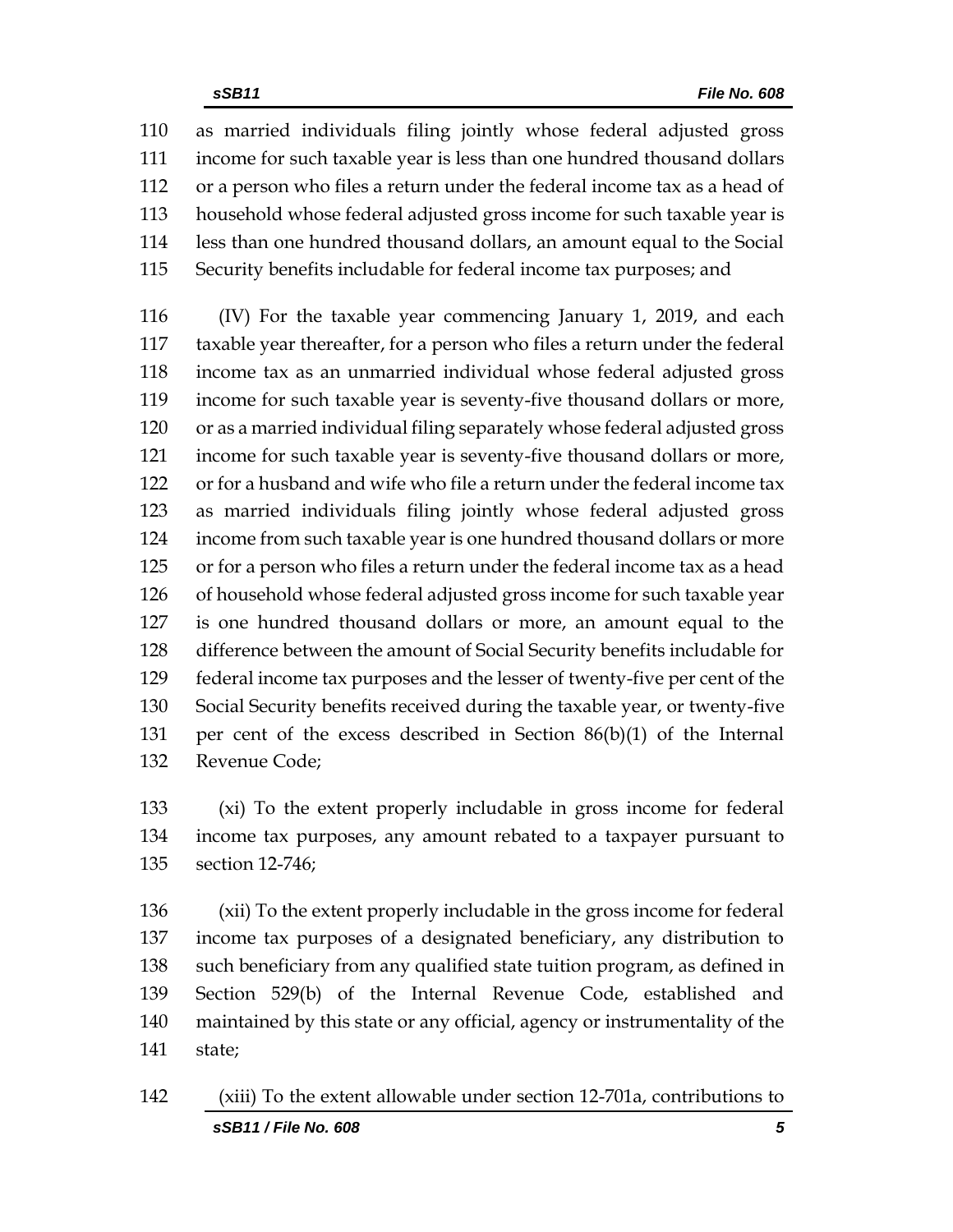accounts established pursuant to any qualified state tuition program, as defined in Section 529(b) of the Internal Revenue Code, established and maintained by this state or any official, agency or instrumentality of the state;

 (xiv) To the extent properly includable in gross income for federal income tax purposes, the amount of any Holocaust victims' settlement 149 payment received in the taxable year by a Holocaust victim;

 (xv) To the extent properly includable in gross income for federal income tax purposes of an account holder, as defined in section 31- 51ww, interest earned on funds deposited in the individual development account, as defined in section 31-51ww, of such account holder;

 (xvi) To the extent properly includable in the gross income for federal income tax purposes of a designated beneficiary, as defined in section 3-123aa, interest, dividends or capital gains earned on contributions to accounts established for the designated beneficiary pursuant to the Connecticut Homecare Option Program for the Elderly established by sections 3-123aa to 3-123ff, inclusive;

 (xvii) To the extent properly includable in gross income for federal income tax purposes, any income received from the United States government as retirement pay for a retired member of (I) the Armed Forces of the United States, as defined in Section 101 of Title 10 of the United States Code, or (II) the National Guard, as defined in Section 101 of Title 10 of the United States Code;

 (xviii) To the extent properly includable in gross income for federal income tax purposes for the taxable year, any income from the discharge of indebtedness in connection with any reacquisition, after December 31, 2008, and before January 1, 2011, of an applicable debt instrument or instruments, as those terms are defined in Section 108 of the Internal Revenue Code, as amended by Section 1231 of the American Recovery and Reinvestment Act of 2009, to the extent any such income was added 174 to federal adjusted gross income pursuant to subparagraph  $(A)(xi)$  of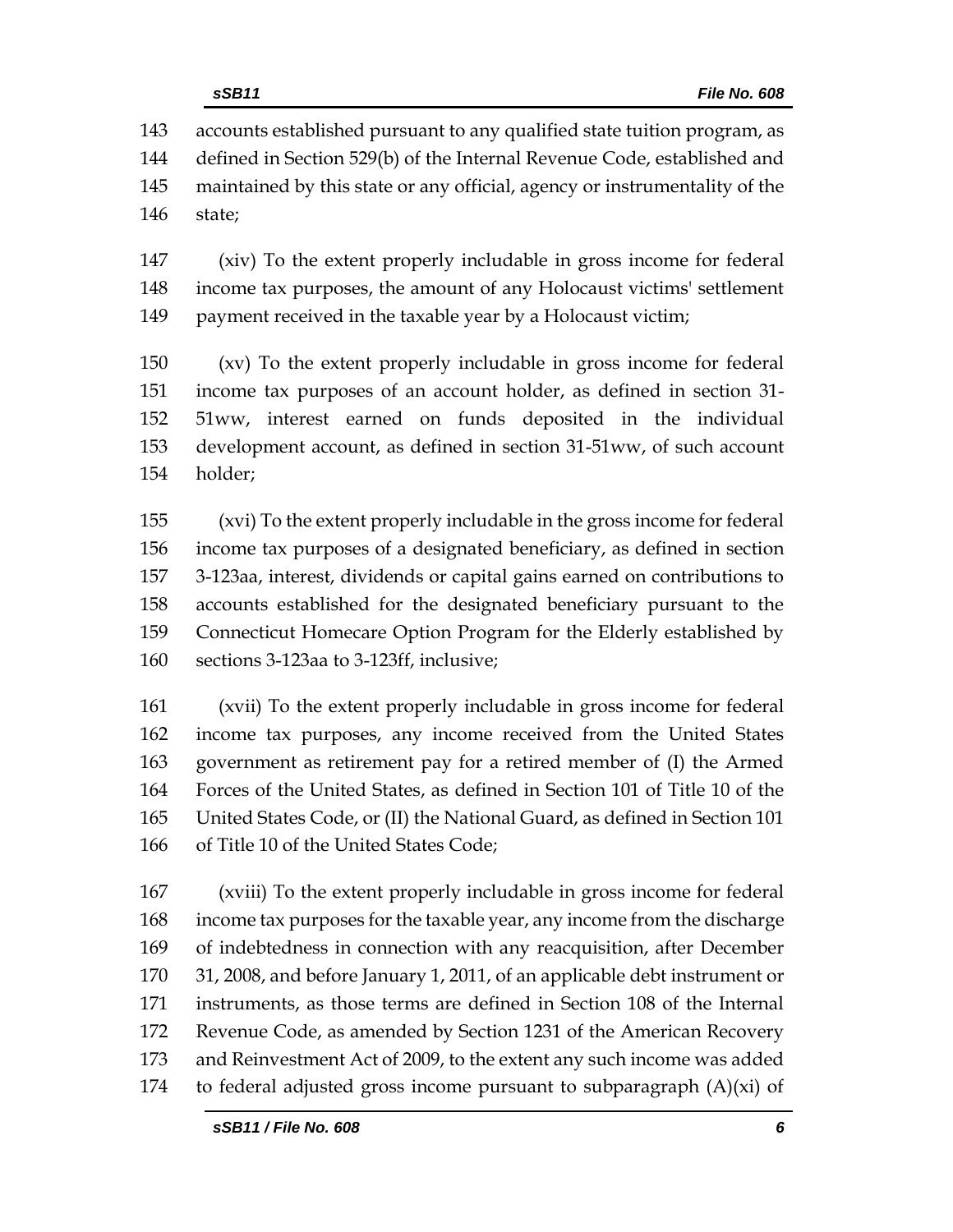this subdivision in computing Connecticut adjusted gross income for a preceding taxable year;

 (xix) To the extent not deductible in determining federal adjusted gross income, the amount of any contribution to a manufacturing reinvestment account established pursuant to section 32-9zz in the taxable year that such contribution is made;

 (xx) To the extent properly includable in gross income for federal income tax purposes, (I) for the taxable year commencing January 1, 2015, ten per cent of the income received from the state teachers' retirement system, (II) for the taxable years commencing January 1, 2016, to January 1, 2020, inclusive, twenty-five per cent of the income received from the state teachers' retirement system, and (III) for the taxable year commencing January 1, 2021, and each taxable year thereafter, fifty per cent of the income received from the state teachers' retirement system or, for a taxpayer whose federal adjusted gross income does not exceed the applicable threshold under clause (xxi) of this subparagraph, the percentage pursuant to said clause of the income received from the state teachers' retirement system, whichever deduction is greater;

 (xxi) To the extent properly includable in gross income for federal income tax purposes, except for retirement benefits under clause (iv) of this subparagraph and retirement pay under clause (xvii) of this subparagraph, for a person who files a return under the federal income tax as an unmarried individual whose federal adjusted gross income for such taxable year is less than seventy-five thousand dollars, or as a married individual filing separately whose federal adjusted gross income for such taxable year is less than seventy-five thousand dollars, or as a head of household whose federal adjusted gross income for such taxable year is less than seventy-five thousand dollars, or for a husband and wife who file a return under the federal income tax as married individuals filing jointly whose federal adjusted gross income for such taxable year is less than one hundred thousand dollars, (I) for the taxable year commencing January 1, 2019, fourteen per cent of any pension or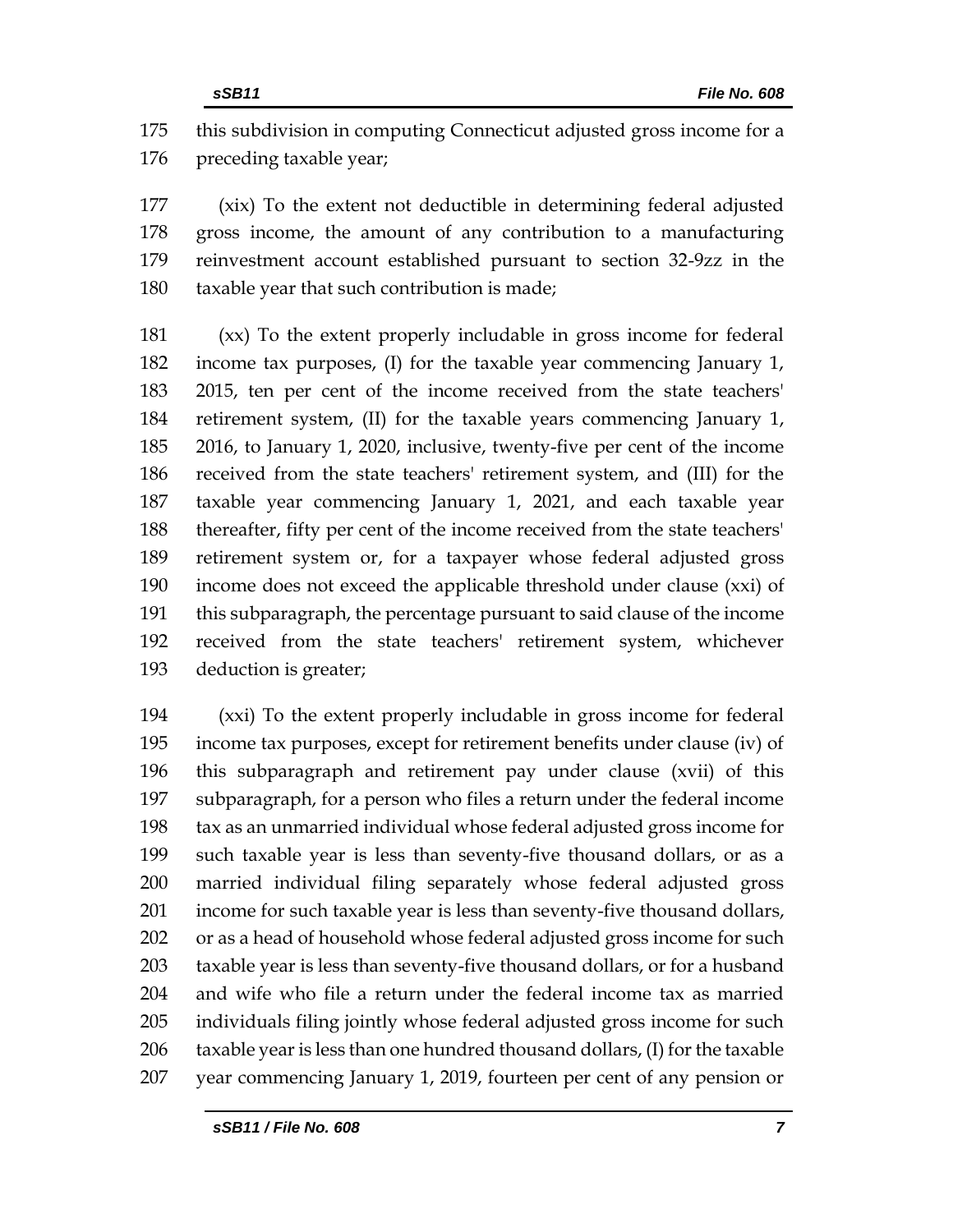annuity income, (II) for the taxable year commencing January 1, 2020, twenty-eight per cent of any pension or annuity income, (III) for the taxable year commencing January 1, 2021, forty-two per cent of any pension or annuity income, and (IV) for the taxable year commencing January 1, 2022, **[**fifty-six per cent of any pension or annuity income, (V) for the taxable year commencing January 1, 2023, seventy per cent of any pension or annuity income, (VI) for the taxable year commencing January 1, 2024, eighty-four per cent of any pension or annuity income, and (VII) for the taxable year commencing January 1, 2025,**]** and each taxable year thereafter, one hundred per cent of any pension or annuity income;

 (xxii) The amount of lost wages and medical, travel and housing expenses, not to exceed ten thousand dollars in the aggregate, incurred by a taxpayer during the taxable year in connection with the donation to another person of an organ for organ transplantation occurring on or after January 1, 2017;

 (xxiii) To the extent properly includable in gross income for federal income tax purposes, the amount of any financial assistance received from the Crumbling Foundations Assistance Fund or paid to or on behalf of the owner of a residential building pursuant to sections 8-442 and 8-443;

 (xxiv) To the extent properly includable in gross income for federal income tax purposes, the amount calculated pursuant to subsection (b) of section 12-704g for income received by a general partner of a venture capital fund, as defined in 17 CFR 275.203(l)-1, as amended from time to time;

 (xxv) To the extent any portion of a deduction under Section 179 of the Internal Revenue Code was added to federal adjusted gross income 236 pursuant to subparagraph  $(A)(xiv)$  of this subdivision in computing Connecticut adjusted gross income, twenty-five per cent of such disallowed portion of the deduction in each of the four succeeding taxable years; **[**and**]**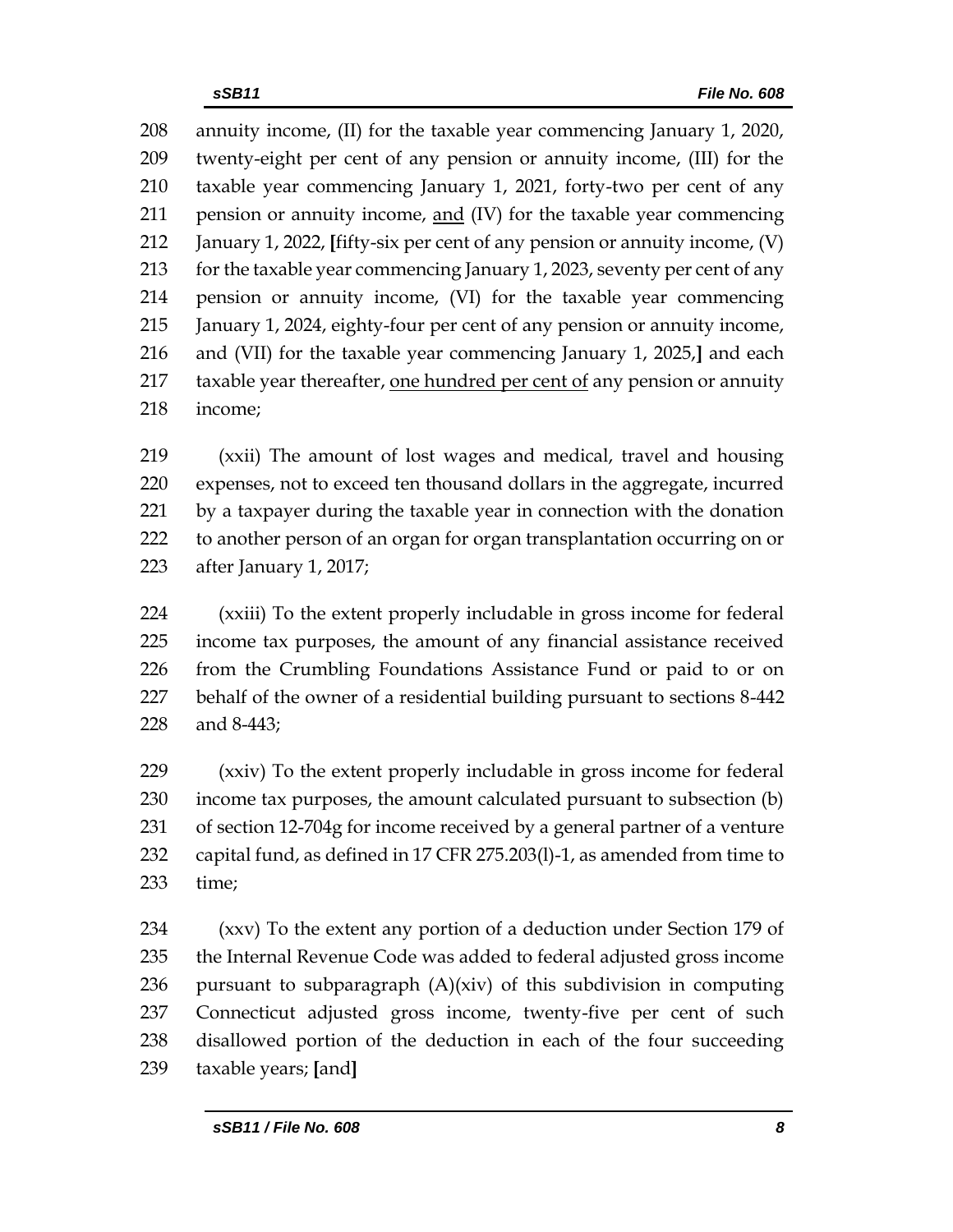(xxvi) To the extent properly includable in gross income for federal income tax purposes, for a person who files a return under the federal income tax as an unmarried individual whose federal adjusted gross income for such taxable year is less than seventy-five thousand dollars, or as a married individual filing separately whose federal adjusted gross income for such taxable year is less than seventy-five thousand dollars, 246 or as a head of household whose federal adjusted gross income for such taxable year is less than seventy-five thousand dollars, or for a husband and wife who file a return under the federal income tax as married individuals filing jointly whose federal adjusted gross income for such taxable year is less than one hundred thousand dollars, (I) for the taxable year commencing January 1, 2023, twenty-five per cent of any distribution from an individual retirement account other than a Roth individual retirement account, (II) for the taxable year commencing January 1, 2024, fifty per cent of any distribution from an individual retirement account other than a Roth individual retirement account, (III) for the taxable year commencing January 1, 2025, seventy-five per cent of any distribution from an individual retirement account other than a Roth individual retirement account, and (IV) for the taxable year commencing January 1, 2026, and each taxable year thereafter, any distribution from an individual retirement account other than a Roth individual retirement account; and

 (xxvii) To the extent properly includable in gross income for federal income tax purposes, for the taxable year commencing January 1, 2022, the amount or amounts paid or otherwise credited to any eligible resident of this state under (I) the 2020 Earned Income Tax Credit enhancement program from funding allocated to the state through the 267 Coronavirus Relief Fund established under the Coronavirus Aid, Relief, and Economic Security Act, P.L. 116-136, and (II) the 2021 Earned 269 Income Tax Credit enhancement program from funding allocated to the state pursuant to Section 9901 of Subtitle M of Title IX of the American Rescue Plan Act of 2021, P.L. 117-2.

 Sec. 3. Section 12-217qq of the general statutes is repealed and the following is substituted in lieu thereof (*Effective from passage and*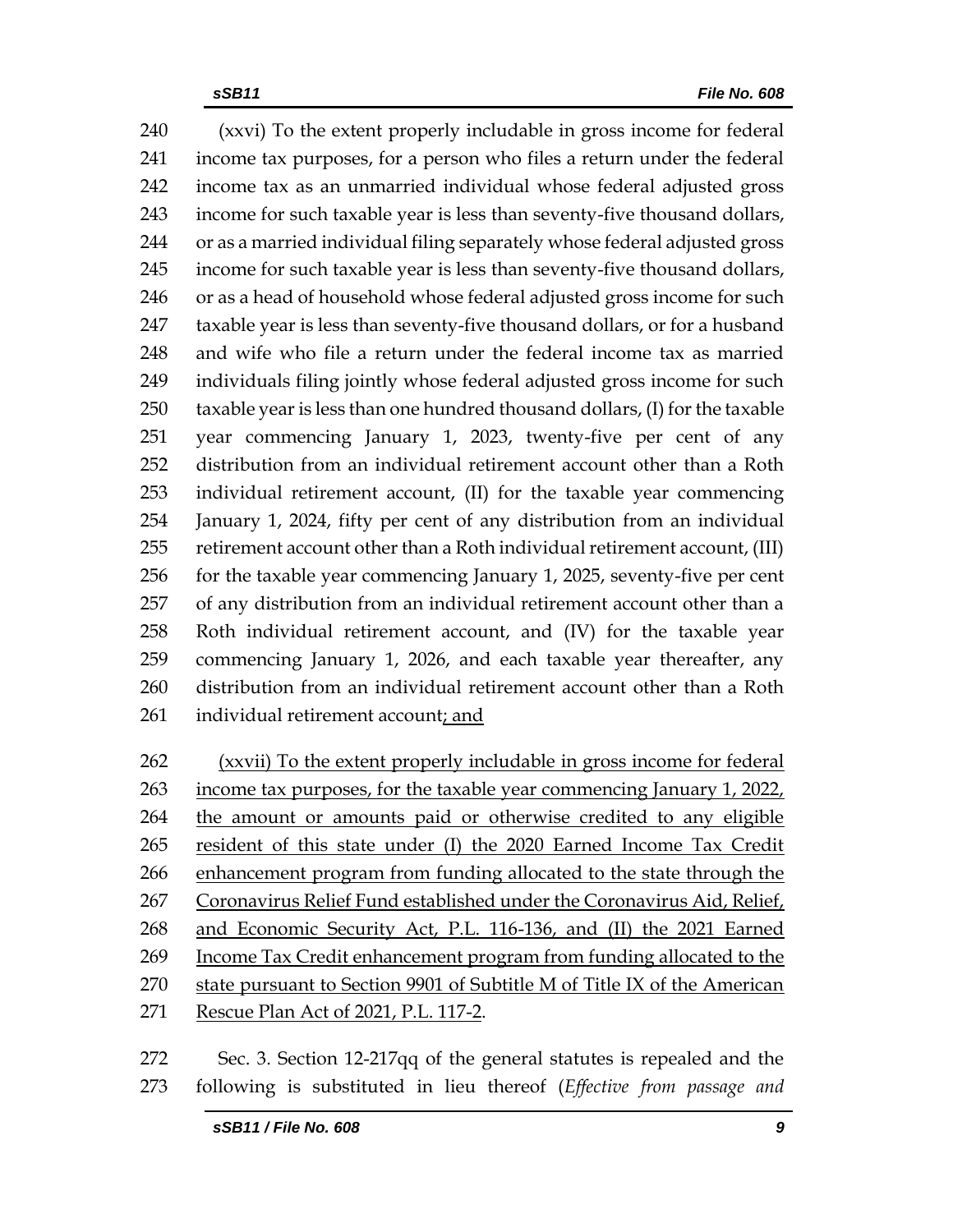| 274        | applicable to calendar and income years commencing on or after January 1,                       |
|------------|-------------------------------------------------------------------------------------------------|
| 275        | 2022):                                                                                          |
| 276        | (a) As used in this section:                                                                    |
| 277<br>278 | "Authority" means the Connecticut<br>Higher<br>Education<br>(1)<br>Supplemental Loan Authority; |
| 279        | (2) "Commissioner" means the Commissioner of Revenue Services;                                  |
| 280        | $[(2)]$ $(3)$ "Eligible education loan" means [a loan issued by the                             |
| 281        | authority to an individual to refinance one or more student loans] an                           |
| 282        | authority loan, as defined in section 10a-223, that is in repayment;                            |
| 283        | $[3]$ $(4)$ "Full-time" means required to work at least thirty-five hours                       |
| 284        | per week;                                                                                       |
| 285        | $[(4)]$ (5) "Qualified employee" means an individual who (A) is a                               |
| 286        | resident of the state, (B) has earned his or her first bachelor's degree from                   |
| 287        | an institution of higher education in the immediately preceding five-                           |
| 288        | year period, (C) is employed full-time in the state by a qualified                              |
| 289        | employer, (D) is not an owner, member or partner of such qualified                              |
| 290        | employer or a family member of an owner, member or partner of such                              |
| 291        | qualified employer, and (E) has received an eligible education loan;                            |
| 292        | [(5)] (6) "Qualified employer" means a corporation licensed to operate                          |
| 293        | a business in the state that is subject to tax under this chapter or chapter                    |
| 294        | 207; and                                                                                        |
| 295        | [(6) "Student loan" means any loan in repayment that was issued by                              |
| 296        | (A) the authority, or $(B)$ any other private or governmental lender to                         |
| 297        | finance attendance at an institution of higher education]                                       |
| 298        | (7) "Qualified small business" means a qualified employer that has                              |
| 299        | gross receipts of not more than five million dollars for the calendar or                        |
| 300        | income year, as applicable, for which a credit under this section is                            |
| 301        | allowed.                                                                                        |
| 302        | (b) (1) For calendar or income years commencing on and after January                            |
|            | sSB11 / File No. 608<br>10                                                                      |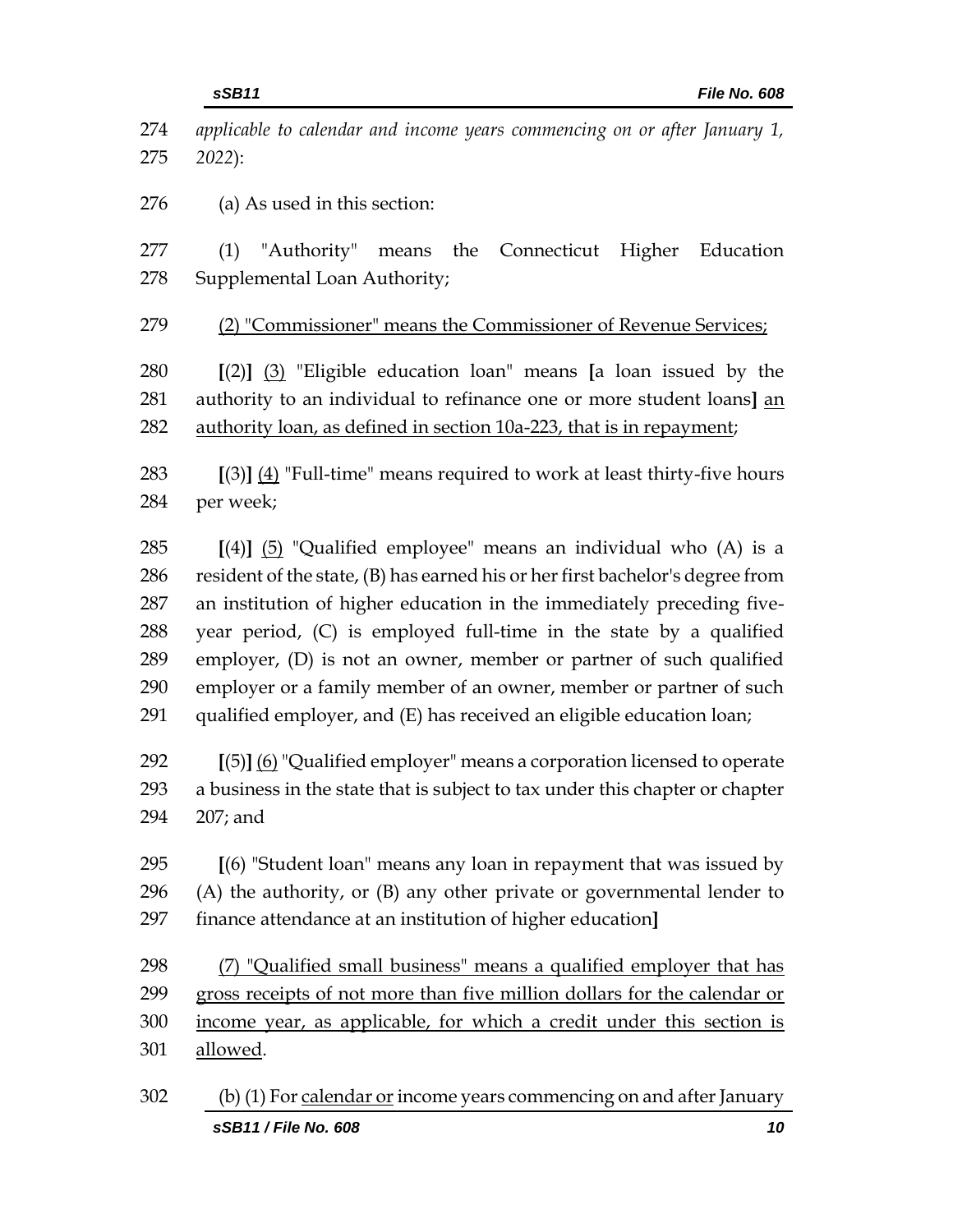1, 2022, each qualified employer that employs a qualified employee and makes a payment directly to the authority on behalf of such qualified employee on an eligible education loan **[**on behalf of such qualified employee**]** that was used to finance the qualified employee's attendance 307 at an institution of higher education may claim a credit against the tax imposed under this chapter or chapter 207. Such credit shall be granted in an amount equal to fifty per cent of the amount of payments made to the outstanding principal balance of such loans by the qualified employer during the calendar or income year, provided (A) the credit shall not be allowed against the tax imposed under this chapter and chapter 207 for the same loan payment, and (B) the amount of credit allowed for any calendar or income year with respect to a specific qualified employee shall not exceed two thousand six hundred twenty-five dollars.

 (2) A qualified employer may claim the credit under subdivision (1) of this subsection for a payment made during the part of the calendar or income year the qualified employee worked and resided in the state, provided a qualified employee who worked and resided in the state for any part of a month shall be deemed to have worked and resided in the state for the entire month for purposes of this section.

 (c) A qualified employer that claims the credit under subsection (b) of this section shall provide any documentation required by the **[**Commissioner of Revenue Services**]** commissioner in a form and manner prescribed by the commissioner.

 (d) (1) A qualified small business may apply to the commissioner in accordance with the provisions of subdivision (2) of this subsection to exchange any credit allowed under subsection (b) of this section for a credit refund equal to the value of the credit. Any amount of credit 331 refunded under this subsection shall be refunded to the qualified small business in accordance with the provisions of this chapter or chapter 207, as applicable. No interest shall be allowed or paid on any amount of credit refunded under this subsection. Any amount of credit refunded under this subsection shall be subject to the provisions of section 12-39h.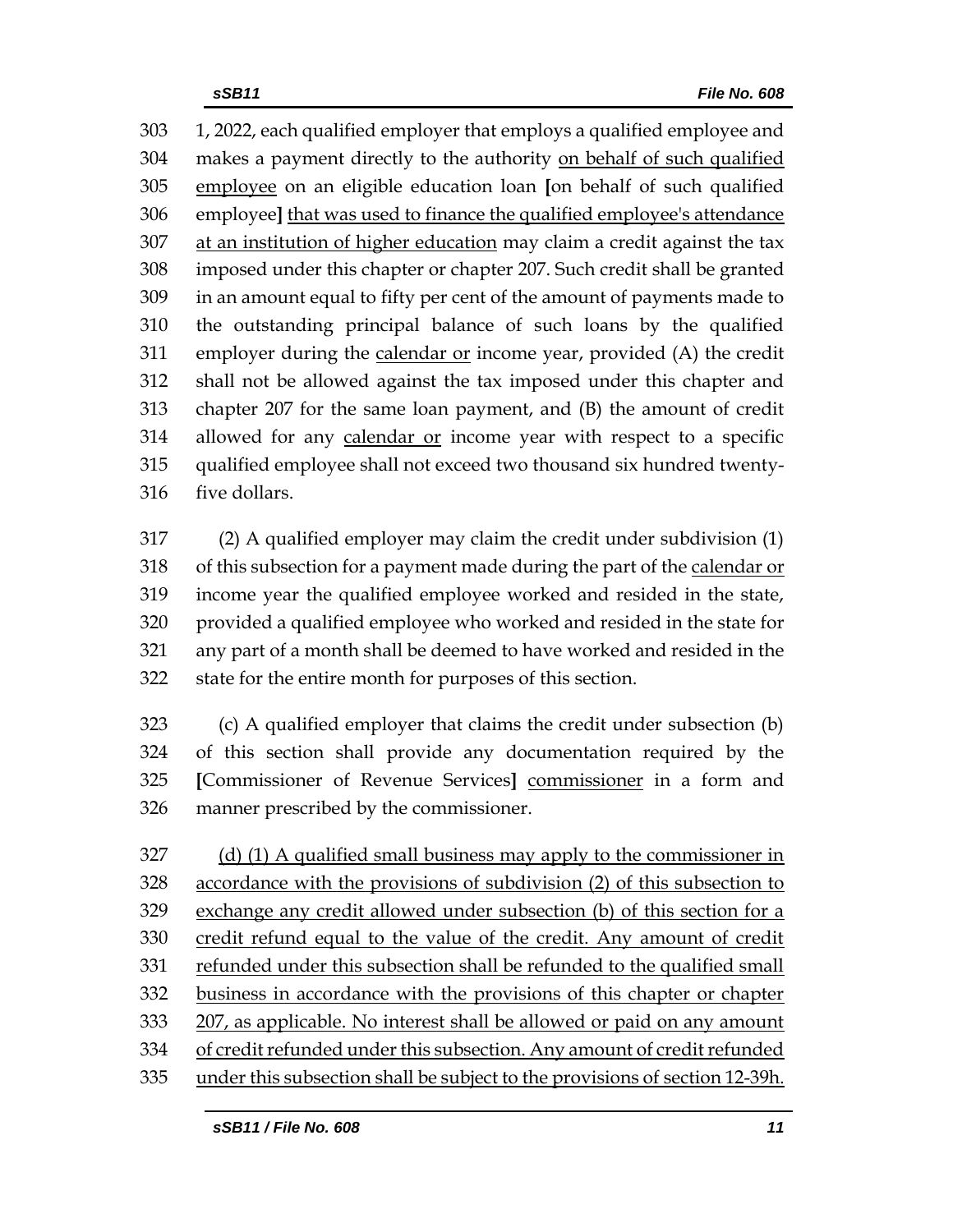(2) Each application for a credit refund under this subsection shall be filed, on such forms and containing such information as prescribed by the commissioner, on or before the original due date of the return prescribed under section 12-205 or 12-222, as applicable, for the calendar or income year for which such credit was earned or, if applicable, the extended due date of such year's return. No application for a credit refund under this subsection may be filed after the due date or extended due date, as the case may be, of such return.

 Sec. 4. Section 453 of public act 21-2 of the June special session is repealed and the following is substituted in lieu thereof (*Effective from passage*):

 The Comptroller shall transfer to the General Fund from funds allocated, in accordance with the provisions of special act 21-1, from the federal funds designated for the state pursuant to the provisions of Section 604 of Subtitle M of Title IX of the American Rescue Plan Act of 2021, P.L. 117-2, as amended from time to time, **[**: (1) Five hundred fifty- nine million nine hundred thousand dollars, for the fiscal year ending June 30, 2022; and (2) one billion one hundred ninety-four**]** nine hundred forty-four million nine hundred thousand dollars for the fiscal year ending June 30, 2023.

 Sec. 5. (*Effective from passage*) The Comptroller shall reserve eighty- three million two hundred thousand dollars of General Fund revenue received from the federal government during the fiscal year ending June 30, 2022, pursuant to Section 9817 of the American Rescue Plan Act of 2021, P.L. 117-2, for federal revenue collections during the fiscal year ending June 30, 2023.

 Sec. 6. Section 38a-91aa of the general statutes is repealed and the following is substituted in lieu thereof (*Effective July 1, 2022*):

 As used in **[**sections 38a-91aa to 38a-91tt**]** this section, sections 38a- 91bb to 38a-91uu, inclusive, as amended by this act, and sections 38a-91ww and 38a-91xx: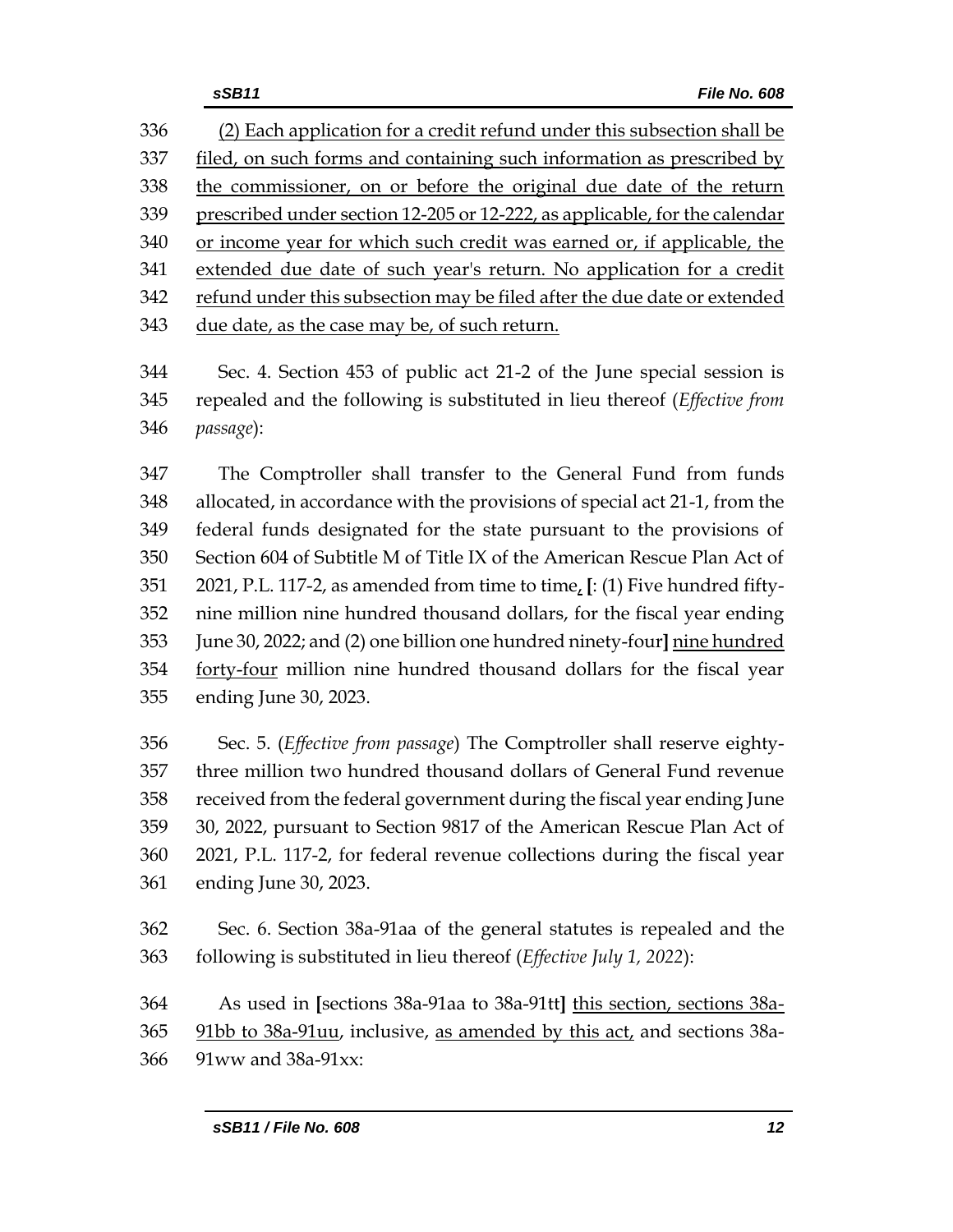(1) "Affiliated company" means any company in the same corporate system as a parent, an industrial insured or a member organization by virtue of common ownership, control, operation or management. (2) "Agency captive insurance company" means a captive insurance company that: (A) Is owned or directly or indirectly controlled by one or more insurance agents or insurance producers licensed in accordance with sections 38a-702a to 38a-702r, inclusive; (B) Only insures against risks covered by insurance policies sold, solicited or negotiated through the insurance agents or insurance producers that own or control such captive insurance company; and (C) Does not insure against risks covered by any health insurance policy or plan. (3) "Alien captive insurance company" means any insurance company formed to write insurance business for its parent and affiliated companies and licensed pursuant to the laws of an alien jurisdiction that imposes statutory or regulatory standards on companies transacting the business of insurance in such jurisdiction that the commissioner deems to be acceptable. (4) "Association" means any legal association of individuals, corporations, limited liability companies, partnerships, associations or

 other entities, **[**that has been in continuous existence for at least one year,**]** where the association itself or some or all of the member organizations:

 (A) Directly or indirectly own, control or hold with power to vote all of the outstanding voting securities or other voting interests of an association captive insurance company incorporated as a stock insurer;

 (B) Have complete voting control over an association captive insurance company incorporated as a mutual corporation or formed as a limited liability company; or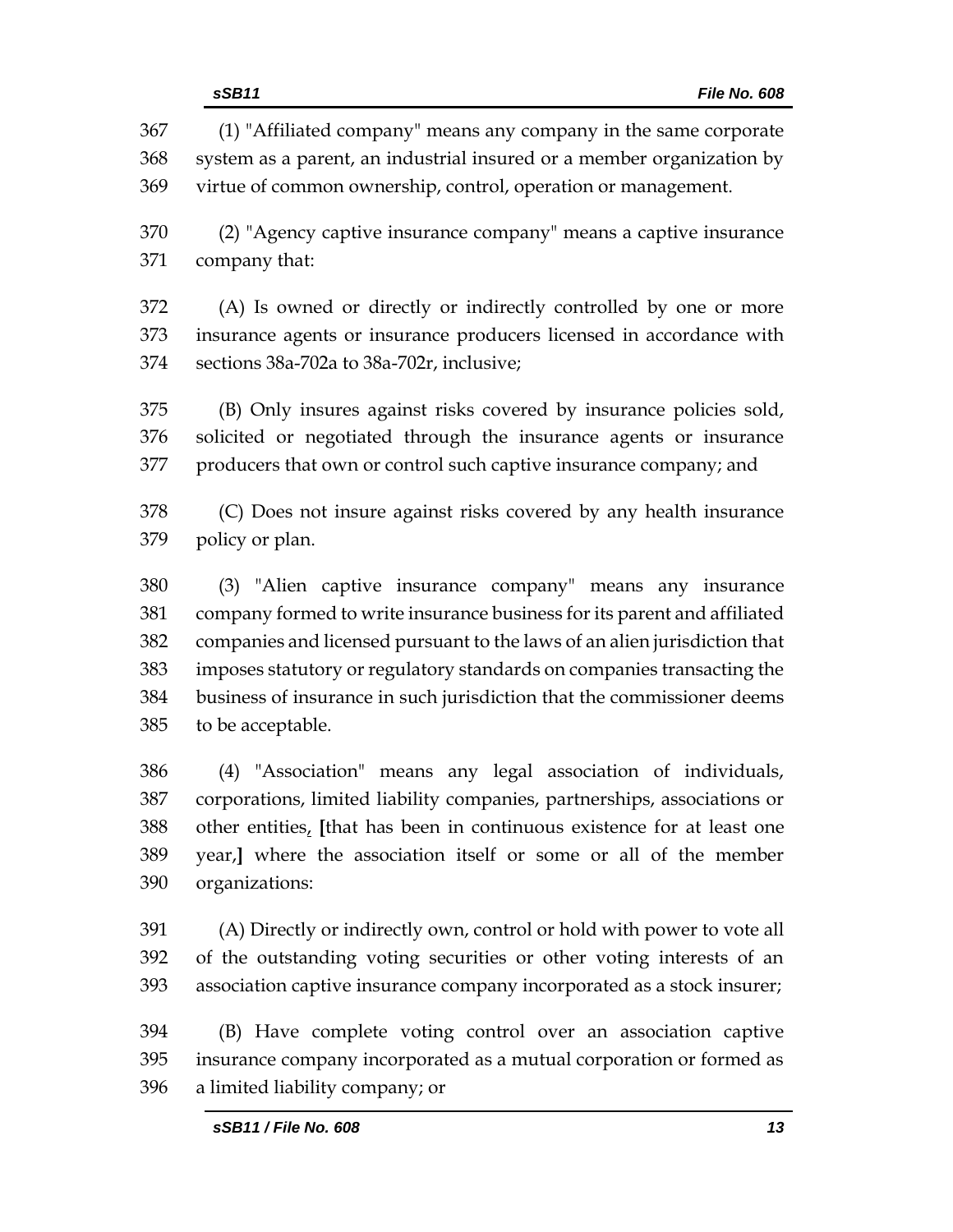(C) Constitute all of the subscribers of an association captive insurance company formed as a reciprocal insurer.

 (5) "Association captive insurance company" means any company that insures risks of the member organizations of an association, and includes a company that also insures risks of such member organizations' affiliated companies or of the association.

 (6) "Branch business" means any insurance business transacted in this state by a branch captive insurance company.

 (7) "Branch captive insurance company" means any alien captive insurance company or foreign captive insurance company licensed by the commissioner to transact the business of insurance in this state through a business unit with a principal place of business in this state.

 (8) "Branch operations" means any business operations in this state of a branch captive insurance company.

 (9) "Captive insurance company" means any (A) pure captive insurance company, agency captive insurance company, association captive insurance company, industrial insured captive insurance company, risk retention group, sponsored captive insurance company or special purpose financial captive insurance company that is domiciled in this state and formed or licensed under the provisions of **[**sections 38a-91aa**]** this section and sections 38a-91bb to 38a-91tt, 418 inclusive, as amended by this  $act<sub>t</sub>$  or (B) branch captive insurance company.

 (10) "Ceding insurer" means an insurance company, approved by the commissioner and licensed or otherwise authorized to transact the business of insurance or reinsurance in its state or country of domicile, that cedes risk to a special purpose financial captive insurance company pursuant to a reinsurance contract.

(11) "Commissioner" means the Insurance Commissioner.

(12) "Controlled unaffiliated business" means any person: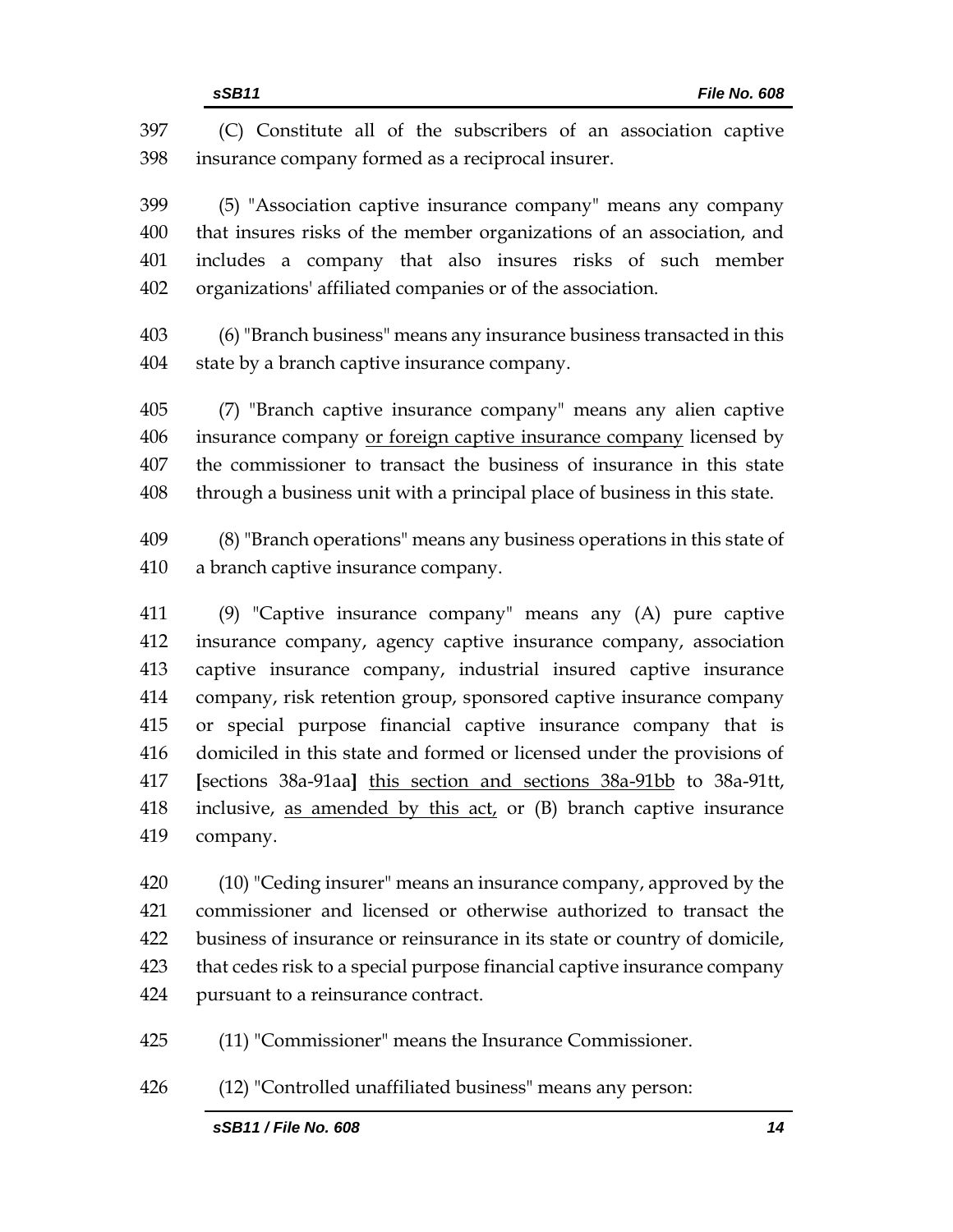(A) Who, (i) in the case of a pure captive insurance company, is not in the corporate system of a parent and the parent's affiliated companies, **[**or**]** (ii) in the case of an industrial insured captive insurance company, is not in the corporate system of an industrial insured and the industrial 431 insured's affiliated companies, or (iii) in the case of a sponsored captive 432 insurance company, is not in the corporate system of a participant and the participant's affiliated companies;

 (B) Who, (i) in the case of a pure captive insurance company, has an existing contractual relationship with a parent or one of the parent's affiliated companies, **[**or**]** (ii) in the case of an industrial insured captive insurance company, has an existing contractual relationship with an industrial insured or one of the industrial insured's affiliated companies, 439 or (iii) in the case of a sponsored captive insurance company, has an existing contractual relationship with a participant or one of the participant's affiliated companies; and

 (C) Whose risks are managed by a pure captive insurance company, **[**or**]** an industrial insured captive insurance company or a sponsored captive insurance company, as applicable, in accordance with section 38a-91qq, as amended by this act.

 (13) "Excess workers' compensation insurance" means, in the case of an employer that has insured or self-insured its workers' compensation risks in accordance with applicable state or federal law, insurance in excess of a specified per-incident or aggregate limit established by the commissioner.

 (14) "Foreign captive insurance company" means any insurance company formed to write insurance business for its parent and affiliated companies and licensed pursuant to the laws of a foreign jurisdiction that imposes statutory or regulatory standards on companies transacting the business of insurance in such jurisdiction that the commissioner deems to be acceptable.

 **[**(14)**]** (15) "Incorporated protected cell" means a protected cell that is established as a corporation or a limited liability company, separate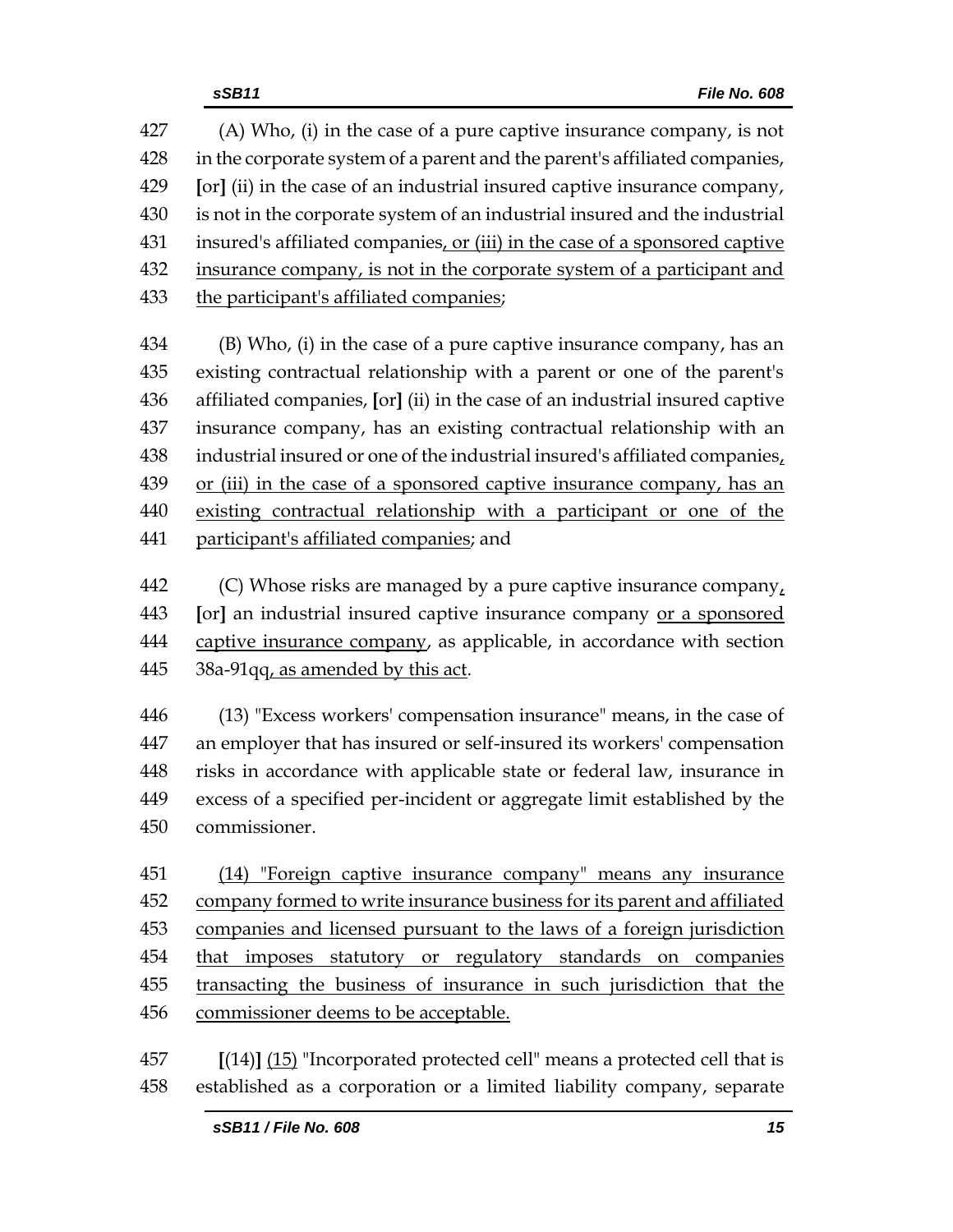from the sponsored captive insurance company with which it has entered into a participant contract. **[**(15)**]** (16) "Industrial insured" means an insured: (A) Who procures the insurance of any risk or risks by use of the services of a full-time employee acting as an insurance manager or buyer; (B) Whose aggregate annual premiums for insurance on all risks total at least twenty-five thousand dollars; and (C) Who has at least twenty-five full-time employees. **[**(16)**]** (17) "Industrial insured captive insurance company" means any company that insures risks of the industrial insureds that comprise an industrial insured group, and includes a company that also insures risks of such industrial insureds' affiliated companies. **[**(17)**]** (18) "Industrial insured group" means any group of industrial insureds that collectively: (A) Directly or indirectly own, control or hold with power to vote all of the outstanding voting securities or other voting interests of an industrial insured captive insurance company incorporated as a stock insurer; (B) Have complete voting control over an industrial insured captive insurance company incorporated as a mutual corporation or formed as a limited liability company; or (C) Constitute all of the subscribers of an industrial insured captive insurance company formed as a reciprocal insurer. **[**(18)**]** (19) "Insurance securitization" or "securitization" means a transaction or a group of related transactions, which may include capital market offerings, that are effected through related risk transfer instruments and facilitating administrative agreements, in which all or part of the result of such transaction is used to fund a special purpose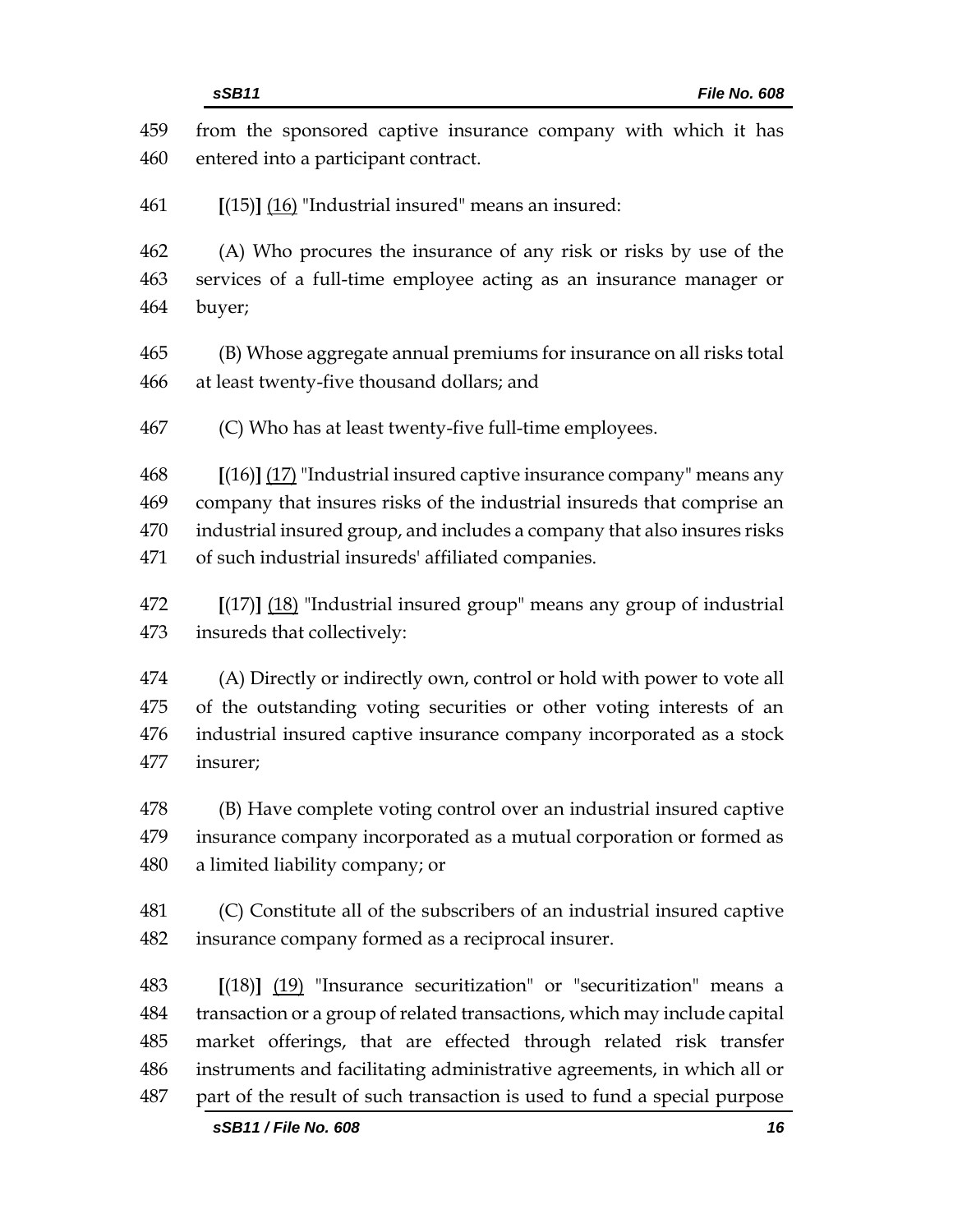financial captive insurance company's obligations under a reinsurance contract with a ceding insurer and by which:

 (A) A special purpose financial captive insurance company directly or indirectly obtains proceeds through the issuance of securities by such company or any other person; or

 (B) A person provides, for the benefit of a special purpose financial captive insurance company, one or more letters of credit or other assets that the commissioner has authorized such company to treat as admitted assets for purposes of its annual report. "Insurance securitization" or "securitization" does not include the issuance of a letter of credit for the benefit of the commissioner to satisfy all or part of a special purpose financial captive insurance company's capital and surplus requirements under section 38a-91dd, as amended by this act.

 **[**(19)**]** (20) "Member organization" means any individual, corporation, limited liability company, partnership, association or other entity that belongs to an association.

 **[**(20)**]** (21) "Mutual corporation" means a corporation organized without stockholders and includes a nonprofit corporation with members.

 **[**(21)**]** (22) "Parent" means any individual, corporation, limited liability company, partnership or other entity that directly or indirectly owns, controls or holds with power to vote more than fifty per cent of the outstanding voting:

 (A) Securities of a pure captive insurance company organized as a stock insurer; or

 (B) Membership interests of a pure captive insurance company organized as a nonprofit corporation or as a limited liability company.

 **[**(22)**]** (23) "Participant" means any association, corporation, limited liability company, partnership, trust or other entity, and any affiliated company or controlled unaffiliated business thereof, that is insured by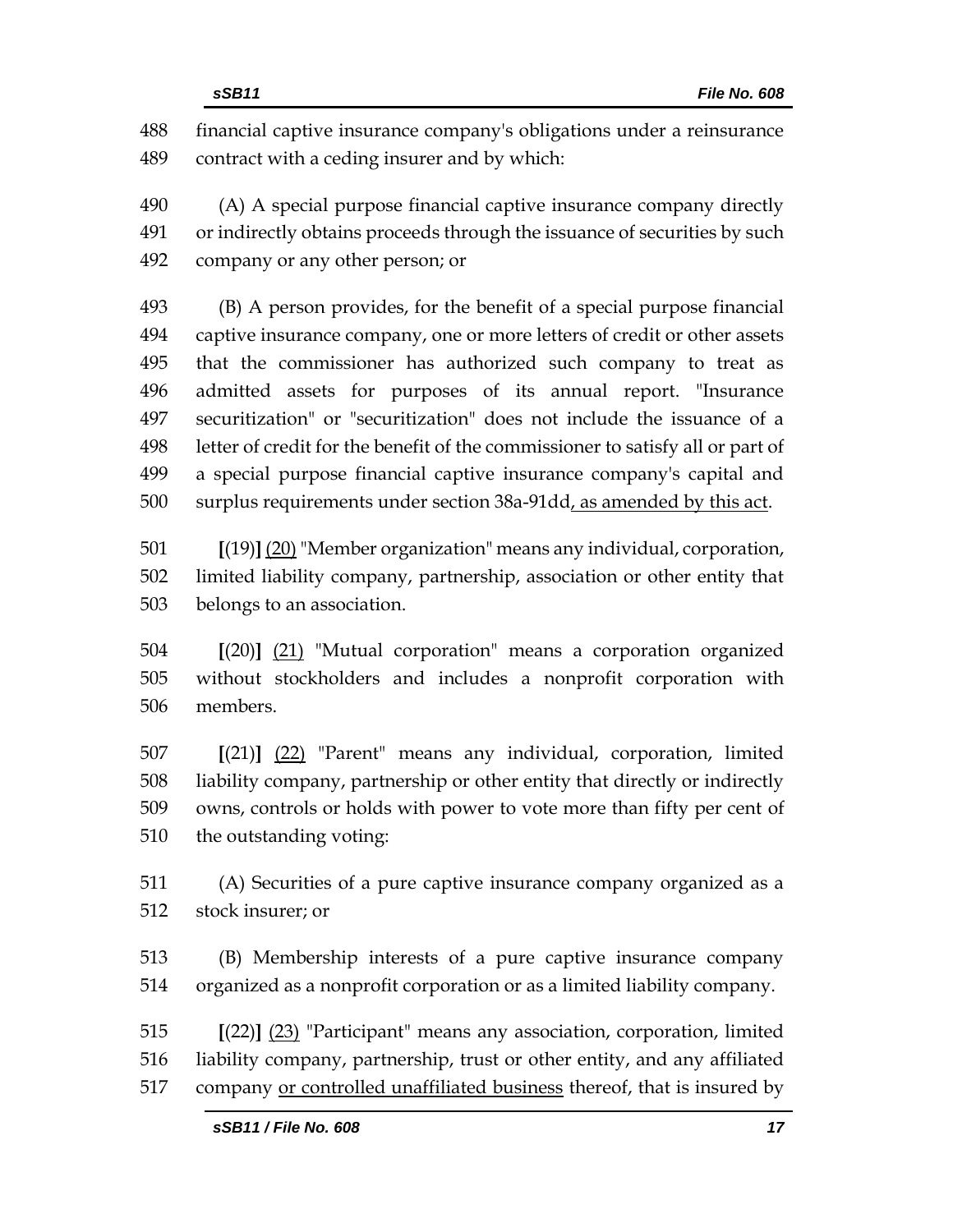a sponsored captive insurance company pursuant to a participant contract.

 **[**(23)**]** (24) "Participant contract" means a contract entered into by a sponsored captive insurance company and a participant by which the sponsored captive insurance company insures the risks of the participant and limits the losses of each such participant to its pro rata share of the assets of one or more protected cells identified in such participant contract.

 **[**(24)**]** (25) "Protected cell" means a separate account established by a sponsored captive insurance company, in which assets are maintained for one or more participants in accordance with the terms of one or more participant contracts to fund the liability of the sponsored captive insurance company assumed on behalf of such participants as set forth in such participant contracts.

 **[**(25)**]** (26) "Pure captive insurance company" means any company that insures risks of its parent and affiliated companies or controlled unaffiliated business.

 **[**(26)**]** (27) "Reinsurance contract" means a contract entered into by a special purpose financial captive insurance company and a ceding insurer by which the special purpose financial captive insurance company agrees to provide reinsurance to the ceding insurer for risks associated with the ceding insurer's insurance or reinsurance business.

 **[**(27)**]** (28) "Risk retention group" means a captive insurance company organized under the laws of this state pursuant to the federal Liability Risk Retention Act of 1986, 15 USC 3901 et seq., as amended from time to time, as a stock insurer or mutual corporation, a reciprocal or other limited liability entity.

 **[**(28)**]** (29) "Security" has the same meaning as provided in section 36b-3 and includes any form of debt obligation, equity, surplus certificate, surplus note, funding agreement, derivative or other financial instrument that the commissioner designates as a security for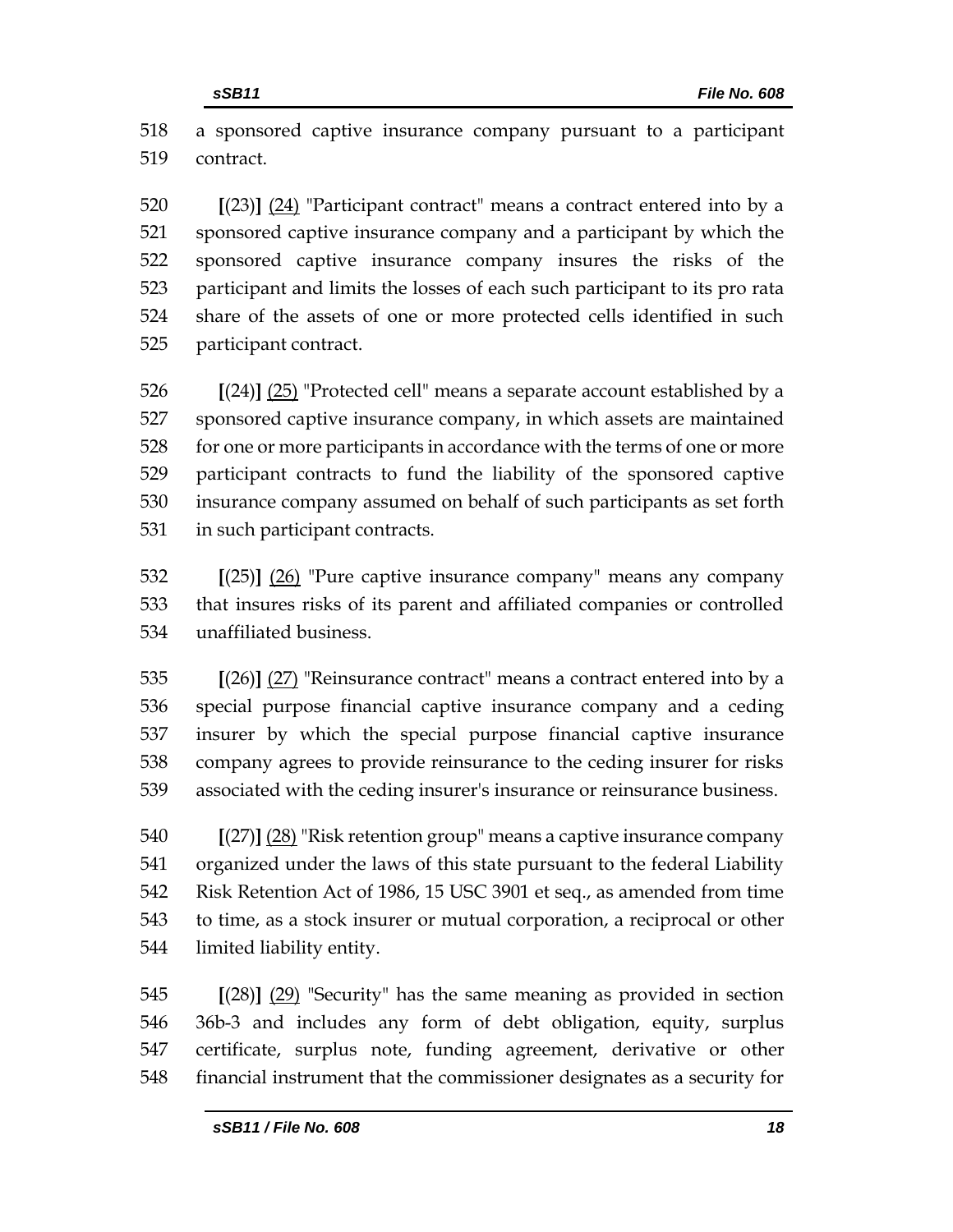purposes of **[**sections 38a-91aa**]** this section and sections 38a-91bb to 38a- 91tt, inclusive, as amended by this act. **[**(29)**]** (30) "Special purpose financial captive insurance company" means a company that is licensed by the commissioner in accordance with section 38a-91bb, as amended by this act. **[**(30)**]** (31) "Special purpose financial captive insurance company security" means a security issued by (A) a special purpose financial captive insurance company, or (B) a third party, the proceeds of which are obtained directly or indirectly by a special purpose financial captive insurance company. **[**(31)**]** (32) "Sponsor" means any association, corporation, limited liability company, partnership, trust or other entity that is approved by the commissioner to organize and operate a sponsored captive insurance company and to provide all or part of the required unimpaired paid-in capital and surplus. **[**(32)**]** (33) "Sponsored captive insurance company" means a captive insurance company: (A) In which the minimum required unimpaired paid-in capital and surplus are provided by one or more sponsors; (B) That insures risks of its participants only through separate participant contracts; and (C) That funds its liability to each participant through one or more protected cells and segregates the assets of each protected cell from the assets of other protected cells and from the assets of the sponsored captive insurance company's general account. **[**(33)**]** (34) "Surplus note" means an unsecured subordinated debt obligation possessing characteristics consistent with the National Association of Insurance Commissioners Statement of Statutory Accounting Principles No. 41, as amended from time to time, and as

modified or supplemented by the commissioner.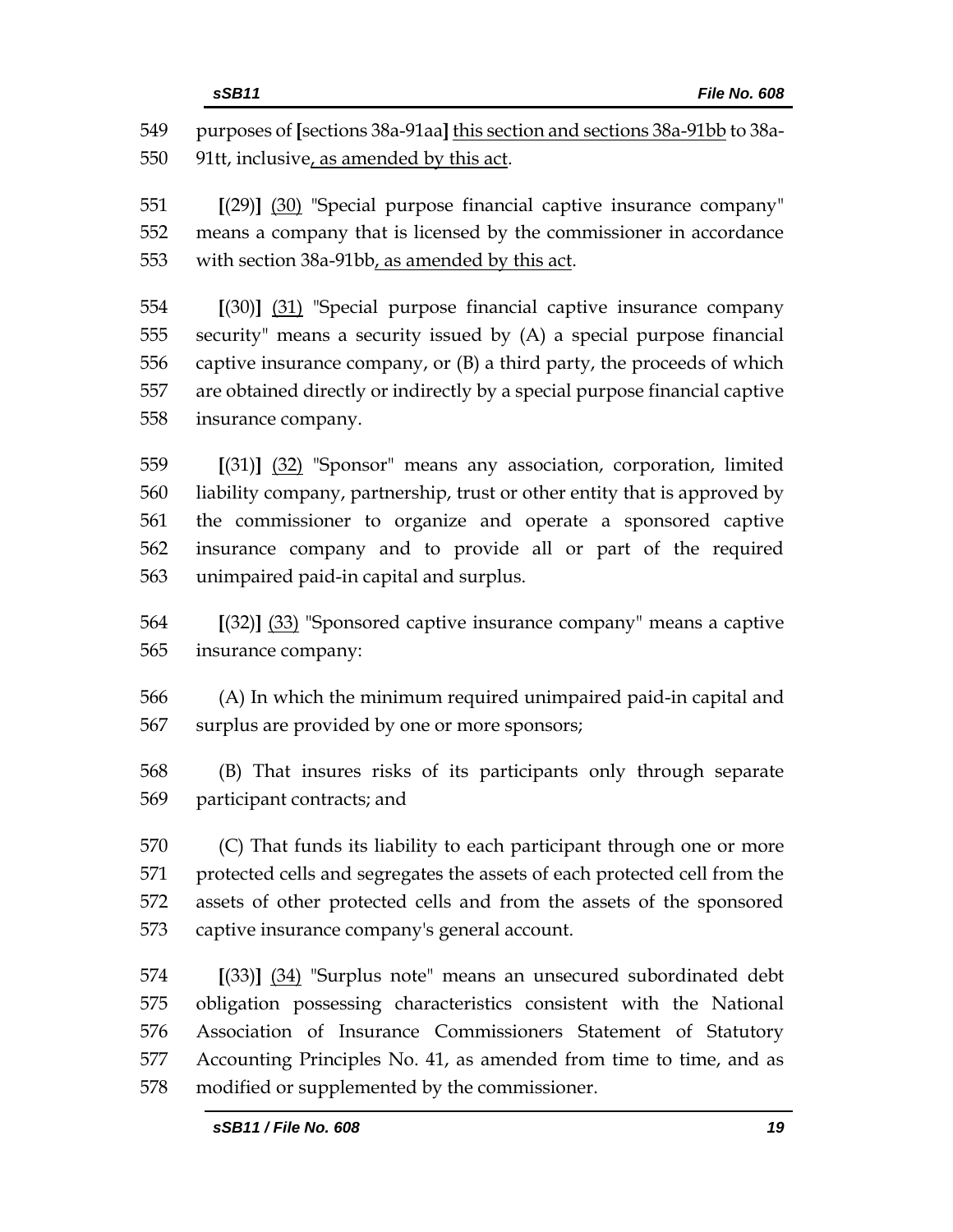Sec. 7. (*Effective July 1, 2022*) (a) As used in this section, "alien captive insurance company", "branch captive insurance company" and "foreign captive insurance company" have the same meanings as provided in section 38a-91aa of the general statutes, as amended by this act.

 (b) The Commissioner of Revenue Services shall waive any and all penalties that would otherwise be due under section 38a-277 of the general statutes for any taxable period beginning on or after July 1, 2019, and ending prior to July 1, 2022, if, not later than June 30, 2023, the insured:

 (1) Establishes a branch captive insurance company in this state or transfers the domicile of its alien captive insurance company or foreign captive insurance company to this state in accordance with the provisions of section 38a-58a of the general statutes; and

 (2) Pays all taxes and interest due and outstanding under section 38a- 277 of the general statutes for all taxable periods ending on or after July 1, 2019, but prior to July 1, 2022.

 (c) Any insured that satisfies the provisions of subsection (b) of this section shall not be liable for any taxes, interest and penalties that would otherwise be due under section 38a-277 of the general statutes for any taxable period ending prior to July 1, 2019.

 Sec. 8. Section 38a-91bb of the general statutes is repealed and the following is substituted in lieu thereof (*Effective July 1, 2022*):

 (a) Any captive insurance company, when permitted by its articles of association, charter or other organizational document, may apply to the **[**Insurance Commissioner**]** commissioner for a license to do the business of insurance against any kind of loss, damage or liability properly a subject of insurance, if such insurance is not prohibited by law or **[**is not**]** disapproved by the commissioner as being contrary to public policy, including life insurance, annuities, health insurance, as defined in section 38a-469, and commercial risk insurance, as defined in section 38a-663, provided: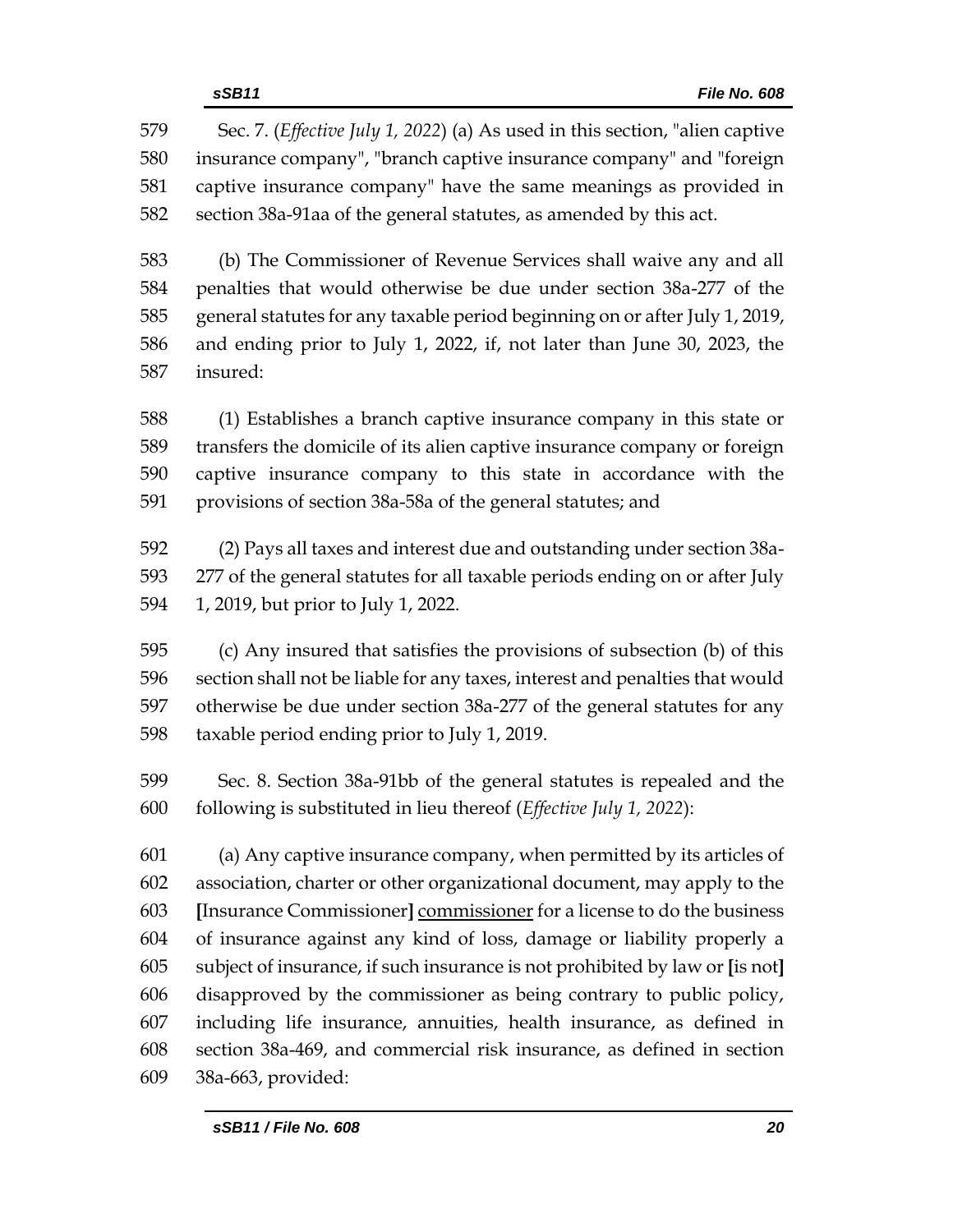(1) No pure captive insurance company may insure any risks other than those of its parent and affiliated companies or controlled unaffiliated business;

 (2) No association captive insurance company may insure any risks other than those of its association, the member organizations of its association, and the member organizations' affiliated companies;

 (3) No industrial insured captive insurance company may insure any risks other than those of (A) the industrial insureds that comprise the industrial insured group, (B) the industrial insureds' affiliated companies, or (C) the industrial insureds' controlled unaffiliated businesses;

 (4) No risk retention group may insure any risks other than those of its members and owners;

 (5) No captive insurance company may provide personal risk insurance, as defined in section 38a-663, for private passenger motor vehicle or homeowners insurance coverage or any component thereof;

 (6) No captive insurance company may accept or cede reinsurance except as provided in section 38a-91kk, as amended by this act;

 (7) Any captive insurance company may provide excess workers' compensation insurance to its parent and affiliated companies, unless prohibited by the laws of the state having jurisdiction over the transaction or by federal law. Any captive insurance company may reinsure a workers' compensation qualified self-insured plan of its parent and affiliated companies, unless prohibited by federal law;

 (8) Any captive insurance company that provides life insurance, annuities or health insurance shall comply with all applicable state and federal laws.

 (b) No captive insurance company shall do any insurance business in this state unless: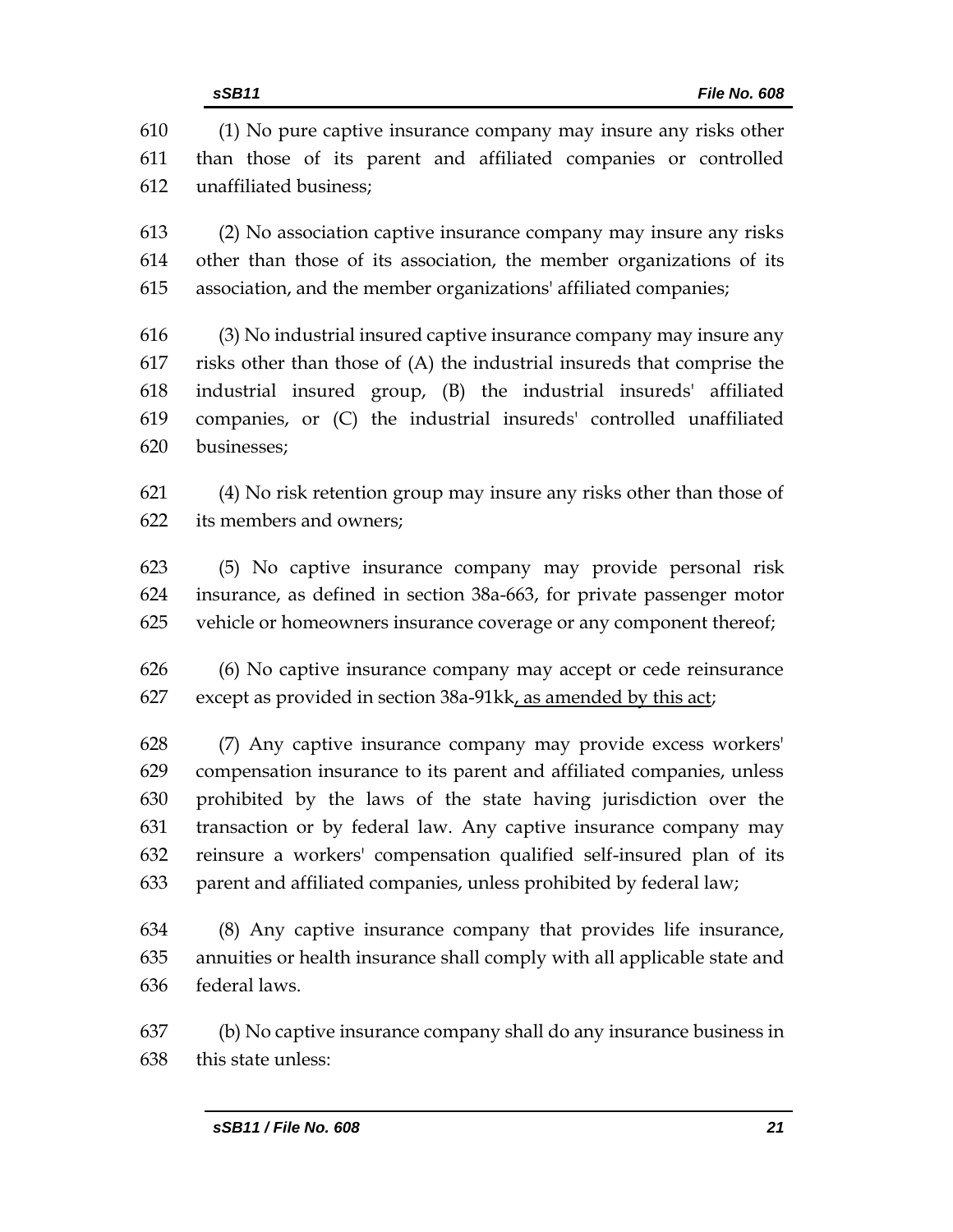(1) **[**It**]** The captive insurance company first obtains from the **[**Insurance Commissioner**]** commissioner a license authorizing **[**it**]** the captive insurance company to do insurance business in this state; (2) **[**Its**]** The captive insurance company's board of directors or committee of managers or, in the case of a reciprocal insurer, its subscribers' advisory committee holds at least one meeting each year in this state; (3) **[**It**]** The captive insurance company maintains its principal place of business in this state; and (4) **[**It**]** The captive insurance company appoints a registered agent to accept service of process and to otherwise act on its behalf in this state. Whenever such registered agent cannot with reasonable diligence be found at the registered office of the captive insurance company, the **[**Insurance Commissioner**]** commissioner shall be an agent of **[**such**]** the captive insurance company upon whom any process, notice or demand may be served.

 (c) (1) To be considered for a license, a captive insurance company shall:

 (A) File with the commissioner a certified copy of its organizational documents, a statement under oath of its president and secretary showing its financial condition, and any other statements or documents required by the commissioner; and

 (B) Submit to the commissioner for approval a description of the coverages, deductibles, coverage limits and rates and such additional information as the commissioner may require. In the event of any subsequent material change in any item in such description, the captive insurance company shall submit to the commissioner for approval an appropriate revision and shall not offer any additional kinds of insurance until a revision of such description is approved by the commissioner. The captive insurance company shall inform the commissioner of any material change in rates not later than thirty days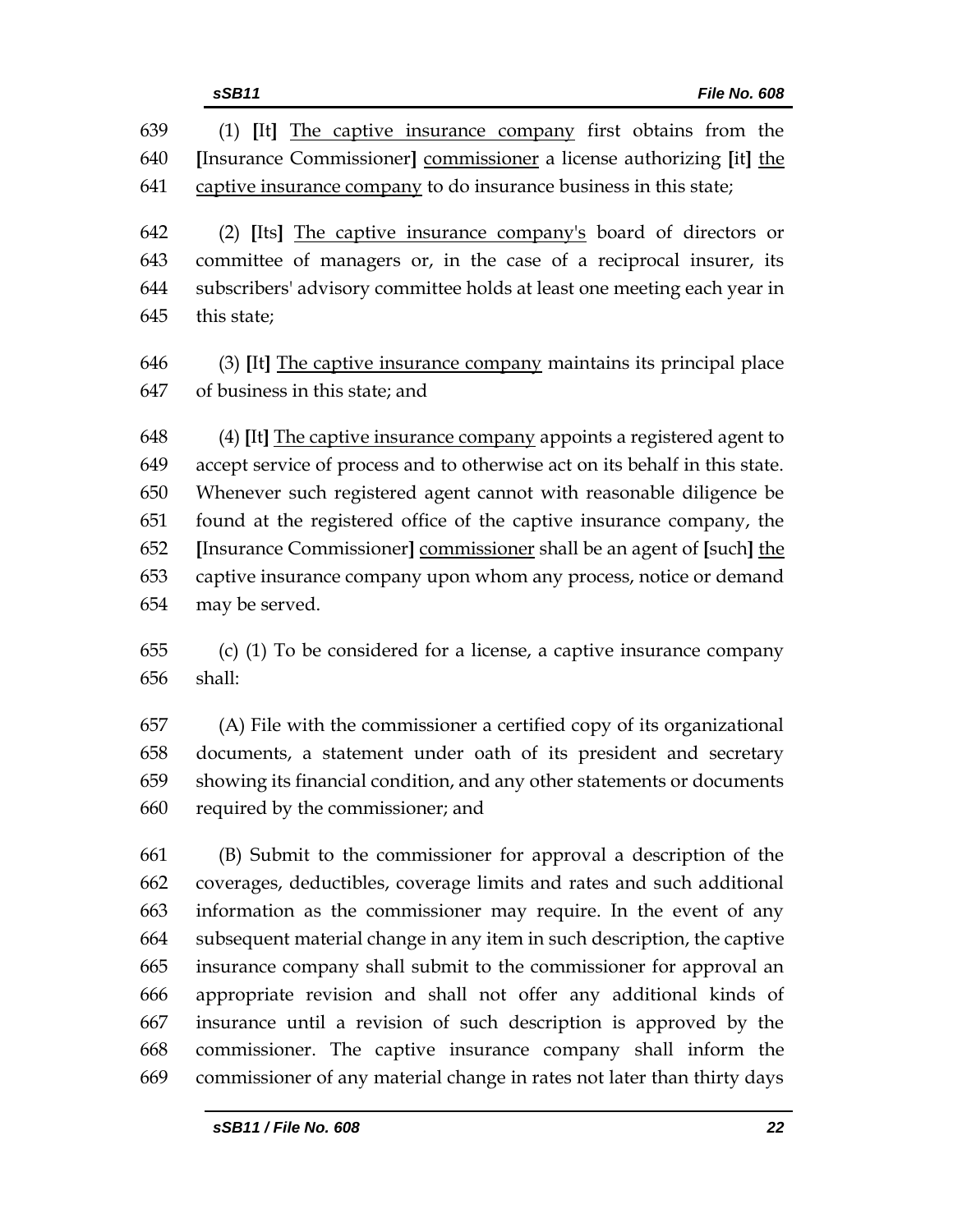| 670 | after the adoption of such change.                                      |
|-----|-------------------------------------------------------------------------|
| 671 | (2) Each applicant captive insurance company shall also file with the   |
| 672 | commissioner evidence of the following:                                 |
| 673 | (A) The amount and liquidity of the company's assets relative to the    |
| 674 | risks to be assumed;                                                    |
| 675 | (B) The adequacy of the expertise, experience and character of the      |
| 676 | persons who will manage the company;                                    |
| 677 | (C) The overall soundness of the company's plan of operation;           |
| 678 | (D) The adequacy of the loss prevention programs of the company's       |
| 679 | insureds; and                                                           |
| 680 | (E) Such other factors deemed relevant by the commissioner in           |
| 681 | ascertaining whether the proposed captive insurance company will be     |
| 682 | able to meet its policy obligations.                                    |
| 683 | (3) Each applicant sponsored captive insurance company shall also       |
| 684 | file with the commissioner:                                             |
| 685 | (A) Materials demonstrating how the applicant will account for the      |
| 686 | loss and expense experience of each protected cell at a level of detail |
| 687 | deemed sufficient by the commissioner, and how [it] such applicant will |
| 688 | report such experience to the commissioner;                             |
| 689 | (B) A statement acknowledging that all financial records of the         |
| 690 | sponsored captive insurance company, including records pertaining to    |
| 691 | any protected cells, shall be made available for examination or         |
| 692 | inspection or by the commissioner or the commissioner's designee;       |
| 693 | (C) All contracts or sample contracts between the sponsored captive     |
| 694 | insurance company and any participants; and                             |
| 695 | (D) Evidence that expenses shall be allocated to each protected cell in |
| 696 | a fair and equitable manner.                                            |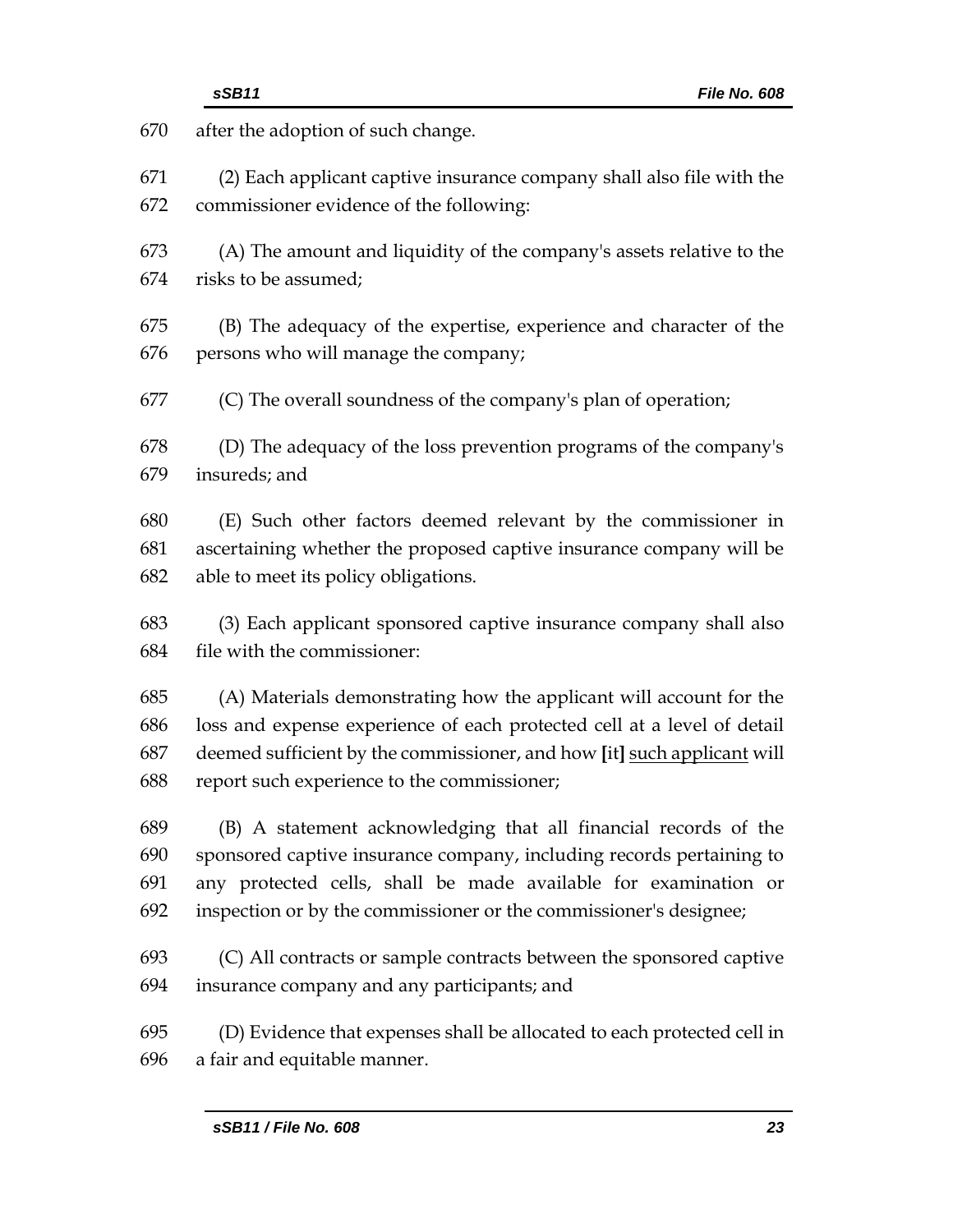(4) Each applicant special purpose financial captive insurance company shall also:

(A) Include with its plan of operation:

 (i) A complete description of all significant transactions, including reinsurance, reinsurance security arrangements, securitizations, related transactions or arrangements, and to the extent not included in the transactions listed in this clause, a complete description of all parties other than the special purpose financial captive insurance company and the ceding insurer that will be involved in the issuance of special purpose financial captive insurance company securities and a description of any pledge, hypothecation or grant of a security interest in any of the special purpose financial captive insurance company's assets and in any stock or limited liability company interest in the special purpose financial captive insurance company;

 (ii) The source and form of the special purpose financial captive insurance company's capital and surplus;

 (iii) The proposed investment policy of the special purpose financial captive insurance company;

 (iv) A description of the underwriting, reporting and claims payment methods by which losses covered by the reinsurance contract will be reported, accounted for and settled;

 (v) Pro forma balance sheets and income statements illustrating one or more adverse case scenarios, as determined under criteria required by the commissioner, for the performance of the special purpose financial captive insurance company under all reinsurance contracts; and

 (vi) The proposed rate and method for discounting reserves, if the special purpose financial captive insurance company is requesting authority to discount its reserves;

(B) Submit an affidavit of its president, a vice president, its treasurer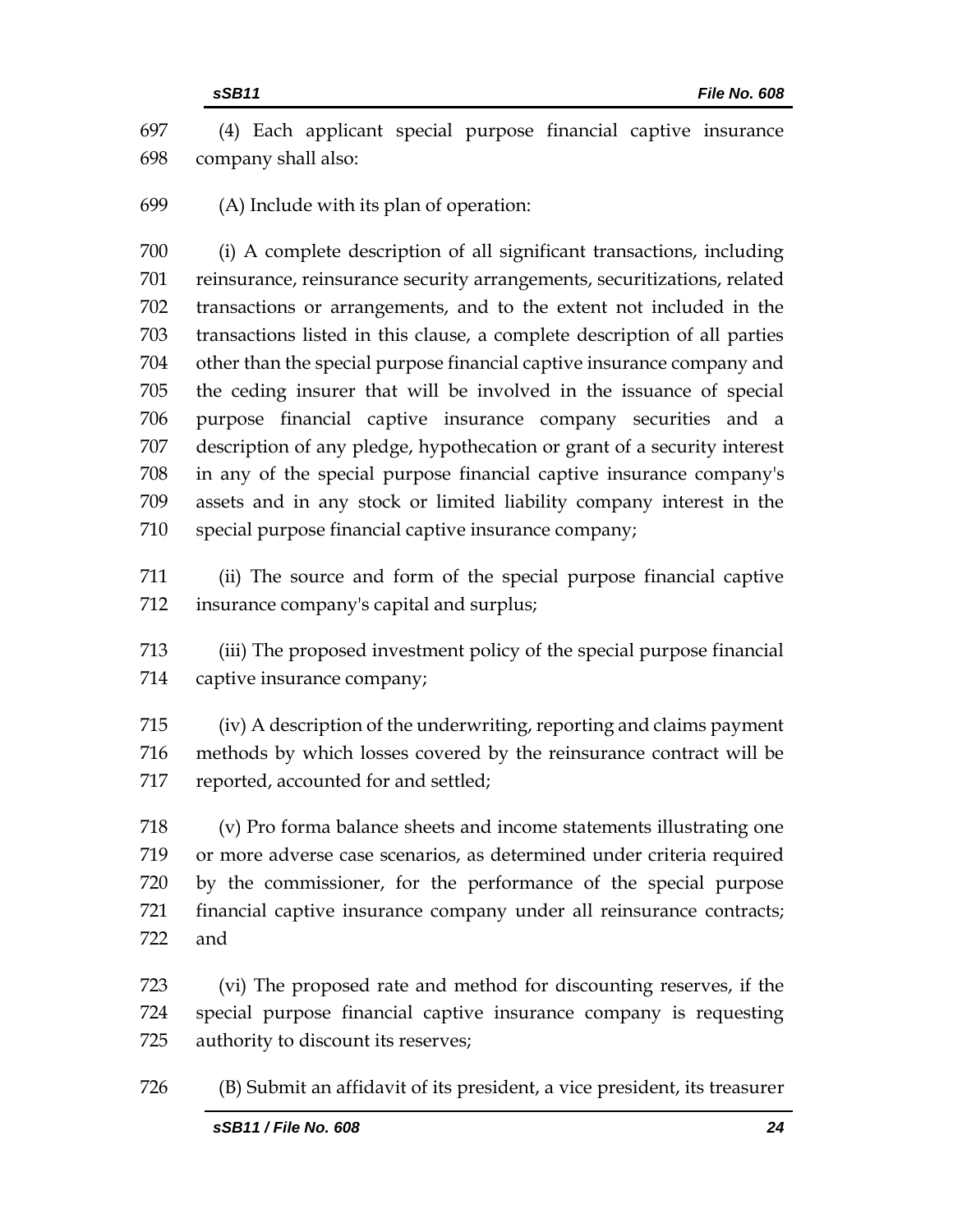or its chief financial officer that includes the following statements, that to the best of such person's knowledge and belief after reasonable inquiry:

 (i) The proposed organization and operation of the special purpose financial captive insurance company comply with all applicable provisions of this chapter;

 (ii) The special purpose financial captive insurance company's investment policy reflects and takes into account the liquidity of assets and the reasonable preservation, administration and management of such assets with respect to the risks associated with the reinsurance contract and the insurance securitization transaction. With respect to a special purpose financial captive insurance company, "management" means the board of directors, managing board or other individual or individuals vested with overall responsibility for the management of the affairs of such company, including, but not limited to, officers or other agents elected or appointed to act on behalf of such company; and

 (iii) The reinsurance contract and any arrangement for securing the special purpose financial captive insurance company's obligations under such reinsurance contract, including, but not limited to, any agreements or other documentation to implement such arrangement, 747 comply with the provisions of this chapter; and

(C) Include with its application:

 (i) Copies of all agreements and documentation described in subparagraph (A) of this subdivision unless otherwise approved by the commissioner, and any other statements or documents required by the commissioner to evaluate the special purpose financial captive insurance company's application for licensure; and

 (ii) An opinion of qualified legal counsel, in a form acceptable to the commissioner, that the offer and sale of any special purpose financial captive insurance company securities complies with all applicable registration requirements or applicable exemptions from or exceptions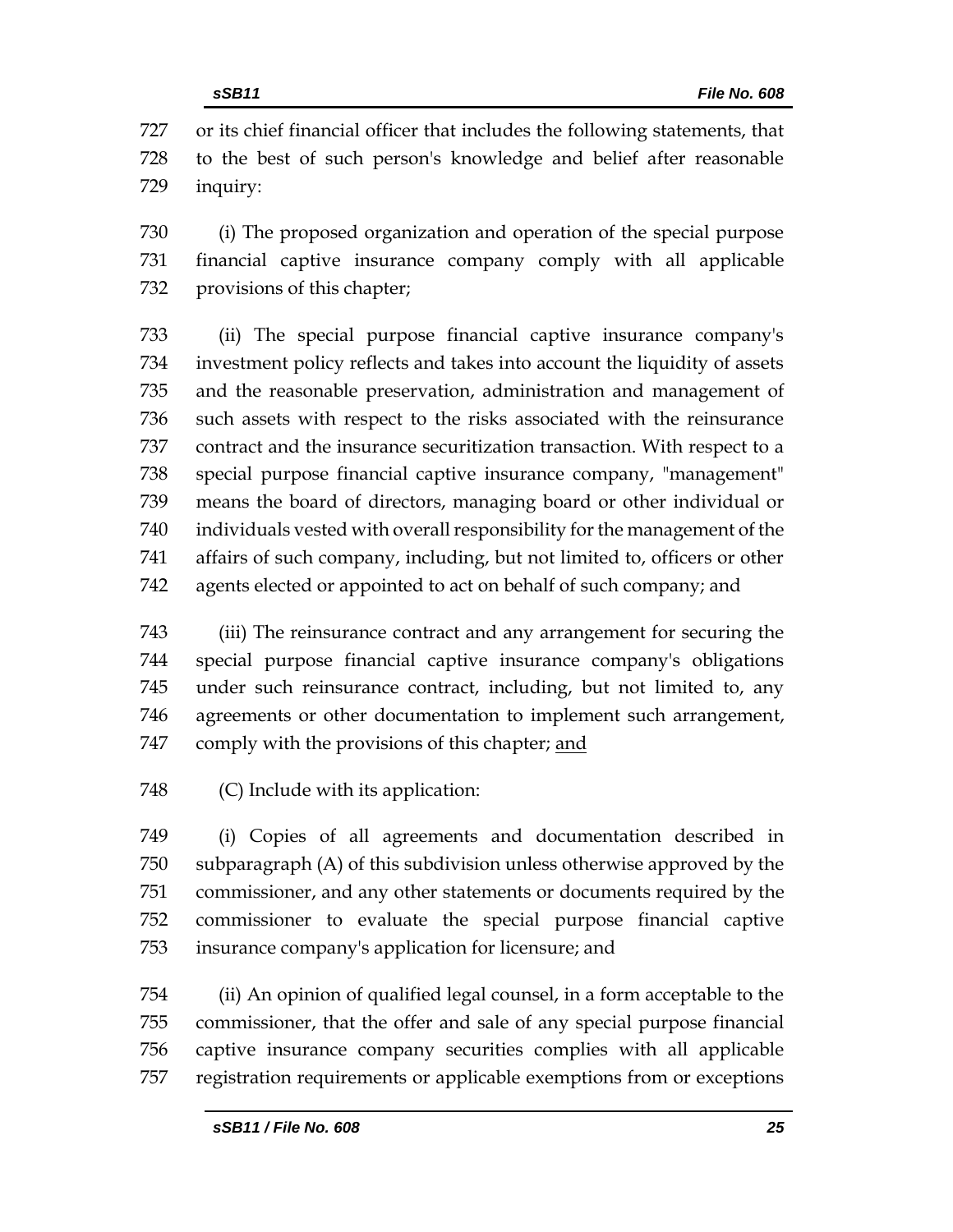to such requirements of the federal securities laws and that the offer and sale of securities by the special purpose financial captive insurance company itself comply with all registration requirements or applicable exemptions from or exceptions to such requirements of the securities laws of this state. Such opinion shall not be required as part of the application if the special purpose financial captive insurance company includes a specific statement in its plan of operation that such opinions will be provided to the commissioner in advance of the offer or sale of any special purpose financial captive insurance company securities.

 (5) A sponsored captive insurance company may apply to be licensed as a special purpose financial captive insurance company. Such company shall be subject to the provisions of sections 38a-91aa to 38a-770 91tt, inclusive, as amended by this act, applicable to a sponsored captive insurance company and to a special purpose financial captive insurance company. In the event of conflict between such provisions applicable to a sponsored captive insurance company and to a special purpose financial captive insurance company, the provisions applicable to a special purpose financial captive insurance company shall control.

 (6) Information submitted pursuant to this subsection shall be and shall remain confidential and shall not be made public by the commissioner or an employee or agent of the commissioner without the written consent of the company, except that:

 (A) Such information may be discoverable by a party in a civil action or contested case to which the captive insurance company that submitted such information is a party upon a showing by the party seeking to discover such information that:

 (i) The information sought is relevant to and necessary for the furtherance of such action or case;

 (ii) The information sought is unavailable from other nonconfidential sources; and

(iii) A subpoena issued by a judicial or administrative officer of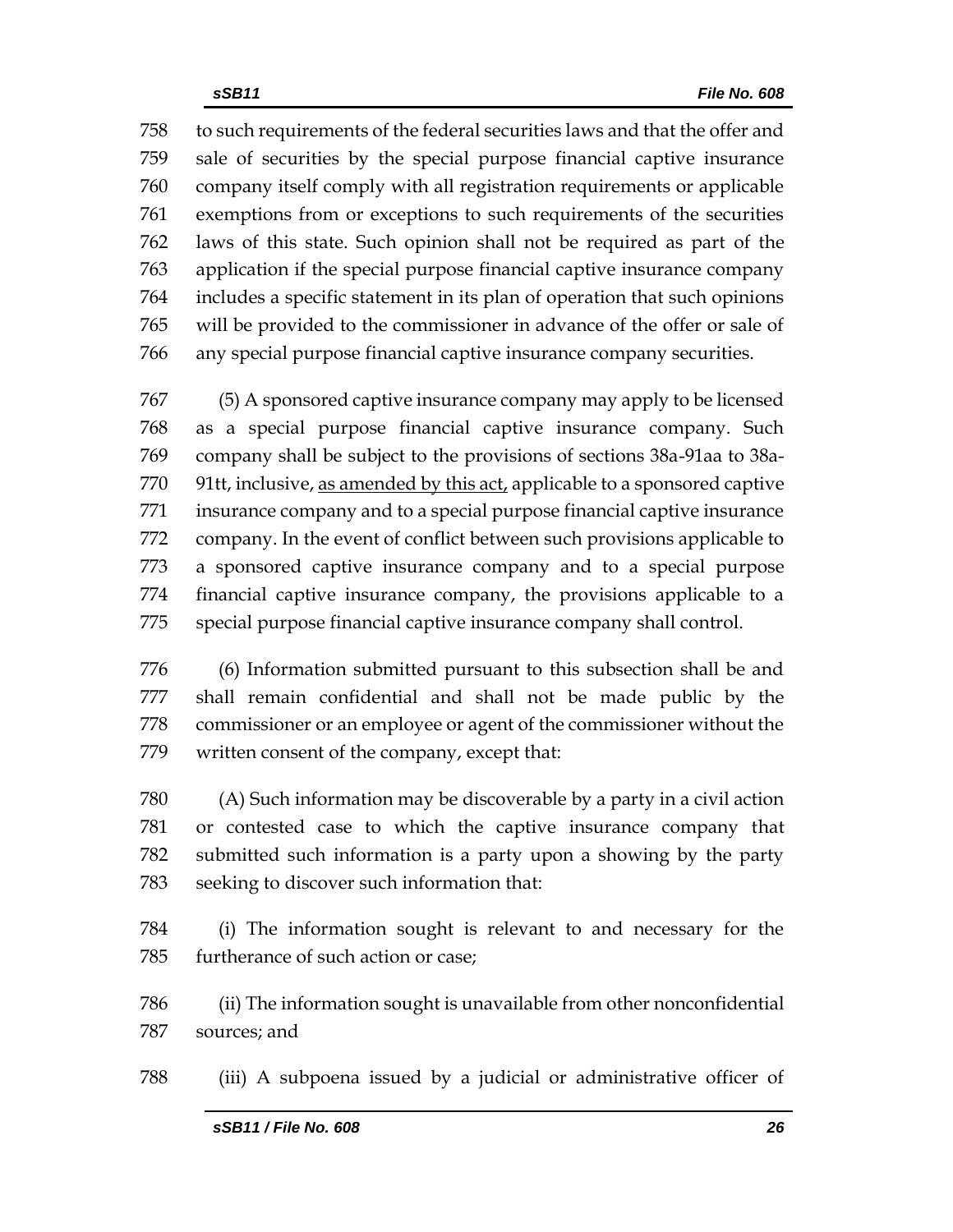competent jurisdiction has been submitted to the commissioner, provided such submission requirement shall not apply to a risk retention group; and (B) The commissioner may, in the commissioner's discretion, disclose such information to a public official having jurisdiction over the regulation of insurance in another state, provided: (i) Such public official agrees, in writing, to maintain the confidentiality of such information; and (ii) The laws of the state in which such public official serves require such information to be and **[**to**]** remain confidential. (d) (1) Each captive insurance company shall pay to the commissioner a nonrefundable fee of eight hundred dollars for examining, investigating and processing its application for a license. The commissioner may retain legal, financial and examination services from outside the department for the licensing and financial oversight of a captive insurance company, the reasonable cost of which may be charged against such company. The provisions of subdivisions (2) to (5),

 inclusive, of subsection (k) of section 38a-14 shall apply to this subdivision.

 (2) Each captive insurance company shall pay a license fee for the first year of licensure and a renewal fee for each year thereafter as set forth in section 38a-11.

 (e) (1) If the commissioner finds that the documents and statements that a captive insurance company, other than a special purpose financial captive insurance company, has filed comply with the provisions of sections 38a-91aa to 38a-91tt, inclusive, as amended by this act, the commissioner may grant a license authorizing the company to do insurance business in this state until April first thereafter. The captive insurance company may apply to renew such license on such forms as 818 the commissioner prescribes.

*sSB11 / File No. 608 27* (2) (A) The commissioner may grant a license authorizing a special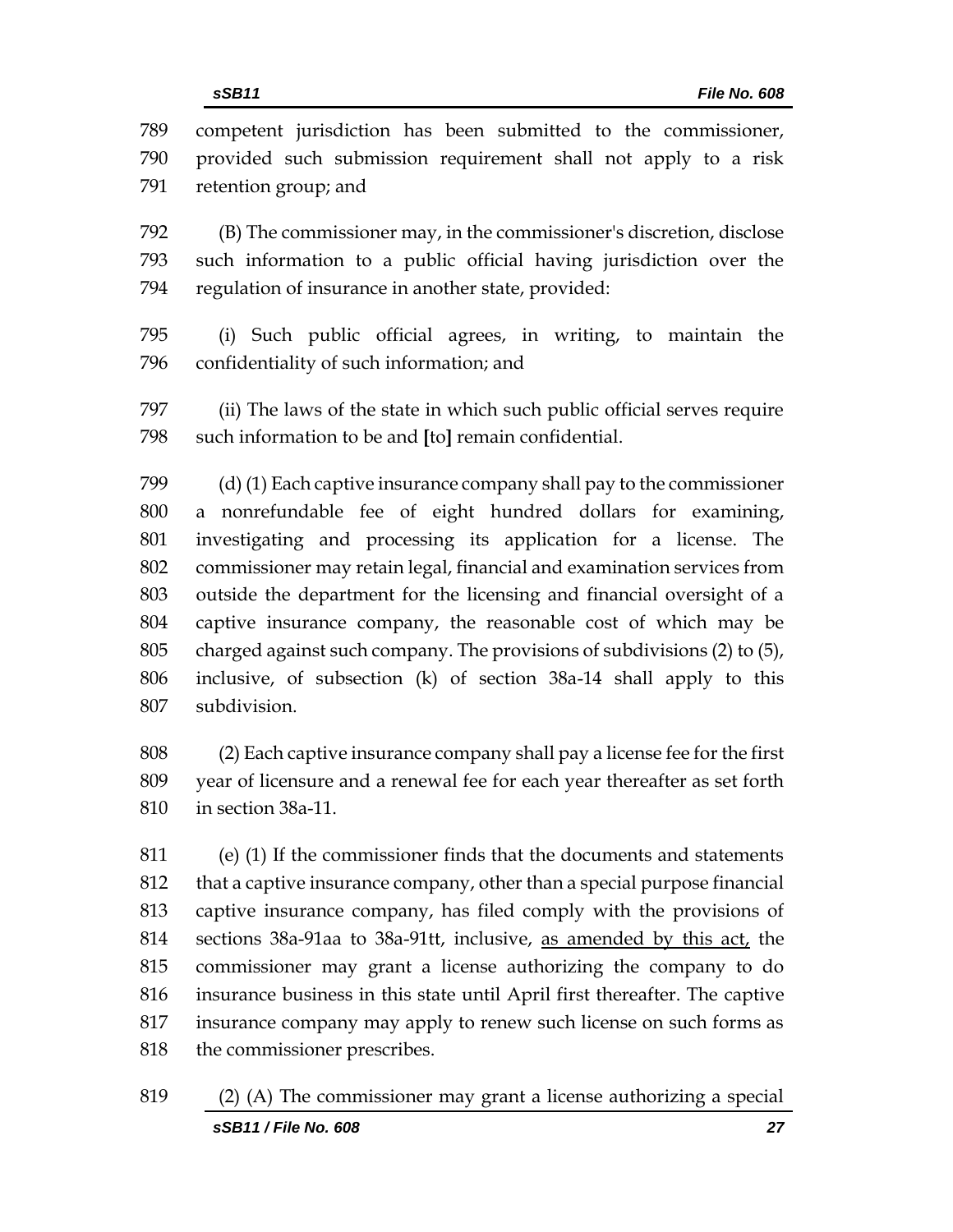purpose financial captive insurance company to do reinsurance business in this state until April first thereafter upon the commissioner's finding that (i) the proposed plan of operation provides for a reasonable and expected successful operation, (ii) the terms of the reinsurance contract and related transactions comply with sections 38a-91aa to 38a- 91tt, inclusive, as amended by this act, (iii) the proposed plan of operation is not hazardous to any ceding insurer, and (iv) the insurance regulator of the state of domicile of each ceding insurer has notified the commissioner in writing or has otherwise provided assurance satisfactory to the commissioner that such regulator has approved or has not disapproved the transaction, provided the commissioner shall not be precluded from issuing a license to a special purpose financial captive insurance company if such regulator has not responded with respect to all or any part of the transaction.

 (B) In conjunction with granting such license, the commissioner may issue an order to the special purpose financial captive insurance company of any additional provisions, terms or conditions regarding the organization, licensing or operation of such company that are not inconsistent with the provisions of this chapter and are deemed appropriate by the commissioner.

 (3) The commissioner shall not grant a license to a branch captive insurance company unless the alien captive insurance company or foreign captive insurance company grants the commissioner authority 843 to examine the alien captive insurance company or foreign captive 844 insurance company in the jurisdiction in which the alien captive insurance company or foreign captive insurance company is formed, operates or maintains books and records.

 Sec. 9. Section 38a-91dd of the general statutes is repealed and the following is substituted in lieu thereof (*Effective July 1, 2022*):

 (a) (1) **[**The Insurance Commissioner**]** Except as provided in subdivision (3) of this subsection, the commissioner shall not issue a license to a captive insurance company or allow the company to retain such license unless the company has and maintains unimpaired paid-in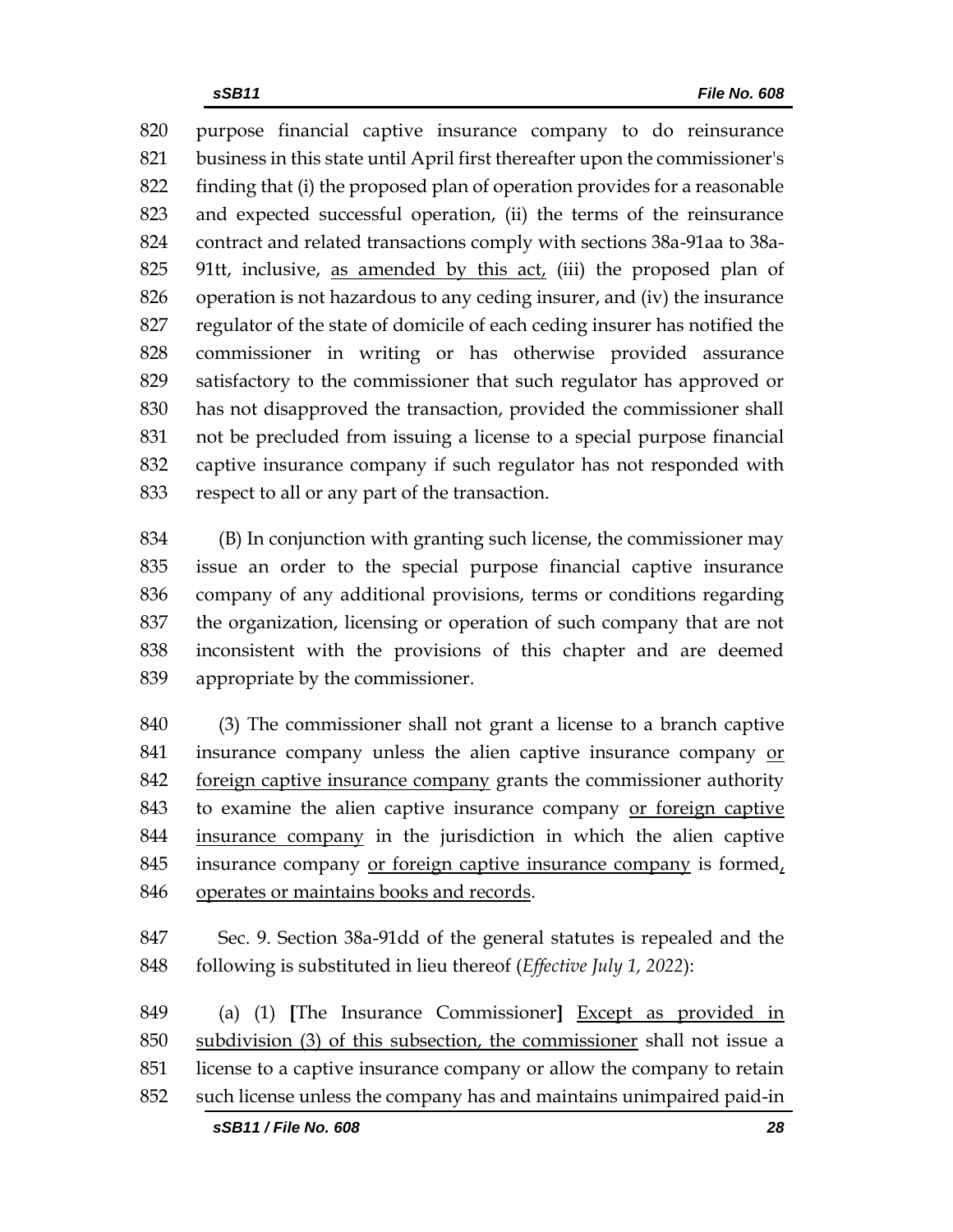|     | sSB11<br><b>File No. 608</b>                                           |
|-----|------------------------------------------------------------------------|
| 853 | capital and surplus of:                                                |
| 854 | (A) In the case of a pure captive insurance company, not less than     |
| 855 | [two hundred fifty thousand dollars;] the greater of:                  |
| 856 | (i) Fifty thousand dollars; or                                         |
| 857 | (ii) An amount that the commissioner determines is necessary for the   |
| 858 | pure captive insurance company to meet such pure captive insurance     |
| 859 | company's policy obligations;                                          |
| 860 | (B) In the case of an association captive insurance company, not less  |
| 861 | than I five hundred thousand dollars; the greater of:                  |
| 862 | (i) Two hundred fifty thousand dollars; or                             |
| 863 | (ii) An amount that the commissioner determines is necessary for the   |
| 864 | association captive insurance company to meet such association captive |
| 865 | insurance company's policy obligations;                                |
| 866 | (C) In the case of an industrial insured captive insurance company,    |
| 867 | not less than [five hundred thousand dollars;] the greater of:         |
| 868 | (i) Two hundred fifty thousand dollars; or                             |
| 869 | (ii) An amount that the commissioner determines is necessary for the   |
| 870 | industrial insured captive insurance company to meet such industrial   |
| 871 | insured captive insurance company's policy obligations;                |
| 872 | (D) In the case of a risk retention group, not less than one million   |
| 873 | dollars;                                                               |
| 874 | (E) In the case of a sponsored captive insurance company, not less     |
| 875 | than [two hundred twenty-five thousand dollars;] the greater of:       |
| 876 | (i) Seventy-five thousand dollars; or                                  |
| 877 | (ii) An amount that the commissioner determines is necessary for the   |
| 878 | sponsored captive insurance company to meet such sponsored captive     |
| 879 | insurance company's policy obligations;                                |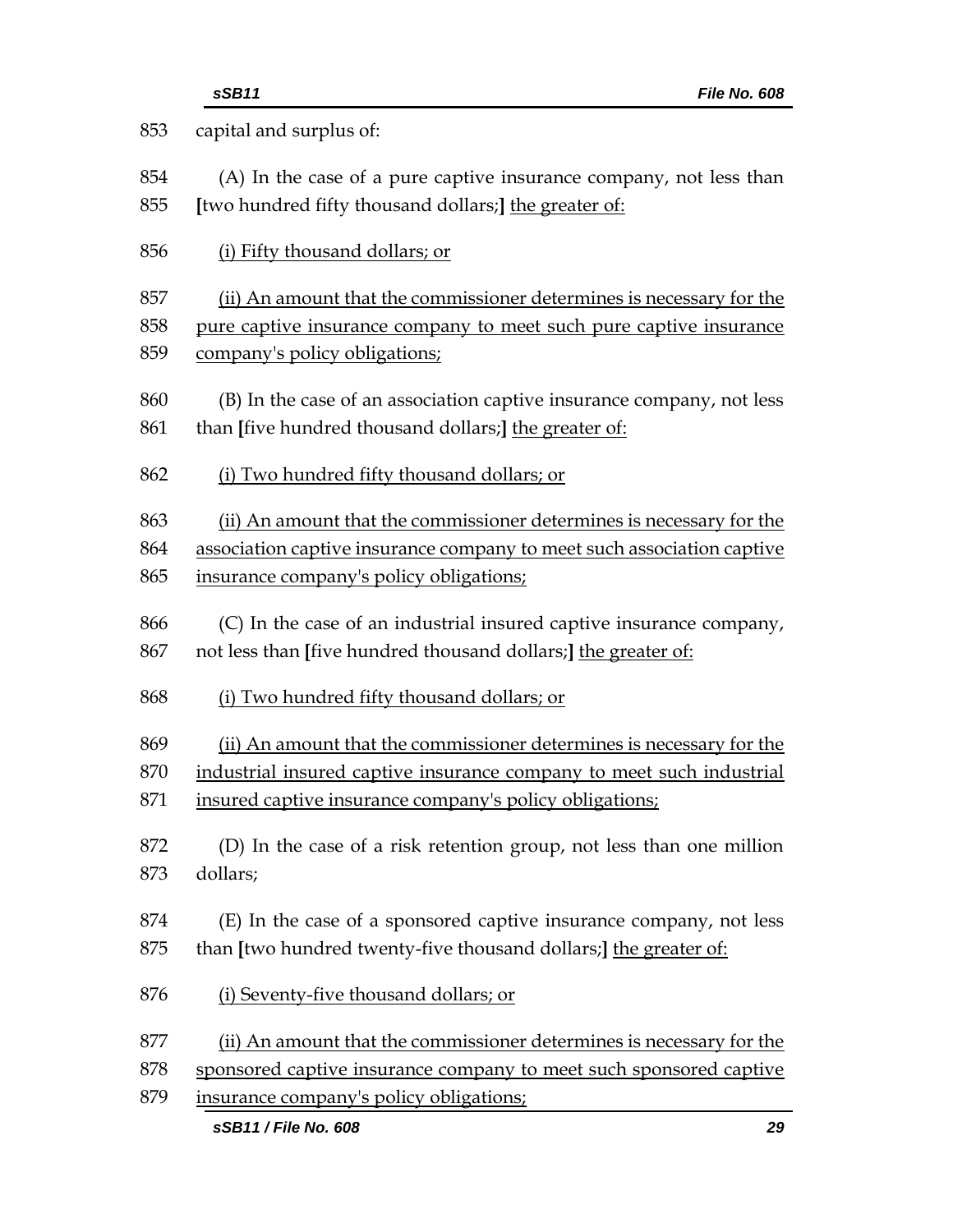| 880 | (F) In the case of a special purpose financial captive insurance           |
|-----|----------------------------------------------------------------------------|
| 881 | company, not less than [two hundred fifty thousand dollars;] the greater   |
| 882 | <u>of:</u>                                                                 |
| 883 | (i) Two hundred fifty thousand dollars; or                                 |
| 884 | (ii) An amount that the commissioner determines is necessary for the       |
| 885 | special purpose financial captive insurance company to meet such           |
| 886 | special purpose financial captive insurance company's policy               |
| 887 | obligations;                                                               |
| 888 | (G) In the case of a sponsored captive insurance company licensed as       |
| 889 | a special purpose financial captive insurance company, not less than       |
| 890 | [five hundred thousand dollars;] the greater of:                           |
| 891 | (i) Two hundred fifty thousand dollars; or                                 |
| 892 | (ii) An amount that the commissioner determines is necessary for           |
| 893 | such captive insurance company to meet such captive insurance              |
| 894 | company's policy obligations; and                                          |
| 895 | (H) In the case of an agency captive insurance company, not less than      |
| 896 | [five hundred thousand dollars] the greater of:                            |
| 897 | (i) Two hundred fifty thousand dollars; or                                 |
| 898 | (ii) An amount that the commissioner determines is necessary for the       |
| 899 | agency captive insurance company to meet such agency captive               |
| 900 | insurance company's policy obligations.                                    |
| 901 | (2) (A) The <i>[Insurance Commissioner] commissioner shall not issue a</i> |
| 902 | license to a branch captive insurance company or allow the branch          |
| 903 | captive insurance company to retain such license unless the branch         |
| 904 | captive insurance company has and maintains, as security for the           |
| 905 | payment of liabilities attributable to the branch operations:              |
| 906 | (i) Not less than [two hundred fifty thousand dollars;] the greater of:    |
| 907 | (I) Fifty thousand dollars; or                                             |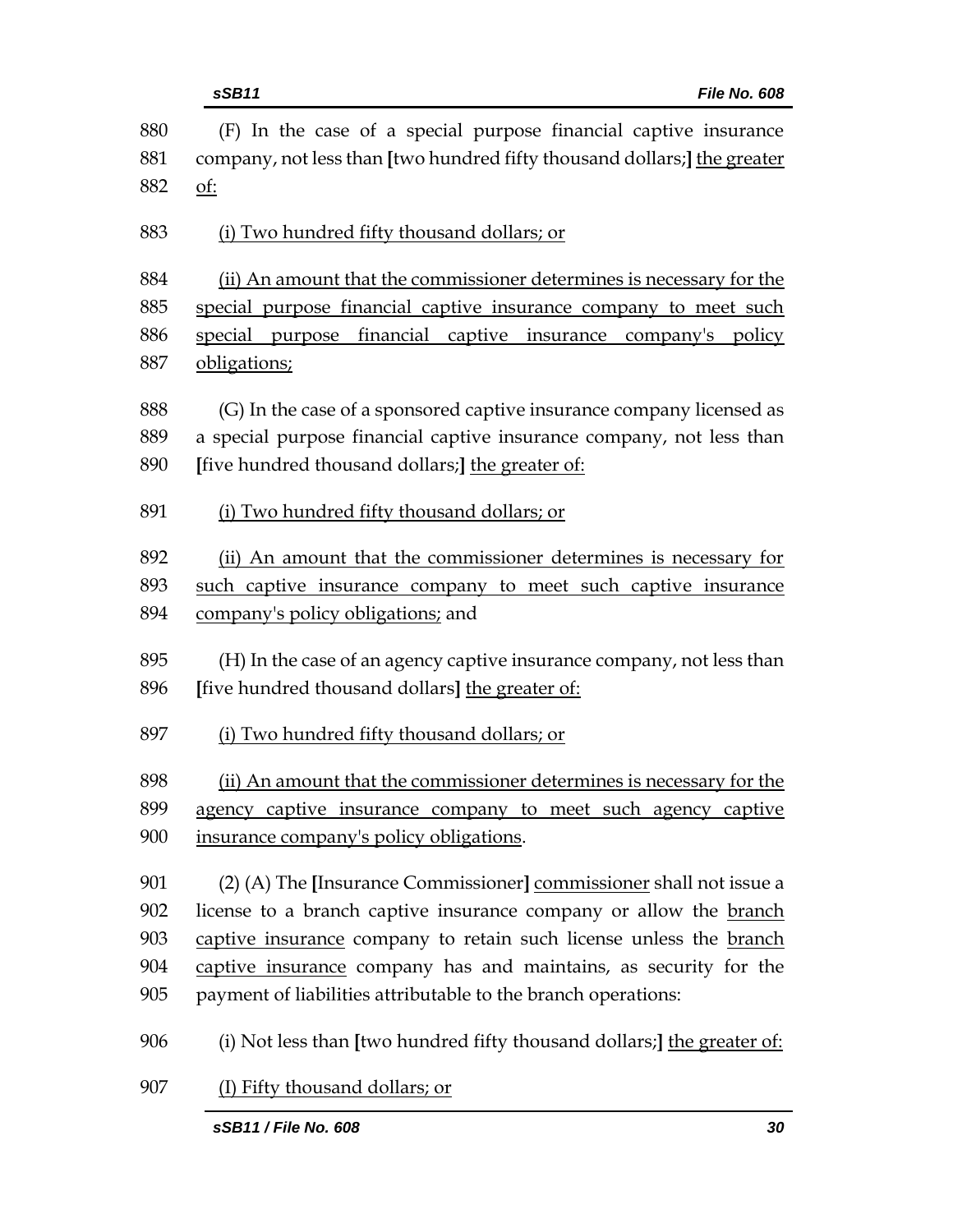| sSB11                                                                            | File No. 608 |
|----------------------------------------------------------------------------------|--------------|
| 908<br>(II) An amount that the commissioner determines is necessary to           |              |
| 909<br>secure the payment of liabilities attributable to the branch captive      |              |
| 910<br>insurance company's operations; and                                       |              |
| (ii) Reserves on such insurance policies or such reinsurance contracts<br>911    |              |
| as may be issued or assumed by the branch captive insurance company<br>912       |              |
| through its branch operations, including reserves for losses, allocated<br>913   |              |
| loss adjustment expenses, incurred but not reported losses and<br>914            |              |
| unearned premiums with regard to business written through the branch<br>915      |              |
| operations. The commissioner may permit a branch captive insurance<br>916        |              |
| company to credit against any such reserves any [security for loss<br>917        |              |
| reserves that the branch captive insurance company posts with a ceding<br>918    |              |
| 919<br>insurer or is posted by a reinsurer with the branch captive insurance     |              |
| company, so long as such security remains posted] assets belonging to:<br>920    |              |
| (I) The branch captive insurance company that are held in trust for,<br>921      |              |
| or otherwise segregated or controlled by, a ceding insurer, that secure<br>922   |              |
| the branch captive insurance company's reinsurance obligations to the<br>923     |              |
| 924<br>ceding insurer; or                                                        |              |
| (II) A reinsurer that are held in trust for, or otherwise under the<br>925       |              |
| 926<br>control of, the branch captive insurance company, that secure the         |              |
| reinsurer's reinsurance obligations to the branch captive insurance<br>927       |              |
| 928<br>company.                                                                  |              |
| 929<br>(B) The amounts required under subparagraph (A) of this                   |              |
| subdivision may be held, with the prior approval of the commissioner,<br>930     |              |
| in the form of:<br>931                                                           |              |
| 932<br>(i) [a] A trust formed under a trust agreement and funded by assets       |              |
| 933<br>acceptable to the commissioner: $[J]$                                     |              |
| 934<br>(ii) [an] An irrevocable letter of credit issued or confirmed by a bank   |              |
| 935<br>approved by the commissioner: $[J]$                                       |              |
| 936<br>(iii) [with] With respect to the amount required under subparagraph       |              |
| $(A)(i)$ of this subdivision only, cash on deposit with the commissioner;<br>937 |              |
| 938<br>$\left[\right]$ or                                                        |              |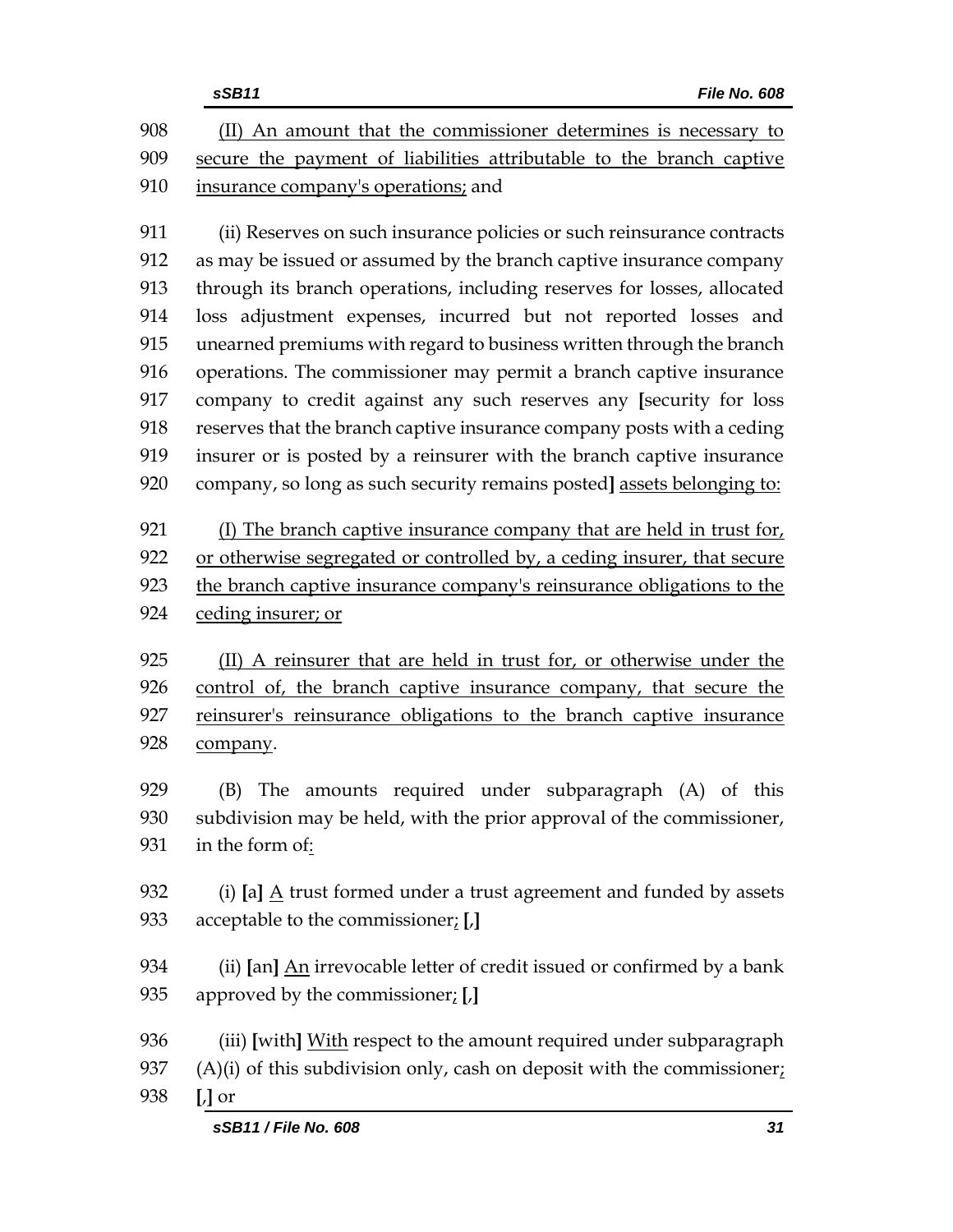| 939 | (iv) [any] Any combination [thereof] of the forms described in          |
|-----|-------------------------------------------------------------------------|
| 940 | subparagraphs $(B)(i)$ to $(B)(iii)$ , inclusive, of this subdivision.  |
| 941 | (3) The commissioner may exempt a branch captive insurance              |
| 942 | company from the provisions of subdivisions (1) and (2) of this         |
| 943 | subsection if the branch captive insurance company is a foreign captive |
| 944 | insurance company and the commissioner, in the commissioner's           |
| 945 | discretion, determines that the branch captive insurance company is     |
| 946 | financially stable.                                                     |

 **[**(b) The commissioner may adopt regulations, in accordance with chapter 54, to establish additional capital and surplus requirements based upon the type, volume and nature of insurance business transacted.**]**

 **[**(c)**]** (b) Notwithstanding any other provision of this section, the commissioner shall have the discretion to allow a captive insurance company, other than a captive insurance company organized as a risk retention group, to maintain less than the required unimpaired paid-in capital and surplus set forth in subsection (a) of this section. The commissioner shall consider the type, volume and nature of the insurance or reinsurance business transacted by such a captive insurance company in establishing the amount of unimpaired paid-in capital and surplus the company is required to maintain.

 **[**(d)**]** (c) Except as specified in subdivision (2) of subsection (a) of this section, capital and surplus may be in the form of cash or an irrevocable letter of credit issued by a bank approved by the commissioner.

963 (d) The commissioner may adopt regulations, in accordance with 964 chapter 54, to establish additional capital and surplus requirements 965 based upon the type, volume and nature of insurance business transacted.

 Sec. 10. Subsection (h) of section 38a-91ff of the general statutes is repealed and the following is substituted in lieu thereof (*Effective July 1, 2022*):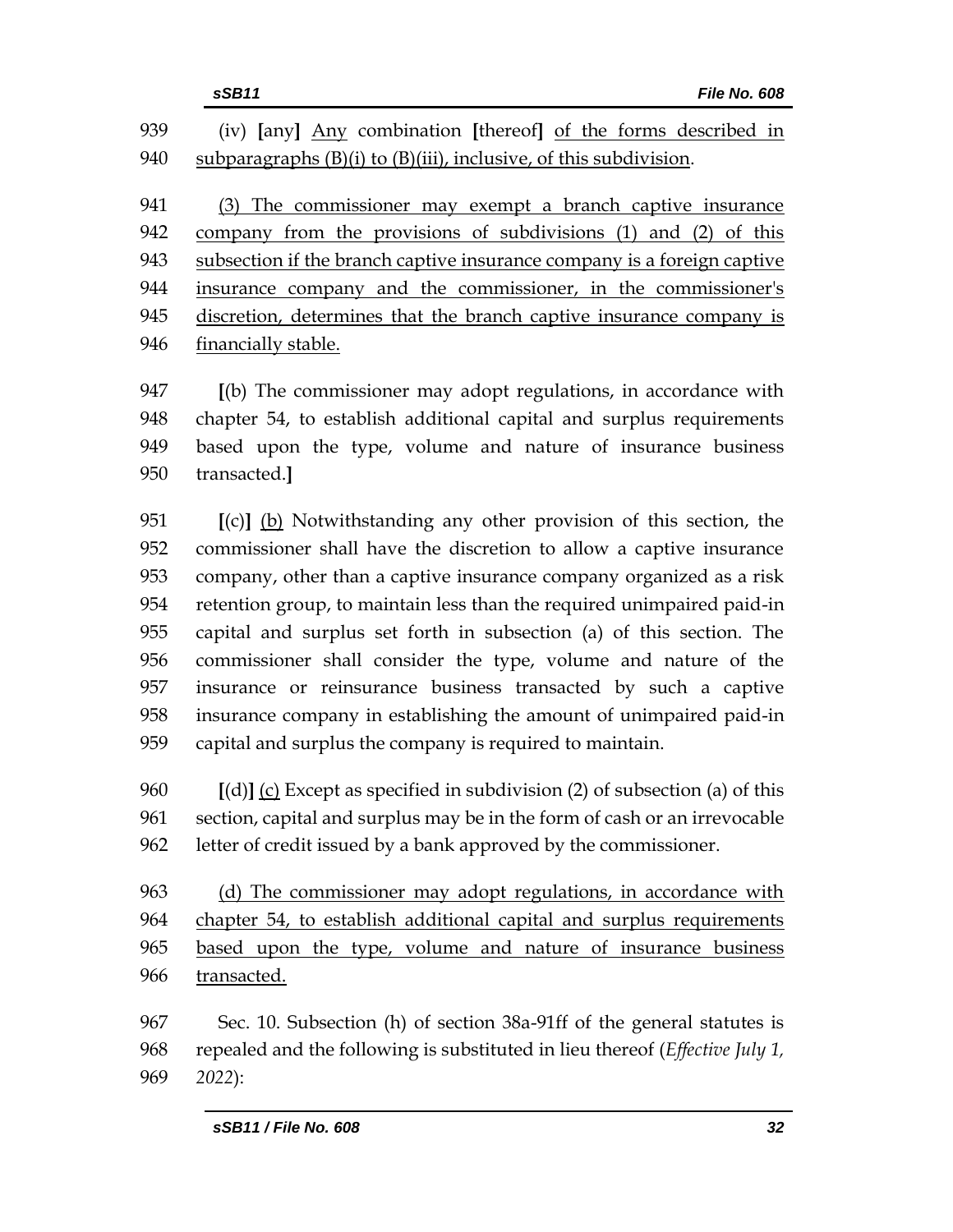(h) In the case of a captive insurance company licensed as a branch captive insurance company, the alien captive insurance company or foreign captive insurance company shall petition the commissioner to issue a certificate setting forth the commissioner's finding that, after considering the character, reputation, financial responsibility, insurance experience, and business qualifications of the officers and directors of 976 the alien captive insurance company or foreign captive insurance company, the licensing and maintenance of the branch operations will promote the general good of the state. The alien captive insurance company or foreign captive insurance company may register to do business in this state after the commissioner's certificate is issued.

 Sec. 11. Subdivision (1) of subsection (b) of section 38a-91gg of the general statutes is repealed and the following is substituted in lieu thereof (*Effective July 1, 2022*):

 (b) (1) (A) **[**Prior**]** Except as provided in subparagraph (B) of this subdivision, prior to March first of each year and, in the case of pure captive insurance companies and industrial insured captive insurance companies, prior to March fifteenth of each year, each captive insurance company **[**other than a branch captive insurance company shall submit to the Insurance Commissioner**]** shall file with the commissioner a report of **[**its**]** the captive insurance company's financial condition verified by oath of two **[**of its**]** executive officers of the captive insurance company. The commissioner shall establish the form and content of the annual report to be filed by special purpose captive insurance companies.

 (B) **[**In the case of branch captive insurance companies, prior to March first of each year, each such**]** Each branch captive insurance company shall **[**submit to**]** file with the commissioner a copy of all reports and statements required to be filed under the laws of the jurisdiction in which the alien captive insurance company or foreign captive insurance company is formed. Such reports and statements shall be verified by oath of two **[**of its**]** executive officers of the branch captive insurance company and filed with the commissioner on the same day that such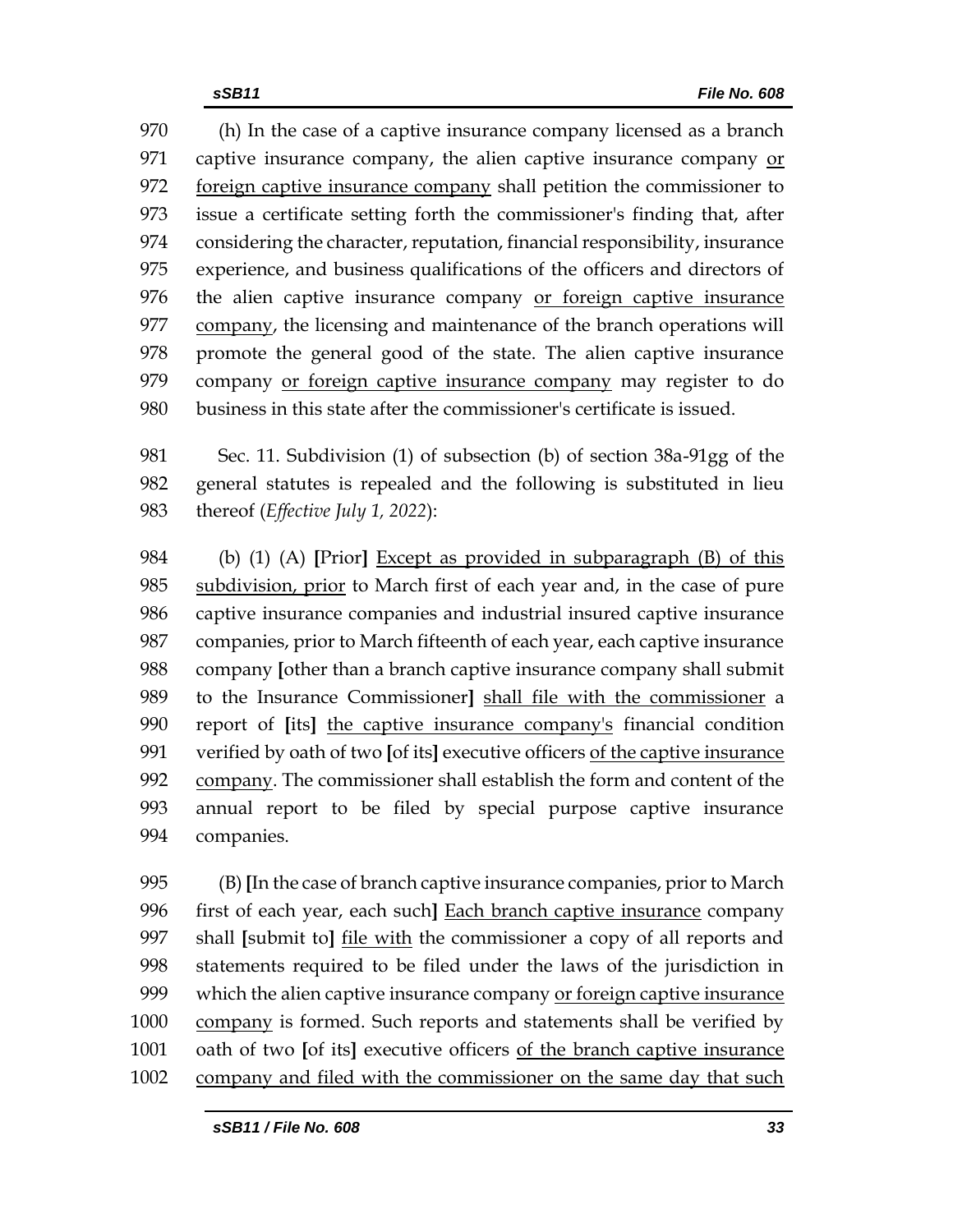reports and statements must be filed in the domiciliary jurisdiction of the alien captive insurance company or foreign captive insurance company. If the commissioner is satisfied that the annual report filed by the alien captive insurance company or foreign captive insurance company in **[**its**]** the domiciliary jurisdiction of the alien captive insurance company or foreign captive insurance company provides adequate information concerning the financial condition of the alien captive insurance company or foreign captive insurance company, the commissioner may waive the requirement for completion of the **[**captive annual statement for business written in the alien jurisdiction**]** annual report required under subparagraph (A) of this subdivision. If the commissioner is not satisfied with such reports and statements, or if the branch captive insurance company is not required to file such reports and statements in the domiciliary jurisdiction of the alien captive insurance company or foreign captive insurance company, the branch captive insurance company shall file a report, at a time and in a form and manner prescribed by the commissioner, that provides the commissioner with adequate information concerning the financial condition of the alien captive insurance company or foreign captive insurance company.

 Sec. 12. Subsection (a) of section 38a-91hh of the general statutes is repealed and the following is substituted in lieu thereof (*Effective July 1, 2022*):

 (a) (1) **[**At least once every three years, and additionally whenever the Insurance Commissioner**]** Except as provided in subdivision (3) of this subsection, the commissioner or the commissioner's designee shall, whenever the commissioner determines it to be prudent **[**, the commissioner or the commissioner's designee shall visit each captive insurance company and thoroughly**]** but not less frequently than once every five years, inspect and examine **[**its**]** each captive insurance company's affairs to ascertain **[**its**]** the captive insurance company's financial condition, **[**its**]** the captive insurance company's ability to fulfill its obligations and whether **[**it**]** the captive insurance company has complied with the provisions of sections 38a-91aa to 38a-91tt, inclusive,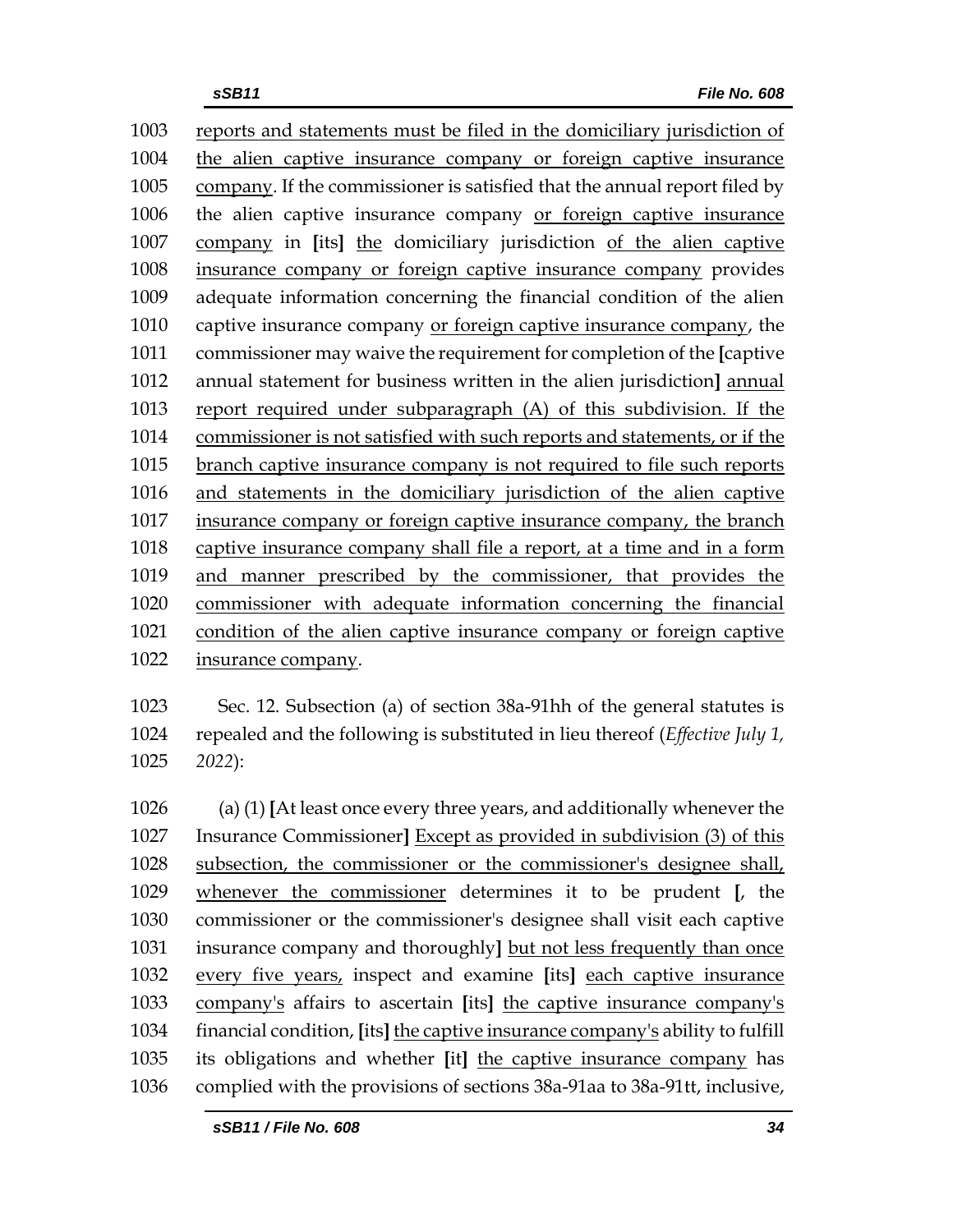as amended by this act, and any other applicable provisions of this title. **[**The commissioner may extend the three-year period to five years, provided a captive insurance company is subject to a comprehensive annual audit during such period by independent auditors approved by

the commissioner and of a scope satisfactory to the commissioner.**]**

 (2) The examination of a branch captive insurance company pursuant to this section shall be of branch business and branch operations only, as long as the branch captive insurance company provides annually to the commissioner a certificate of compliance or its equivalent, issued by or filed with the licensing authority of the jurisdiction in which the branch captive insurance company is formed, and demonstrates to the commissioner's satisfaction that **[**it**]** such branch captive insurance company is operating in sound financial condition in accordance with all applicable laws and regulations of such jurisdiction.

 (3) The commissioner may waive the requirement that the commissioner or the commissioner's designee inspect and examine a captive insurance company's affairs pursuant to this subsection if the captive insurance company is a pure captive insurance company or a branch captive insurance company of the pure captive insurance company.

 Sec. 13. Subdivision (1) of subsection (a) of section 38a-91ii of the general statutes is repealed and the following is substituted in lieu thereof (*Effective July 1, 2022*):

 (a) (1) The commissioner may, at any time, for cause, suspend, revoke or refuse to renew any license of a captive insurance company, or in lieu of or in addition to suspension or revocation of such license, the commissioner, after reasonable notice to and hearing of any holder of such license, may impose a fine not to exceed ten thousand dollars. Such hearings may be held by the commissioner or any person designated by the commissioner. For purposes of this subsection, cause for such administrative action shall include, but not be limited to, the following reasons: (A) Insolvency or impairment of capital or surplus; (B) failure to meet the requirements of section 38a-91dd, as amended by this act;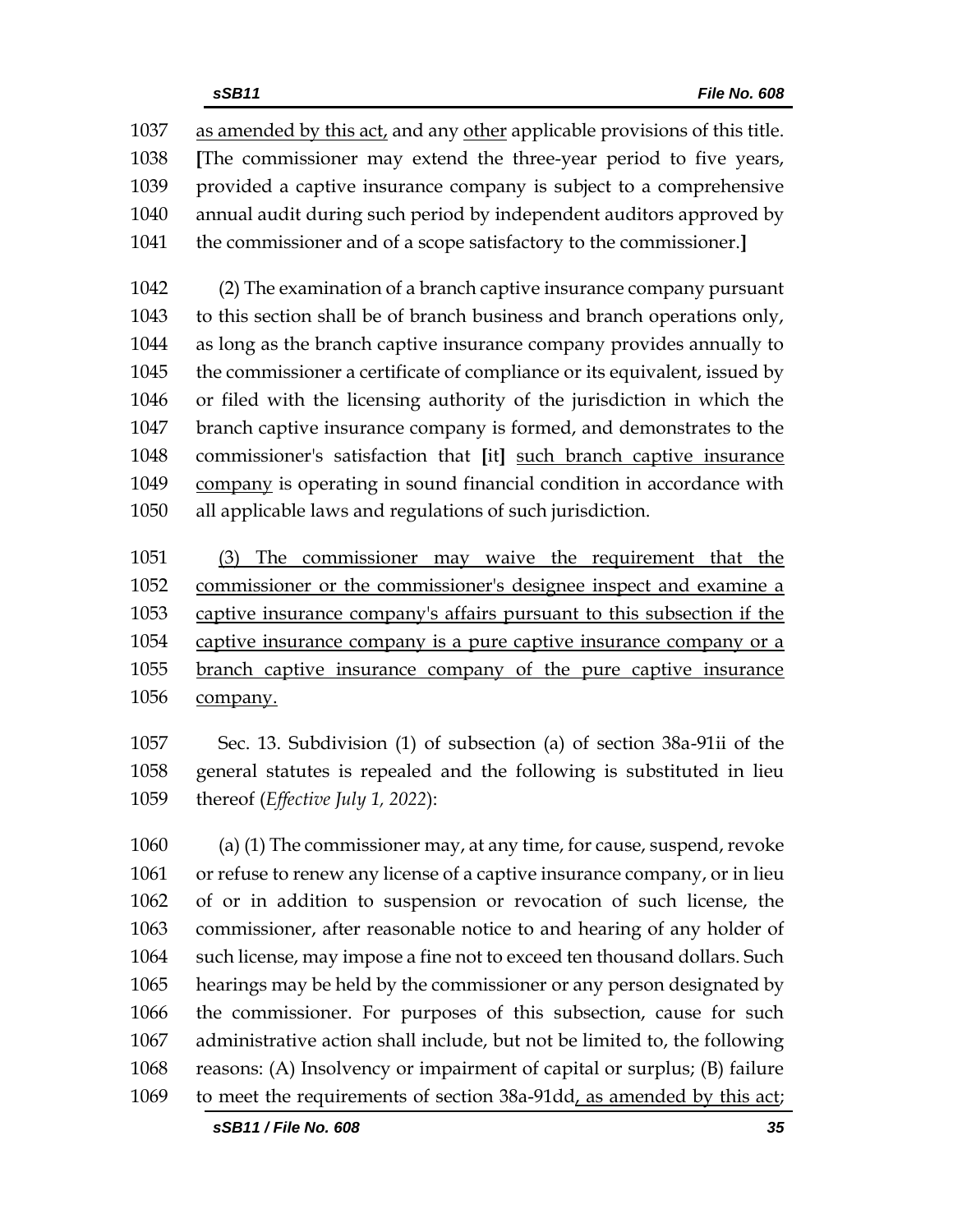(C) refusal or failure to **[**submit**]** file an annual report, as required by section 38a-91gg, as amended by this act, or any other report or statement required by law or by lawful order of the commissioner; (D) failure to comply with the provisions of its own charter, bylaws or other organizational document; (E) failure to submit to or pay the cost of examination or any legal obligation relative thereto; (F) use of methods that, although not otherwise specifically prohibited by law, nevertheless render its operation detrimental or its condition unsound with respect to the public or to its policyholders; or (G) failure otherwise to comply with the laws of this state.

 Sec. 14. Subsection (a) of section 38a-91kk of the general statutes is repealed and the following is substituted in lieu thereof (*Effective July 1, 2022*):

 (a) Any captive insurance company may assume reinsurance from any other insurer. **[**only on risks that such company is authorized to write directly.**]**

 Sec. 15. Section 38a-91qq of the general statutes is repealed and the following is substituted in lieu thereof (*Effective July 1, 2022*):

 The **[**Insurance Commissioner**]** commissioner may adopt regulations, in accordance with chapter 54, as are necessary to carry out the provisions of sections 38a-91aa to **[**38a-91tt**]** 38a-91uu, inclusive, as amended by this act, and sections 38a-91ww and 38a-91xx and to establish standards to ensure that a parent or affiliated company is able to exercise control of the risk management function of any controlled unaffiliated business to be insured by a pure captive insurance company, an industrial insured captive insurance company or a sponsored captive insurance company, except that until such regulations are approved, the commissioner may approve the coverage of such risks by a pure captive insurance company, an industrial insured captive insurance company or a sponsored captive insurance company.

 Sec. 16. Subparagraph (A) of subdivision (2) of subsection (g) of section 38a-91ss of the general statutes is repealed and the following is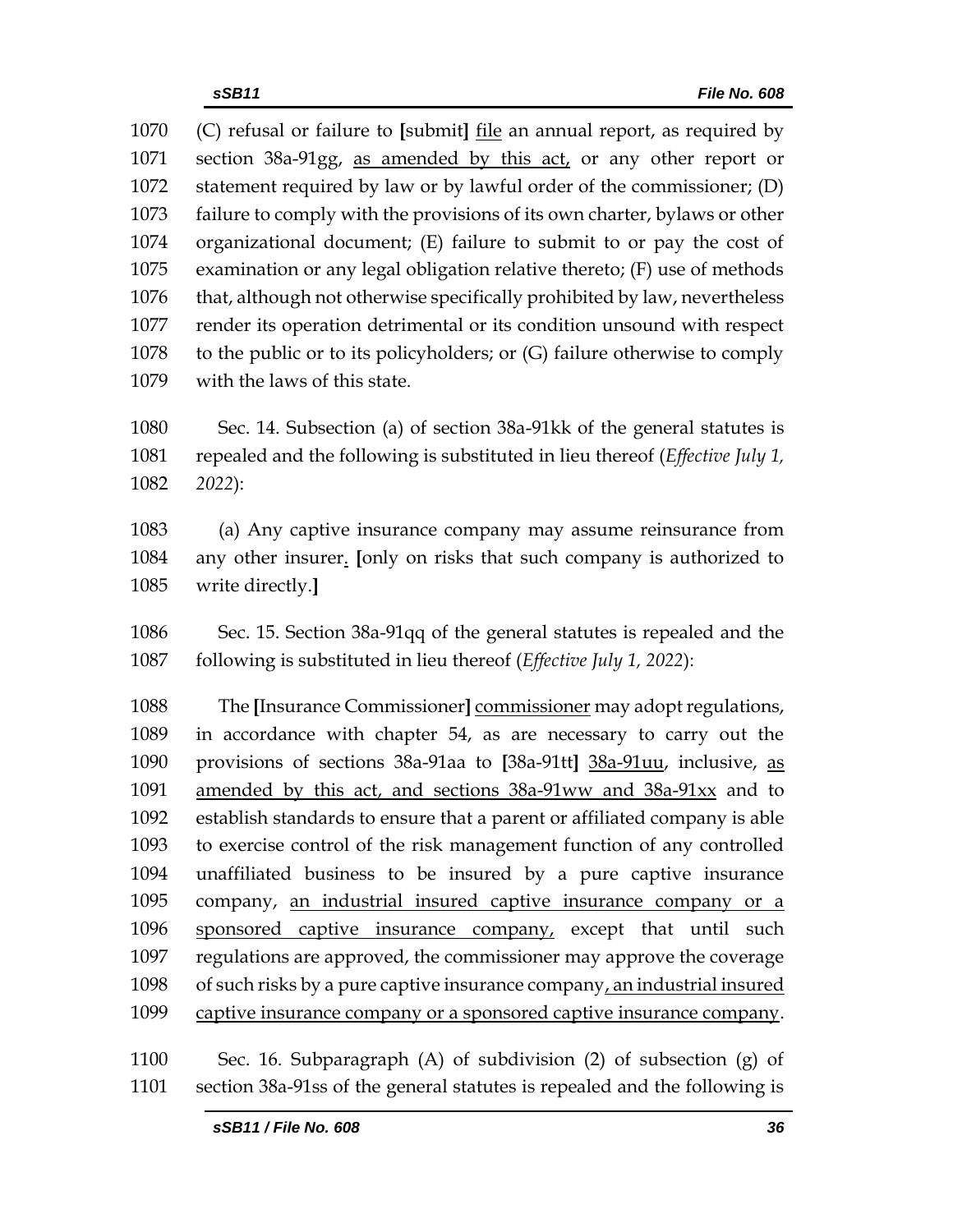substituted in lieu thereof (*Effective July 1, 2022*):

 (A) Proceeds from a special purpose financial captive insurance company securitization or letters of credit or other assets described in subdivision **[**(18)**]** (19) of section 38a-91aa, as amended by this act;

 Sec. 17. Subsections (b) and (c) of section 38a-91uu of the general statutes are repealed and the following is substituted in lieu thereof (*Effective July 1, 2022*):

 (b) A dormant captive insurance company that is domiciled in this state may apply to the Insurance Commissioner for a certificate of dormancy. The certificate of dormancy shall be subject to renewal once every **[**two**]** five years, and shall be forfeited if the dormant captive insurance company commences transacting insurance business or fails to timely renew such certificate.

 (c) A dormant captive insurance company that has been issued a 1116 certificate of dormancy shall:

 (1) Possess and maintain unimpaired, paid-in capital and surplus of not less than **[**twenty-five**]** fifteen thousand dollars, provided such dormant captive insurance company shall not be required to add capital upon entering dormancy if such dormant captive insurance company 1121 was never capitalized;

 (2) Not later than March **[**15, 2018**]** fifteenth, annually, submit to the commissioner a report on the financial condition of such company, verified by oath of two executive officers of such company, in such form as the commissioner prescribes; and

 (3) Pay the license renewal fee specified in section 38a-11 for a captive insurance company.

 Sec. 18. (NEW) (*Effective July 1, 2023*) (a) There is established an account to be known as the "children's trust account" which shall be a separate, nonlapsing account within the General Fund. The account shall contain any moneys required by law to be deposited in the account.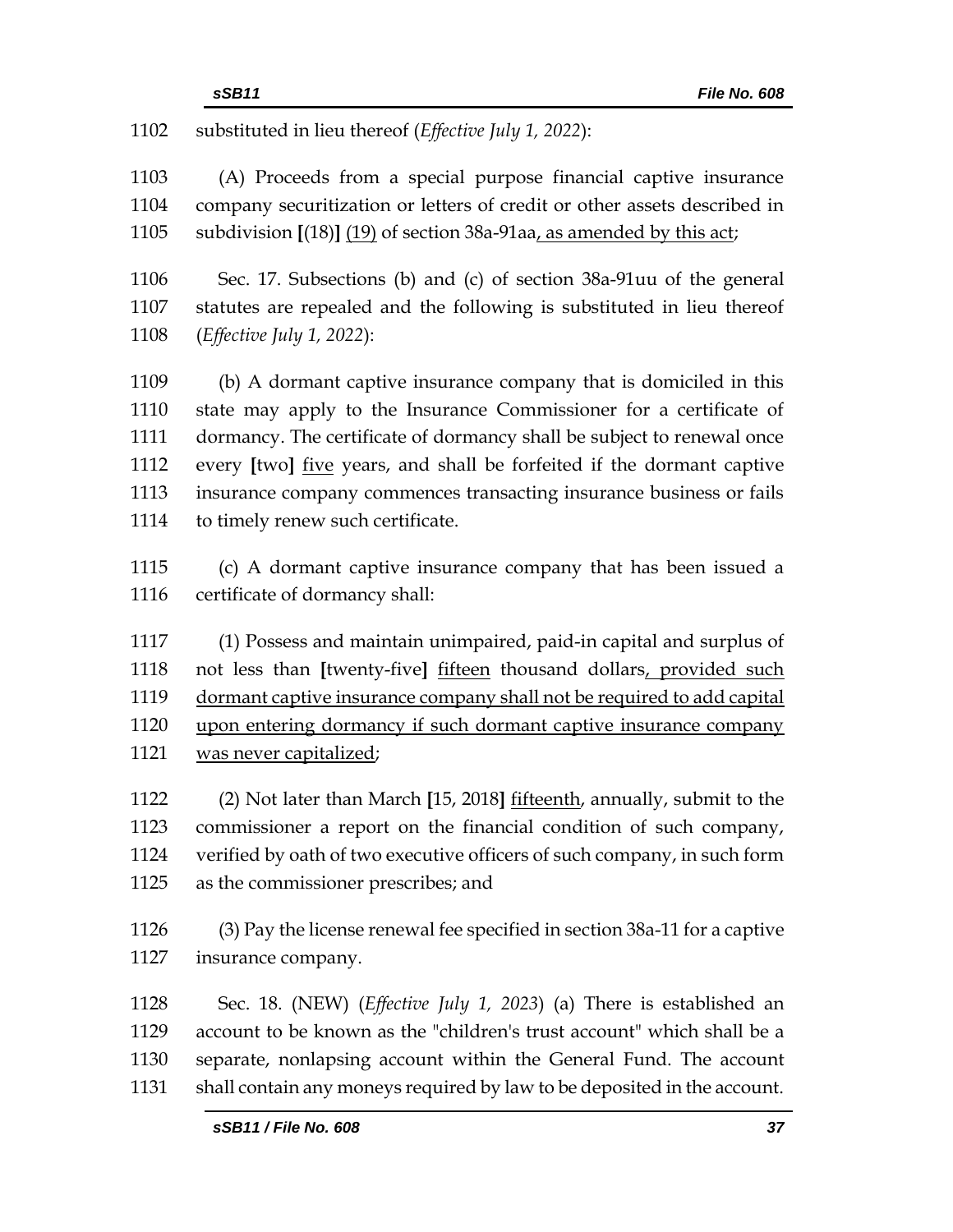| 1132 | (b) For the fiscal year ending June 30, 2024, and each fiscal year      |
|------|-------------------------------------------------------------------------|
| 1133 | thereafter, an amount equal to the percentage remaining after the       |
| 1134 | amounts have been calculated pursuant section 2-33c of the general      |
| 1135 | statutes shall be transferred from the resources of the General Fund to |
| 1136 | the children's trust account.                                           |
|      |                                                                         |

1137 Sec. 19. Section 431 of public act 21-2 of the June special session is 1138 repealed. (*Effective from passage*)

| This act shall take effect as follows and shall amend the following |                             |                         |  |  |  |  |
|---------------------------------------------------------------------|-----------------------------|-------------------------|--|--|--|--|
| sections:                                                           |                             |                         |  |  |  |  |
|                                                                     |                             |                         |  |  |  |  |
| Section 1                                                           | from passage                | $12 - 704c(b)$          |  |  |  |  |
| Sec. 2                                                              | from passage                | $12-701(a)(20)(B)$      |  |  |  |  |
| Sec. 3                                                              | from passage and            | 12-217qq                |  |  |  |  |
|                                                                     | applicable to calendar and  |                         |  |  |  |  |
|                                                                     | income years commencing     |                         |  |  |  |  |
|                                                                     | on or after January 1, 2022 |                         |  |  |  |  |
| Sec. 4                                                              | from passage                | PA 21-2 of the June Sp. |  |  |  |  |
|                                                                     |                             | Sess., Sec. 453         |  |  |  |  |
| Sec. 5                                                              | from passage                | New section             |  |  |  |  |
| Sec. 6                                                              | July 1, 2022                | 38a-91aa                |  |  |  |  |
| Sec. 7                                                              | July 1, 2022                | New section             |  |  |  |  |
| Sec. 8                                                              | July 1, 2022                | 38a-91bb                |  |  |  |  |
| Sec. 9                                                              | July 1, 2022                | 38a-91dd                |  |  |  |  |
| Sec. 10                                                             | July 1, 2022                | 38a-91ff(h)             |  |  |  |  |
| Sec. 11                                                             | July 1, 2022                | $38a-91gg(b)(1)$        |  |  |  |  |
| Sec. 12                                                             | July 1, 2022                | $38a-91hh(a)$           |  |  |  |  |
| Sec. 13                                                             | July 1, 2022                | $38a-91ii(a)(1)$        |  |  |  |  |
| Sec. 14                                                             | July 1, 2022                | 38a-91kk(a)             |  |  |  |  |
| Sec. 15                                                             | July 1, 2022                | 38a-91qq                |  |  |  |  |
| Sec. 16                                                             | July 1, 2022                | $38a-91ss(g)(2)(A)$     |  |  |  |  |
| Sec. 17                                                             | July 1, 2022                | 38a-91uu(b) and (c)     |  |  |  |  |
| Sec. 18                                                             | July 1, 2023                | New section             |  |  |  |  |
| Sec. 19                                                             | from passage                | Repealer section        |  |  |  |  |

*FIN Joint Favorable Subst.*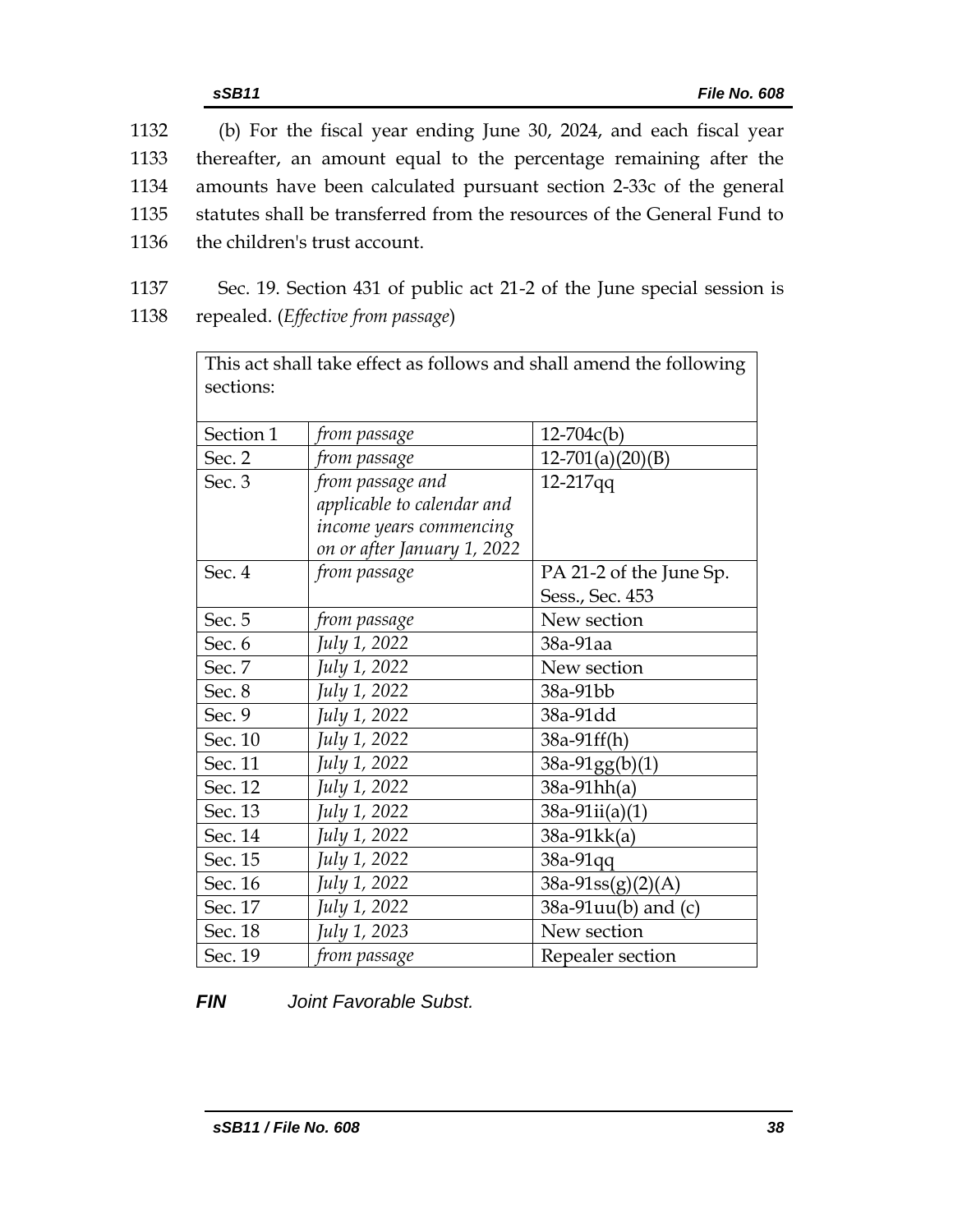*The following Fiscal Impact Statement and Bill Analysis are prepared for the benefit of the members of the General Assembly, solely for purposes of information, summarization and explanation and do not represent the intent of the General Assembly or either chamber thereof for any purpose. In general, fiscal impacts are based upon a variety of informational sources, including the analyst's professional knowledge. Whenever applicable, agency data is consulted as part of the analysis, however final products do not necessarily reflect an assessment from any specific department.*

## *OFA Fiscal Note*

*State Impact:* See Below

*Municipal Impact:* None

#### *Explanation*

| Policy                                                                                              | Sec.           | <b>FY 22</b> | <b>FY 23</b> | <b>FY 24</b> | <b>FY 25</b> | <b>FY 26</b> |
|-----------------------------------------------------------------------------------------------------|----------------|--------------|--------------|--------------|--------------|--------------|
| <b>Adjust Property Tax Credit</b><br>Amount                                                         | 1              | 0.0          | (60.0)       | (60.0)       | (60.0)       | (60.0)       |
| Restore Eligibility for Property<br><b>Tax Credit</b>                                               | 1              | 0.0          | (53.0)       | 0.0          | 0.0          | 0.0          |
| Accelerate Schedule for Tax<br><b>Exemptions for Certain</b><br>Income from Pensions &<br>Annuities | $\mathfrak{D}$ | 0.0          | (42.9)       | (29.3)       | (15.6)       | 0.0          |
| <b>Expand Student Loan Tax</b><br>Credit                                                            | 3              | 0.0          | (9.4)        | (9.9)        | (10.4)       | (10.9)       |
| Reduce Revenue Replacement<br>from ARPA                                                             | 4              | (559.9)      | (250.0)      | 0.0          | 0.0          | 0.0          |
| Transfer ARPA HCBS / SUD<br>Revenue from FY 22 to FY 23                                             | 5              | (83.2)       | 83.2         | 0.0          | 0.0          | 0.0          |
| Provide Tax Amnesty for<br>Certain Insurers                                                         | $6-17$         | 0.0          | 7.5          | 0.2          | 0.2          | 0.2          |
| Designate "revenue cap"<br>equivalents to a Children's<br>Trust Account*                            | 18             | 0.0          | 0.0          | (319.9)      | (383.7)      | (451.3)      |
| <b>TOTAL</b>                                                                                        |                | (643.1)      | (324.6)      | (418.9)      | (469.5)      | (522.0)      |

#### General Fund estimated changes in \$ millions

\*Newly established, separate non-lapsing account

**Section 18** of the bill designates "revenue cap" equivalents to be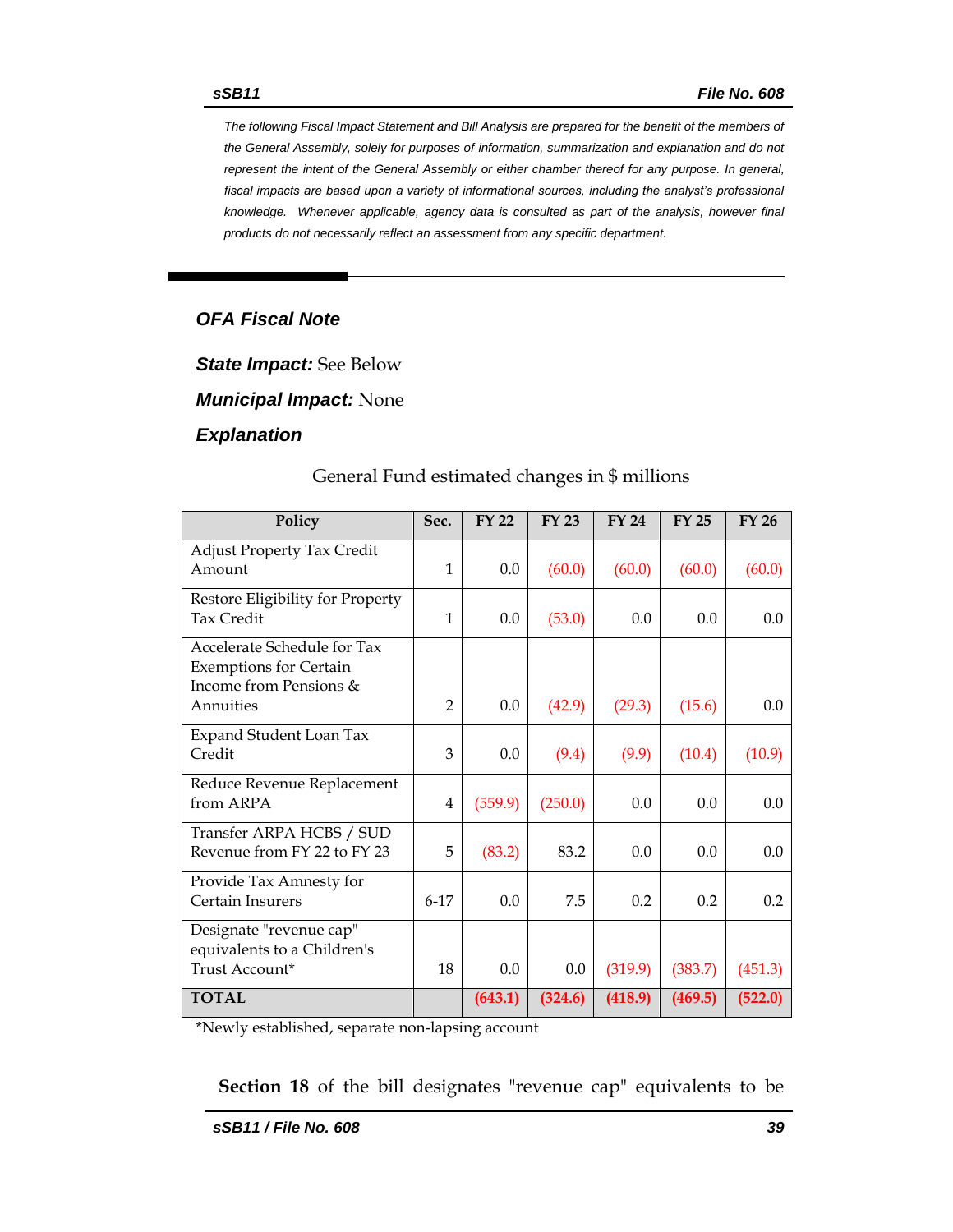transferred out of the General Fund to a newly established, separate and non-lapsing account, beginning in FY 24. The "revenue cap" percentages under current law are unaffected<sup>1</sup> by the bill. The bill redirects these resources from supporting the General Fund in the event of future deficits or (in the case of operating surpluses) making deposits into pension funds to reduce unfunded liabilities.<sup>2</sup> Through FY 26, up to approximately \$1,154.9 million in total could be redirected under the bill. The impact will preclude future reductions in the unfunded pension liability and the annual actuarially determined employer contribution (ADEC).

|          | Maximum                | Budget surplus a.k.a. |              |
|----------|------------------------|-----------------------|--------------|
| Fiscal   | appropriations as a    | "revenue cap"         |              |
| Year     | percentage of revenues | requirement           | <b>Total</b> |
|          |                        |                       |              |
| 2020     | 99.50%                 | 0.50%                 | 100.00%      |
| 2021     | 99.25%                 | 0.75%                 | 100.00%      |
| 2022     | 99.00%                 | 1.00%                 | 100.00%      |
| 2023     | 98.75%                 | 1.25%                 | 100.00%      |
| 2024     | 98.50%                 | 1.50%                 | 100.00%      |
| 2025     | 98.25%                 | 1.75%                 | 100.00%      |
| $2026 +$ | 98.00%                 | 2.00%                 | 100.00%      |

| "Revenue cap" requirements |  |  |  |
|----------------------------|--|--|--|
|----------------------------|--|--|--|

**Section 4** of the bill reduces reliance on certain federal ARPA funds to balance the State's FY 22 – FY 23 General Fund budget, as illustrated below.

<sup>1</sup> The "revenue cap" requirement is scheduled to increase to 2.00% in FY 26 and remain at that rate thereafter.

<sup>2</sup> Provided that the Budget Reserve Fund remains at the 15% maximum of net total General Fund appropriations, any additional General Fund operating surpluses would be deposited into either of teachers or state employees' pension systems.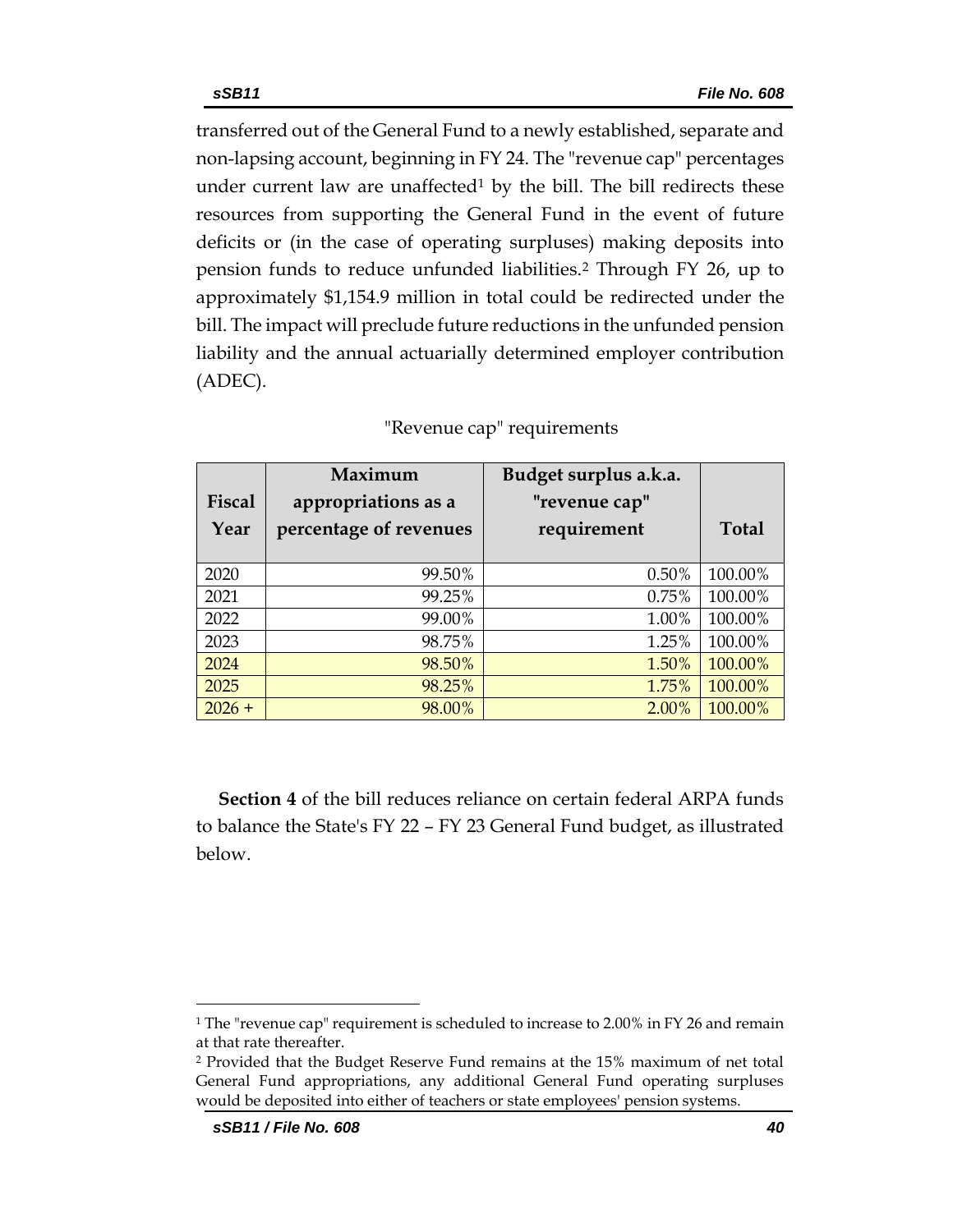Use of Federal ARPA (State Fiscal Recovery Fund) as CT Revenue (in \$ millions)

| <b>Fiscal Year</b> | <b>Original Budget</b> | $sSB$ 11 | <b>Difference</b> |
|--------------------|------------------------|----------|-------------------|
| 2022               | 559.9                  | 0.0      | (559.9)           |
| 2023               | 1,194.9                | 944.9    | (250.0)           |
| <b>TOTAL</b>       | 1.754.8                | 944.9    | (809.9)           |

## *The Out Years*

*State Impact:* See table and analysis above

*Municipal Impact:* None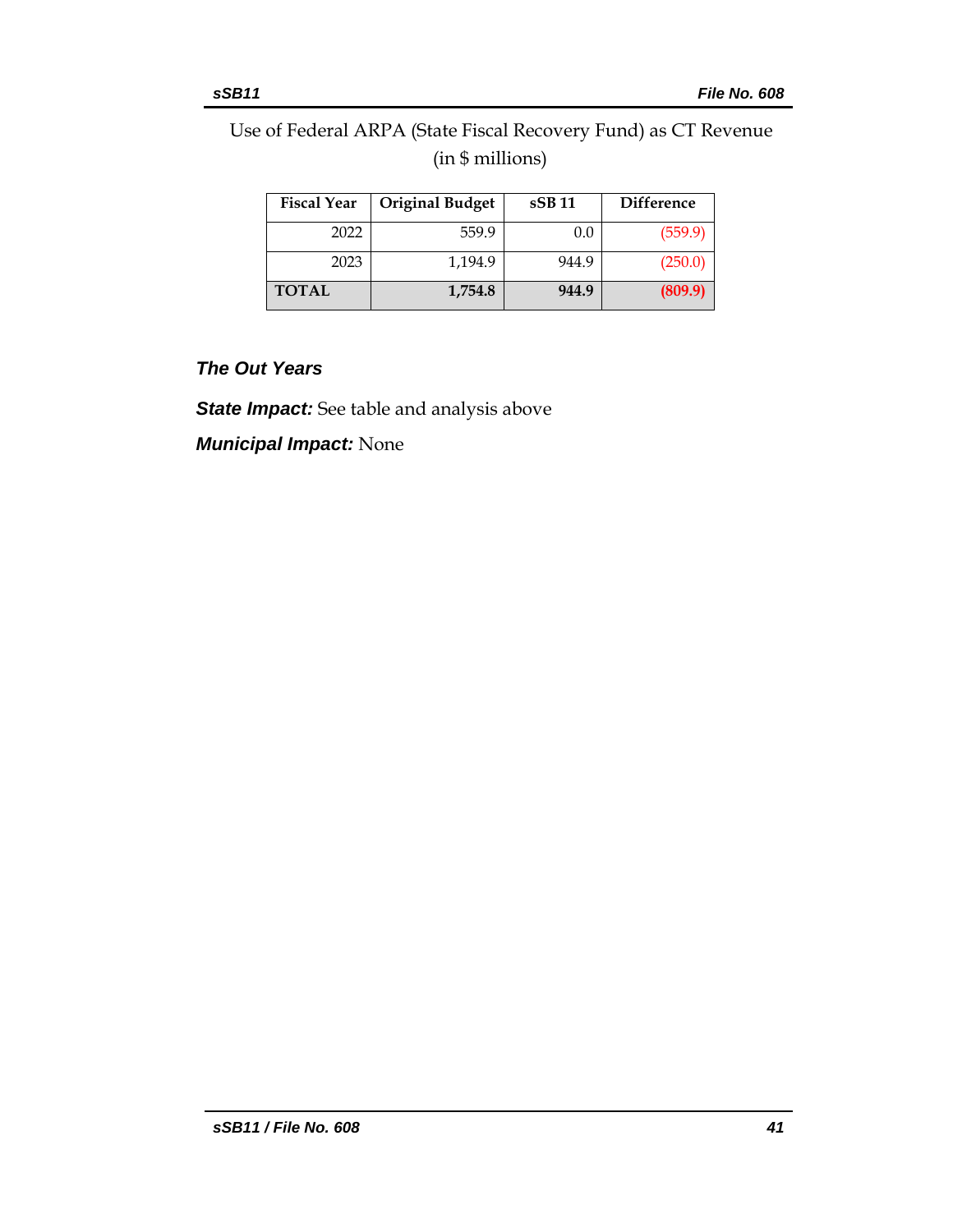#### **OLR Bill Analysis**

**sSB 11**

## *AN ACT MAKING ADJUSTMENTS TO STATE REVENUE AND CONCERNING CAPTIVE INSURANCE COMPANIES.*

#### TABLE OF CONTENTS:

[SUMMARY](#page-43-0)

#### § 1 — [PROPERTY TAX CREDIT INCREASE](#page-43-1)

[Beginning with the 2022 tax year, increases the property tax credit](#page-44-0)  [from \\$200 to \\$300 and expands the number of taxpayers who may](#page-44-0)  [claim it](#page-44-0)

#### § 2 — [PENSION AND ANNUITY TAX EXEMPTION ACCELERATION](#page-44-1)

[Accelerates the pension and annuity income tax exemption phase-in](#page-44-2)  [by allowing qualifying taxpayers to deduct 100% of this income](#page-44-2)  [beginning with the 2022 tax year](#page-44-2)

### § 2 — EARNED [INCOME TAX CREDIT ENHANCEMENT PROGRAM](#page-44-3)

[Establishes a personal income tax exemption for income received](#page-44-4)  [through the 2020 and 2021 EITC enhancement program](#page-44-4)

#### § 3 — [STUDENT LOAN PAYMENT TAX CREDIT](#page-45-0)

[Expands the loans eligible for the student loan payment tax credit and](#page-45-1)  [allows "qualified small businesses" to apply to the DRS commissioner](#page-45-1)  [to exchange the credit for a refund](#page-45-1)

#### § 4 — [FY 23 TRANSFER OF AMERICAN RESCUE PLAN ACT FUNDS](#page-46-0)

[Eliminates the FY 22 transfer to the General Fund from designated](#page-46-1)  [ARPA funds and reduces the FY 23 transfer from \\$1,194.9 million to](#page-46-1)  [\\$944.9 million](#page-46-1)

#### § 5 — [ARPA HOME AND COMMUNITY-BASED SERVICES FUNDS](#page-46-2)

[Requires the comptroller to reserve \\$83.2 million of General Fund](#page-47-0)  [revenue received under ARPA for home and community-based](#page-47-0)  [services and substance use disorders in FY 22 to be used for federal](#page-47-0)  [revenue collection in FY 23](#page-47-0)

§ 6 — [SPONSORED CAPTIVE AND ASSOCIATION CAPTIVE INSURER](#page-47-1)  [DEFINITIONS](#page-47-1)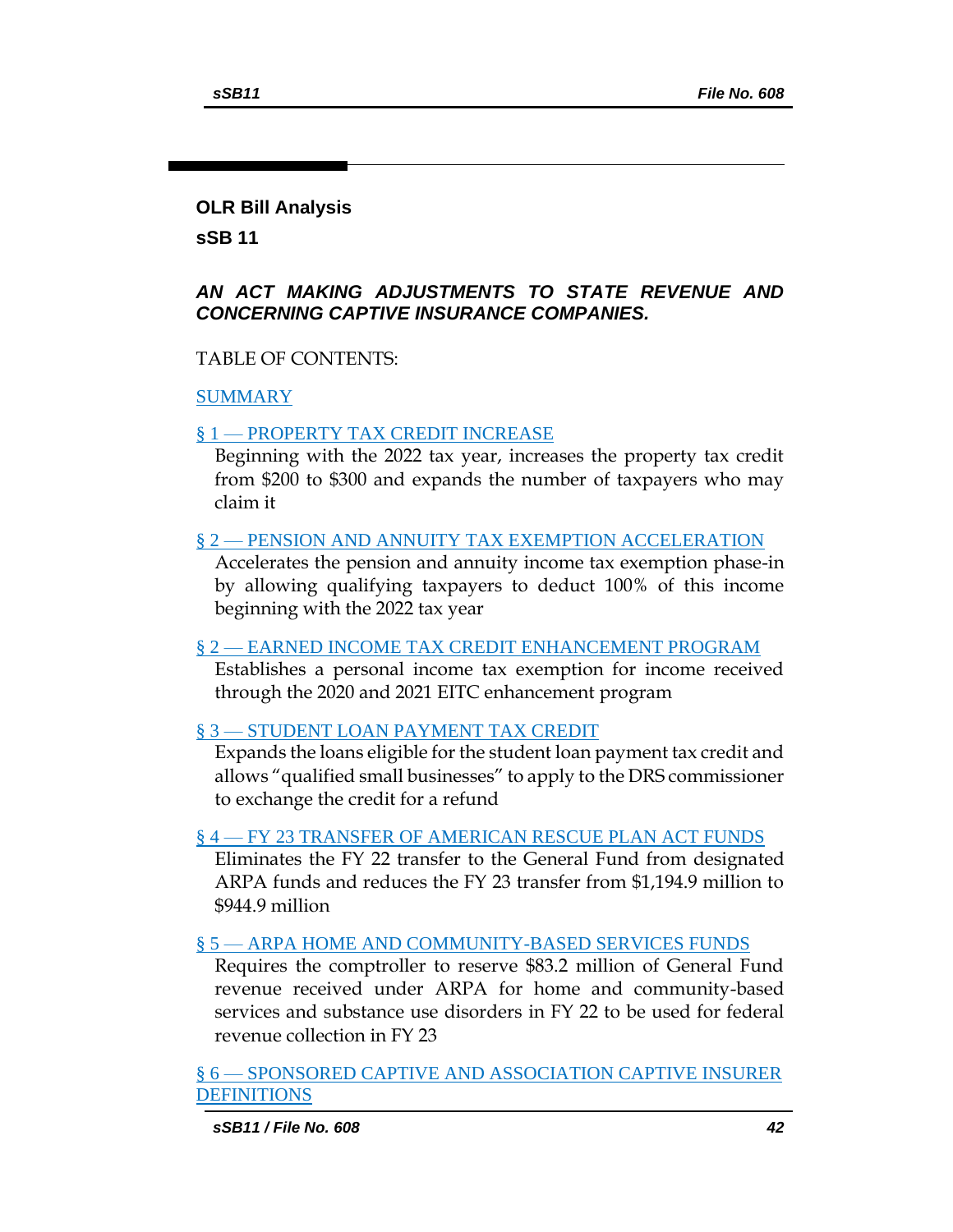[Changes definitions as they relate to statutes governing captive](#page-47-2)  [insurers](#page-47-2)

## §§ 6 & 8-12 — [FOREIGN BRANCH CAPTIVES](#page-47-3)

Adds "foreign captive insurer" [to the definition of "branch captive](#page-48-0)  [insurance company," which allows a foreign captive to open a branch](#page-48-0)  [in Connecticut; Incorporates foreign captives into the statutes](#page-48-0)  [governing other captive branches](#page-48-0)

## § 7 — [TAX AMNESTY PROGRAM](#page-50-0)

[Creates a tax amnesty program for insureds that open a branch](#page-51-0)  [captive in, or transfer an alien or foreign captive to, Connecticut by](#page-51-0)  [June 30, 2023, that waives the \(1\) taxes, interest, and penalties related](#page-51-0)  [to the independently procured insurance tax for tax periods before](#page-51-0)  [July 1, 2019, and \(2\) penalties for tax periods between July 1, 2019, and](#page-51-0)  [July 1, 2022](#page-51-0)

## § 9 — [MINIMUM CAPITAL AND SURPLUS REQUIREMENTS FOR](#page-51-1)  [CERTAIN CAPTIVES](#page-51-1)

[Reduces the minimum capital and surplus requirement for certain](#page-51-2)  [captive insurers](#page-51-2)

## § 12 — [EXAMINATIONS OF CAPTIVE INSURERS](#page-52-0)

[Requires the insurance commissioner to examine captive insurers at](#page-52-1)  [least every five years, and allows him to waive the requirement for](#page-52-1)  [pure captives](#page-52-1)

## §§ 13 & 16 — [TECHNICAL CHANGES](#page-52-2)

[Makes technical changes](#page-52-3)

## § 14 — [REINSURANCE RISKS](#page-52-4)

[Allows captive insurers to assume all types of reinsurance](#page-52-5)

## § 15 — [CAPTIVE INSURER REGULATIONS](#page-53-0)

[Expands the insurance commissioner's general authority to adopt](#page-53-1)  [regulations concerning captive insurers](#page-53-1)

## § 17 — [CERTIFICATE OF DORMANCY FOR CAPTIVE INSURERS](#page-53-2)

[Extends how long a certificate of dormancy is good before it must be](#page-53-3)  [removed and lowers certain capital requirements for dormant](#page-53-3)  [captives](#page-53-3)

## § 18 — [CHILDREN'S TRUST ACCOUNT](#page-53-4)

[Establishes the "children's trust account" and requires](#page-54-0) an amount [equal to the percentage of revenue remaining after the revenue cap is](#page-54-0)  [calculated to be transferred to the account starting in FY 24](#page-54-0)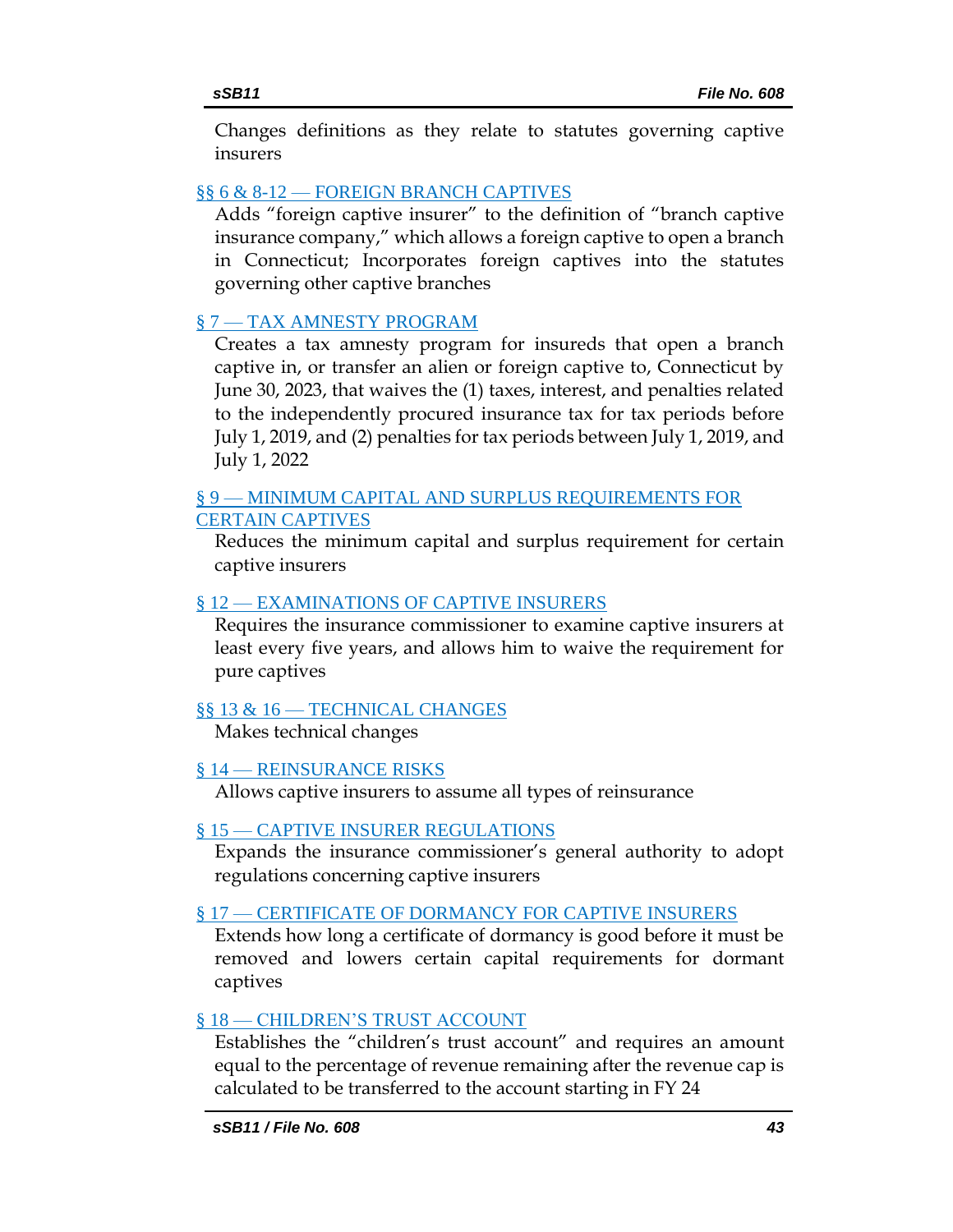## § 19 — [CHILD TAX CREDIT STUDY](#page-54-1)

[Repeals the law requiring the OPM secretary to create a plan to](#page-54-2)  [establish a state-level child tax credit](#page-54-2)

## [BACKGROUND](#page-54-3)

## <span id="page-43-0"></span>**SUMMARY**

This bill makes various changes related to taxation and revenue, including the following:

- 1. beginning with the 2022 tax year, increases the property tax credit from \$200 to \$300 and expands the number of people eligible for the credit by eliminating provisions restricting the credit to seniors and those with dependents;
- 2. allows foreign captive insurers to open a branch in Connecticut and creates an insurance premiums tax amnesty program for captive insurers that establish a captive in, or transfer an alien or foreign captive to, the state;
- 3. accelerates the phase-in of the pension and annuity tax exemption by allowing qualifying taxpayers to deduct 100% of this income starting with the 2022 tax year;
- 4. expands the eligible loans for the purposes of the credit and allows "qualified small businesses" to apply to DRS commissioner to exchange the credit for a refund; and
- 5. establishes the "children's trust account" and requiring an amount equal to the percentage of revenue remaining after the revenue cap is calculated (see BACKGROUND) to be transferred to the account starting in FY 24.

The bill also makes a number of technical and conforming changes.

EFFECTIVE DATE: July 1, 2022, unless otherwise noted below

## <span id="page-43-1"></span>**§ 1 — PROPERTY TAX CREDIT INCREASE**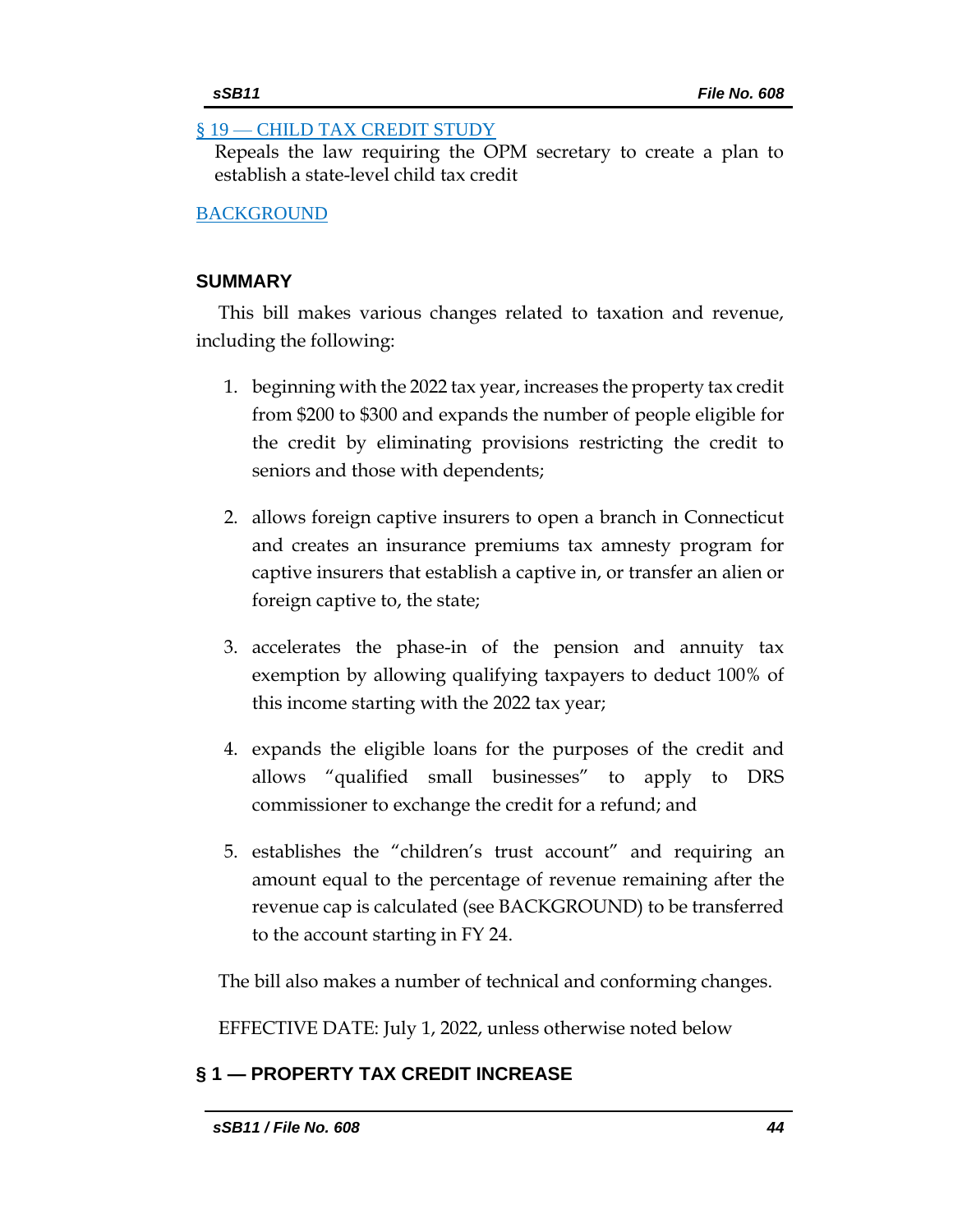<span id="page-44-0"></span>*Beginning with the 2022 tax year, increases the property tax credit from \$200 to \$300 and expands the number of taxpayers who may claim it* 

Beginning with the 2022 tax year, the bill (1) increases the property tax credit against the personal income tax from \$200 to \$300 and (2) expands the number of people eligible to claim this credit. It does so by eliminating provisions under current law that limit the credit to residents who are age 65 or older or claim dependents on their federal tax return.

By law, taxpayers earn the credit for property taxes paid on their primary residences or motor vehicles, and the amount of property taxes paid that can be taken as a credit declines as adjusted gross income (AGI) increases, until it completely phases out.

#### EFFECTIVE DATE: Upon passage

#### <span id="page-44-1"></span>**§ 2 — PENSION AND ANNUITY TAX EXEMPTION ACCELERATION**

<span id="page-44-2"></span>*Accelerates the pension and annuity income tax exemption phase-in by allowing qualifying taxpayers to deduct 100% of this income beginning with the 2022 tax year* 

The bill accelerates the phase-in of the pension and annuity income tax exemption. Under current law, qualifying taxpayers may deduct (1) 56% of such income in the 2022 tax year, (2) 70% in the 2023 tax year, (3) 84% in the 2024 tax year, and (4) 100% in the 2025 tax year and beyond. Under the bill, pension and annuity income is fully tax exempt starting with the 2022 tax year.

By law, taxpayers are eligible for this exemption only if their federal AGI is below (1) \$75,000 for single filers, married people filing separately, or heads of households and (2) \$100,000 for married people filing jointly.

EFFECTIVE DATE: Upon passage

## <span id="page-44-3"></span>**§ 2 — EARNED INCOME TAX CREDIT ENHANCEMENT PROGRAM**

<span id="page-44-4"></span>*Establishes a personal income tax exemption for income received through the 2020 and 2021 EITC enhancement program*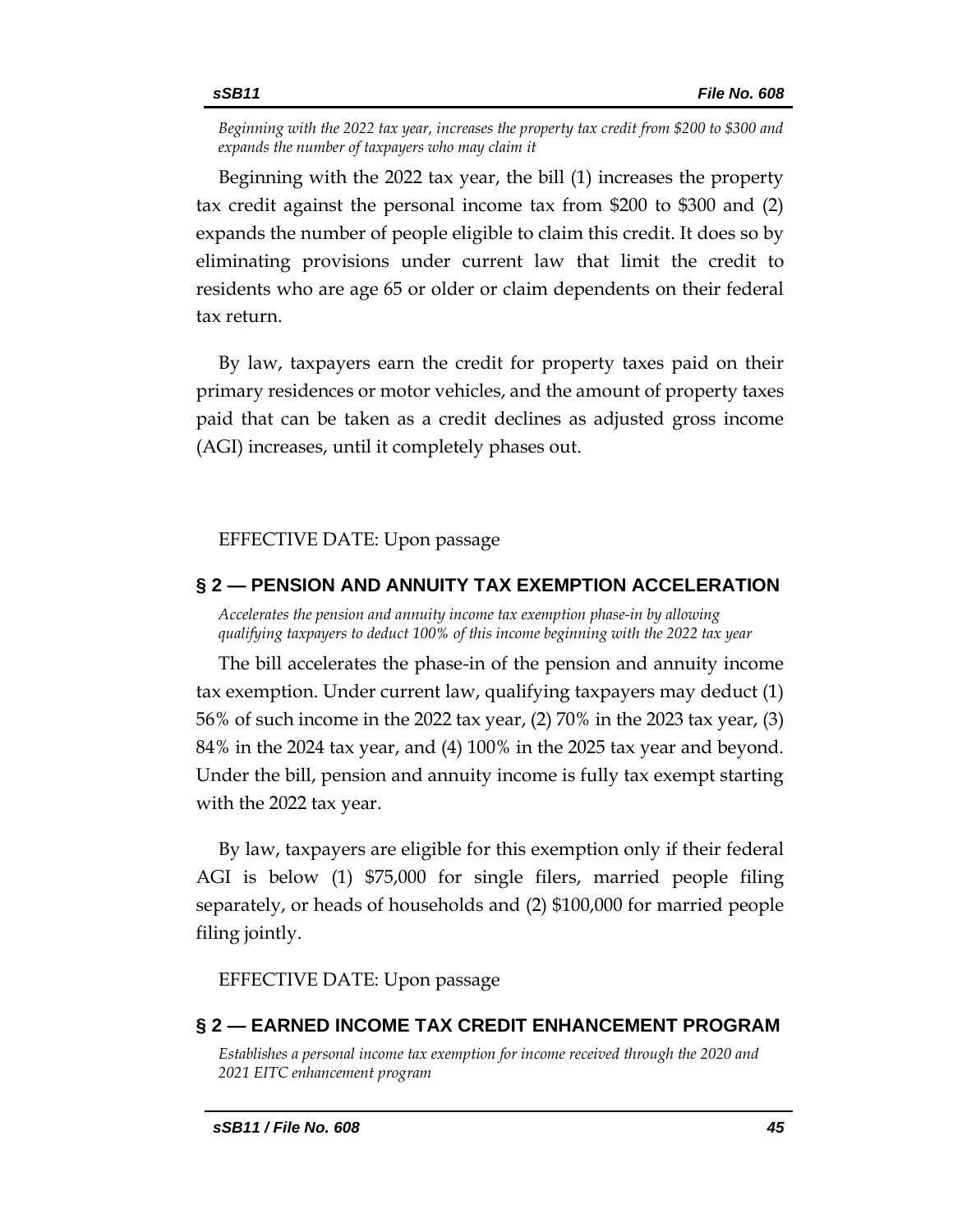The bill creates a personal income tax exemption for the 2022 tax year for any income a resident received through the 2020 and 2021 earned income tax credit (EITC) enhancement program, to the extent this income was includable in gross income for federal tax purposes.

Under the EITC enhancement program, taxpayers receive a payment equal to a certain percentage of the federal tax credit they received for the applicable income year. For the 2020 tax year, the ETIC enhancement program was funded by the Coronavirus Aid, Relief, and Economic Security (CARES) Act funds and equaled 18.5% of a household's federal EITC for that year. sHB 5037 of this session proposes using a portion of American Rescue Plan Act (ARPA) funds for payments to households equal to approximately 9.5% of the federal EITC for the 2021 tax year.

By law, the state EITC is a refundable tax credit available to people who work and earn incomes below certain levels. The statutory credit equaled (1) 23% of the federal credit in the 2020 tax year and (2) 30.5% in the 2021 tax year.

EFFECTIVE DATE: Upon passage

#### <span id="page-45-0"></span>**§ 3 — STUDENT LOAN PAYMENT TAX CREDIT**

<span id="page-45-1"></span>*Expands the loans eligible for the student loan payment tax credit and allows "qualified small businesses" to apply to the DRS commissioner to exchange the credit for a refund* 

Existing law allows businesses that make payments on qualified employees' eligible student loans to claim a tax credit equal to 50% of the payments made, up to an annual credit maximum of \$2,625 per employee. By law, "qualified employees" are generally those who (1) work fulltime for a Connecticut licensed corporation that is subject to state taxes, (2) earned their first bachelor's degree in the last five years, and (3) live and work in the state. Tax credits may be applied against the corporation business or insurance premiums taxes.

#### *Eligible Loans*

The bill expands the eligible loans for the purposes of the credit. Under current law, businesses may only claim this credit for payments made on refinancing loans made by the Connecticut Higher Education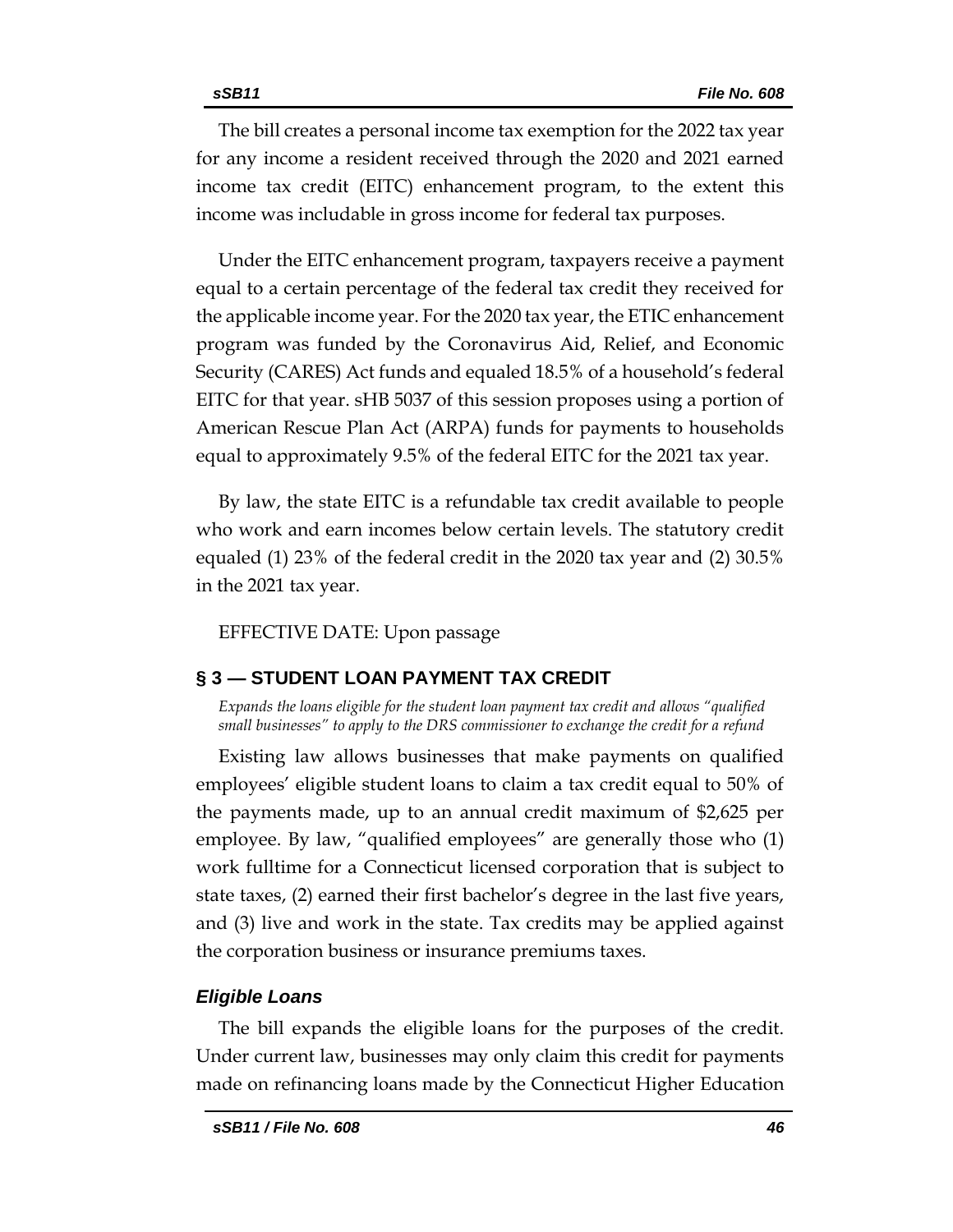Supplemental Loan Authority (CHESLA). Under the bill, they may claim a credit for payments made on any CHESLA-issued loan.

#### *Qualified Small Businesses*

The bill also allows "qualified small businesses" to apply to the Department of Revenue Services (DRS) commissioner to exchange the credit for a refund equal to the credit's value. Under the bill, a qualified small business is one with gross receipts of \$5 million or less in the income or calendar year, as applicable, in which the credit is allowed.

Under the bill, applications for credit refunds must be filed on forms and with the information the commissioner prescribes by (1) the original deadline for the tax return for the income or calendar year in which the credit was earned or (2) the return's extended deadline. Refund applications may not be filed after these deadlines have passed.

Any amounts refunded (1) must be refunded in accordance with existing corporation business tax or insurance premiums tax laws and procedures and (2) do not accrue interest. Refunds granted under the bill are subject to the law that allows applying partial payments to outstanding state tax liability, penalties, and interest.

EFFECTIVE DATE: Upon passage, and applicable to calendar and income years beginning on or after January 1, 2022.

#### <span id="page-46-0"></span>**§ 4 — FY 23 TRANSFER OF AMERICAN RESCUE PLAN ACT FUNDS**

<span id="page-46-1"></span>*Eliminates the FY 22 transfer to the General Fund from designated ARPA funds and reduces the FY 23 transfer from \$1,194.9 million to \$944.9 million* 

PA 21-2, § 453, June Special Session, requires the comptroller to transfer to the General Fund from the Coronavirus State Fiscal Recovery Fund under ARPA (1) \$559.9 million for FY 22 and (2) \$1,194.9 million for FY 23. The bill (1) eliminates the FY 22 transfer and (2) reduces the FY 23 transfer to \$944.9 million.

EFFECTIVE DATE: Upon passage

## <span id="page-46-2"></span>**§ 5 — ARPA HOME AND COMMUNITY-BASED SERVICES FUNDS**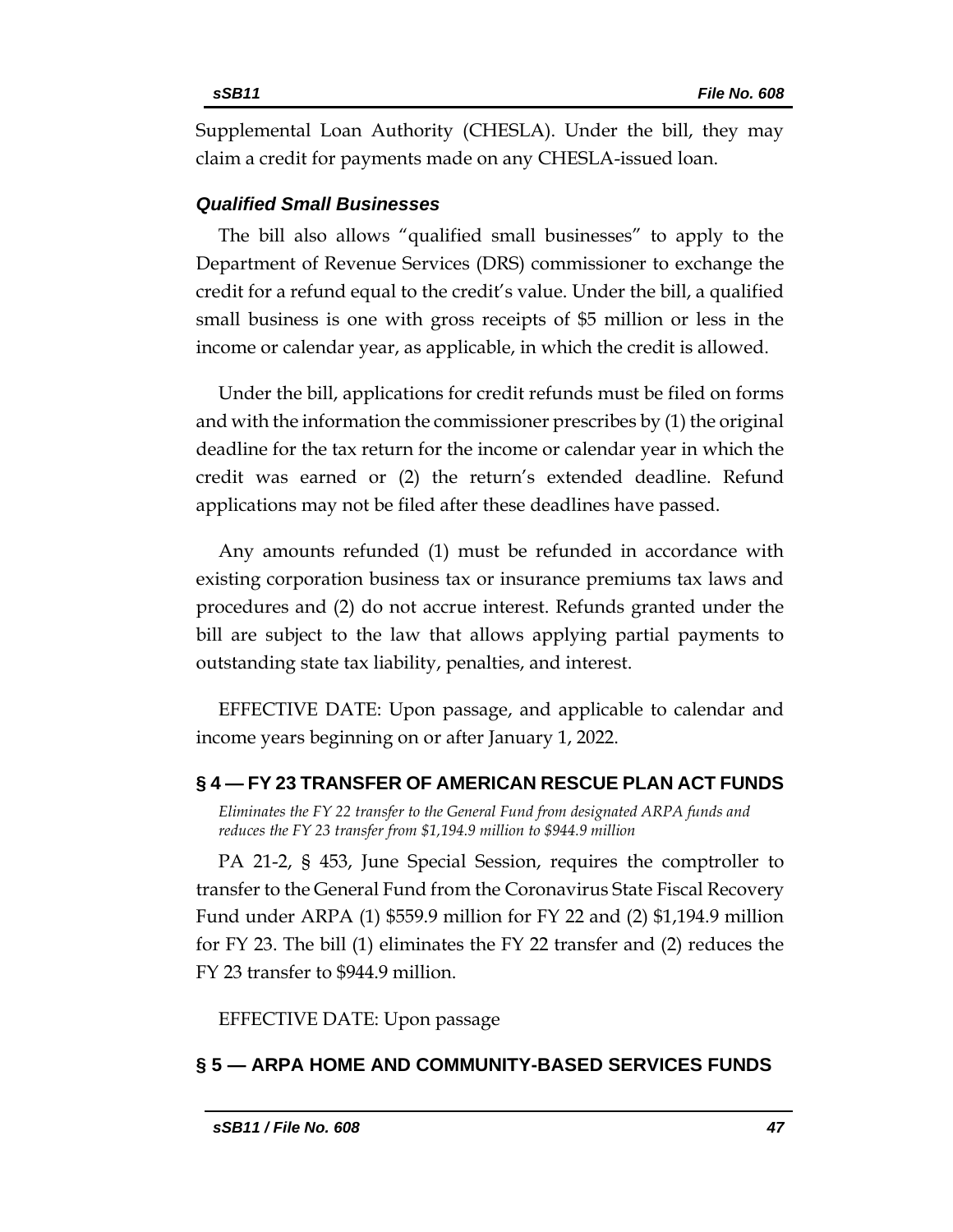<span id="page-47-0"></span>*Requires the comptroller to reserve \$83.2 million of General Fund revenue received under ARPA for home and community-based services and substance use disorders in FY 22 to be used for federal revenue collection in FY 23*

The bill requires the comptroller to reserve \$83.2 million of General Fund revenue received under ARPA for home and community-based services and substance use disorders in FY 22 to be used for federal revenue collections in FY 23.

## <span id="page-47-1"></span>**§ 6 — SPONSORED CAPTIVE AND ASSOCIATION CAPTIVE INSURER DEFINITIONS**

<span id="page-47-2"></span>*Changes definitions as they relate to statutes governing captive insurers*

Generally, existing law prohibits certain captive insurers from insuring risks other than those of its parent company, affiliated companies, or controlled unaffiliated businesses. (A captive insurer is an insurance company generally formed to insure or reinsure the risks of its parent or affiliated company. The law allows for several different types of captives to be licensed and operated in the state, such as pure captives, sponsored captives, and risk retention groups.)

The bill expands the definition of "controlled unaffiliated business" to incorporate sponsored captives. Specifically, it adds as a controlled unaffiliated business, any person who (1) is not in the participant's (presumably, the sponsored captive's) corporate system, or that of its affiliated business, (2) has a contractual relationship with the participant (presumably, the sponsored captive) or its affiliated businesses, and (3) has their risks managed by the sponsored captive. It makes corresponding changes, including by specifying that a "participant" includes a controlled unaffiliated business insured by a sponsored captive insurer.

The bill also removes a requirement that an "association" (for purposes of being insured by an association captive) be in continuous existence for at least one year.

EFFECTIVE DATE: July 1, 2022

## <span id="page-47-3"></span>**§§ 6 & 8-12 — FOREIGN BRANCH CAPTIVES**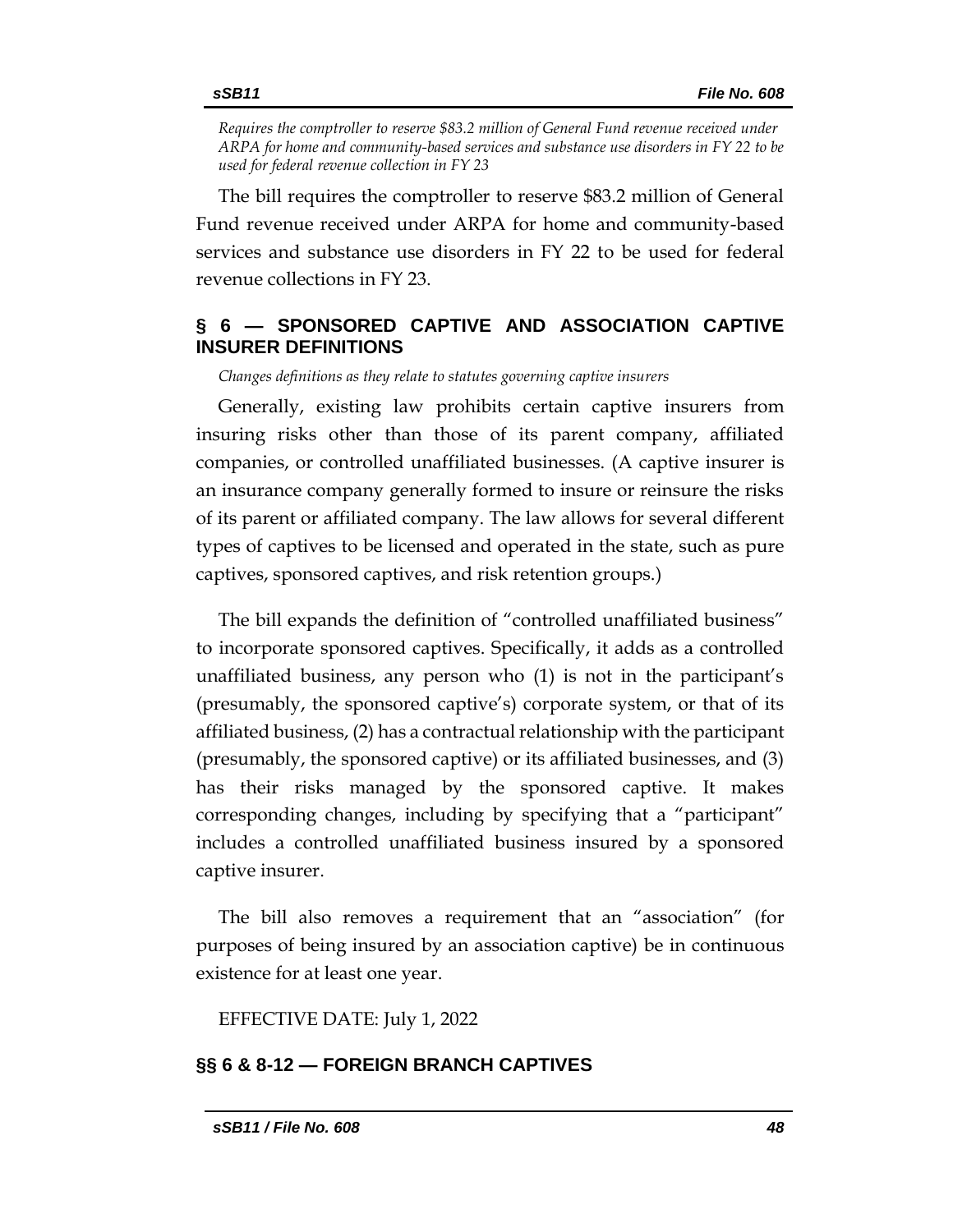<span id="page-48-0"></span>*Adds "foreign captive insurer" to the definition of "branch captive insurance company," which allows a foreign captive to open a branch in Connecticut; Incorporates foreign captives into the statutes governing other captive branches* 

The bill adds "foreign captive insurance company" to the definition of "branch captive insurance company,"therefore, allowing a foreign captive to open a Connecticut branch as the law currently allows for alien captives. Branch captives are licensed to transact business in Connecticut through a business unit with a principal place of business in the state (CGS § 38a-91ff). By law, an alien captive is licensed in another country; a foreign captive is licensed in another state.

The bill generally requires foreign captives to meet the same requirements as licensed alien captives (see below). Under the bill, a "foreign captive insurance company" is an insurer licensed in a state other than Connecticut with statutory or regulatory standards that the insurance commissioner deems acceptable.

EFFECTIVE DATE: July 1, 2022

## *Premium Tax (§ 6)*

By law, captive insurers must pay an annual tax on direct premiums and reinsurance premiums collected or contracted, with a varying rate based on the amount of premiums (CGS  $\S$  38a-91nn(c)(1)). With some exceptions, the minimum aggregate tax is \$7,500, and the maximum aggregate tax is \$200,000. Under the bill, a foreign branch captive is subject to the tax as it applies to the branch's business.

## *Examinations (§§ 8 & 12)*

The bill prohibits the insurance commissioner from licensing a foreign branch captive insurer unless it allows him to examine the foreign captive in the jurisdiction that it was formed, operates, or maintains books and records.

The bill requires foreign branch captives to undergo a financial condition review by the commissioner or his designee at least every five years, though the examination is limited to branch business and operations as long as it (1) annually gives the commissioner a certificate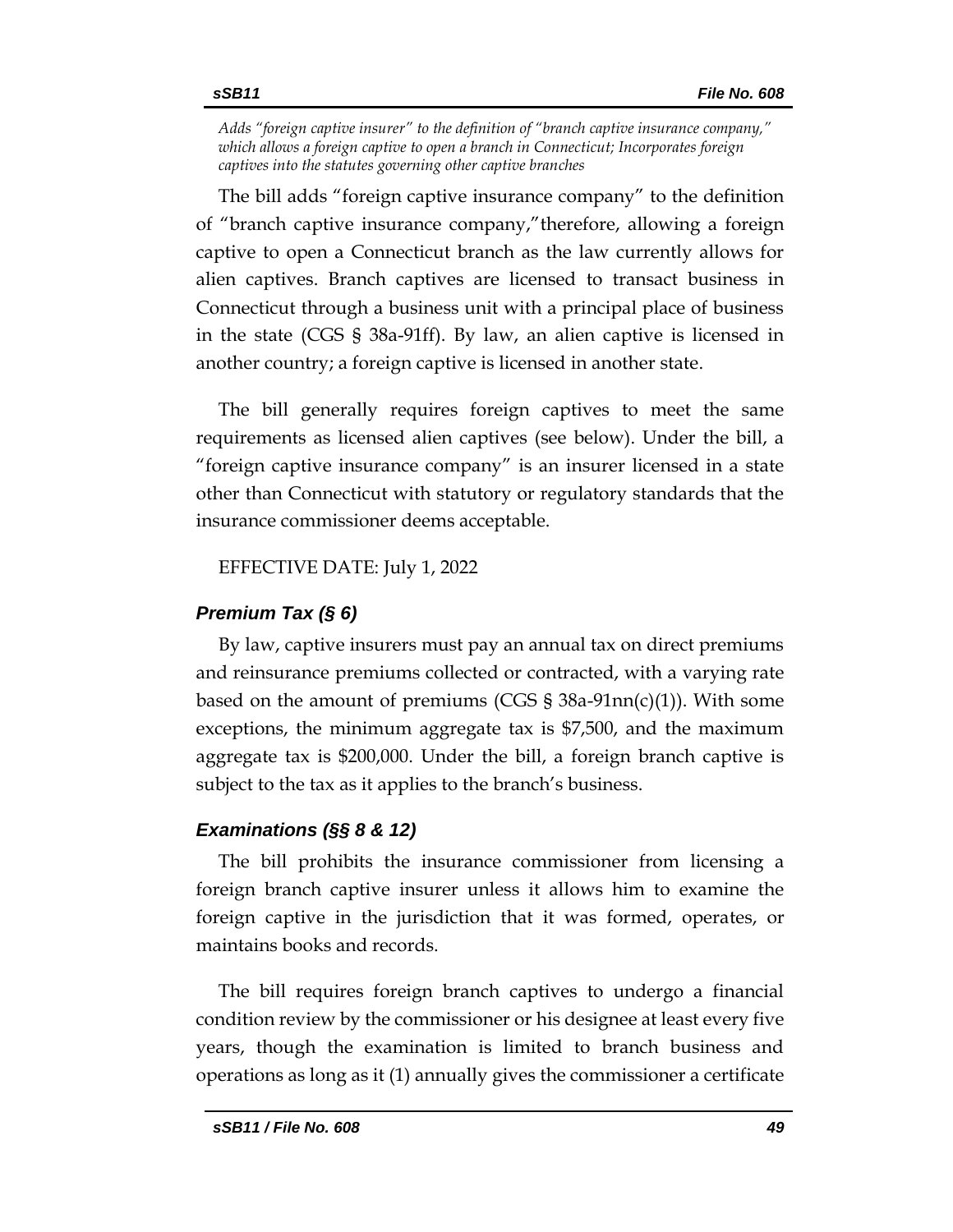of compliance or similar document issued by, or filed with, its domiciliary jurisdiction and (2) shows that it is operating in sound financial condition according to the laws and regulations of its domiciliary jurisdiction. (The bill also extends, from three to five years, the current requirement of these reviews for alien branch captives, see below).

## *Minimum Capital and Surplus Requirements for Branch Captives (§ 9)*

As a condition of licensure, current law requires branch captives to maintain as security for its liabilities paid-in capital and surplus of at least \$250,000. The bill reduces the required capital and surplus amount to the greater of \$50,000 or another amount the commissioner determines necessary to secure the liabilities attributed to the captive's operations.

In addition to capital, existing law requires branch captives to have reserves on its insurance or reinsurance policies that it issues or assumes through its branch operations. The reserves must include reserves for losses, allocated loss adjustment expenses, incurred but not reported losses, and unearned premiums.

Under current law, the commissioner may allow a credit against the reserves for certain assets posted with a ceding insurer or posted by a reinsurer. The bill instead allows a credit for assets belonging to:

- 1. the branch captive that are held in a trust for, or segregated or controlled by, a ceding insurer to secure the captive's reinsurance obligations to the ceding insurer or
- 2. a reinsurer that are held in trust for, or otherwise controlled by, the branch captive and secure the reinsurer for its obligations to the captive.

Branch captives' capital and reserves must be held according to law, which generally requires a trust or irrevocable letter of credit.

The bill allows the commissioner to exempt a foreign branch captive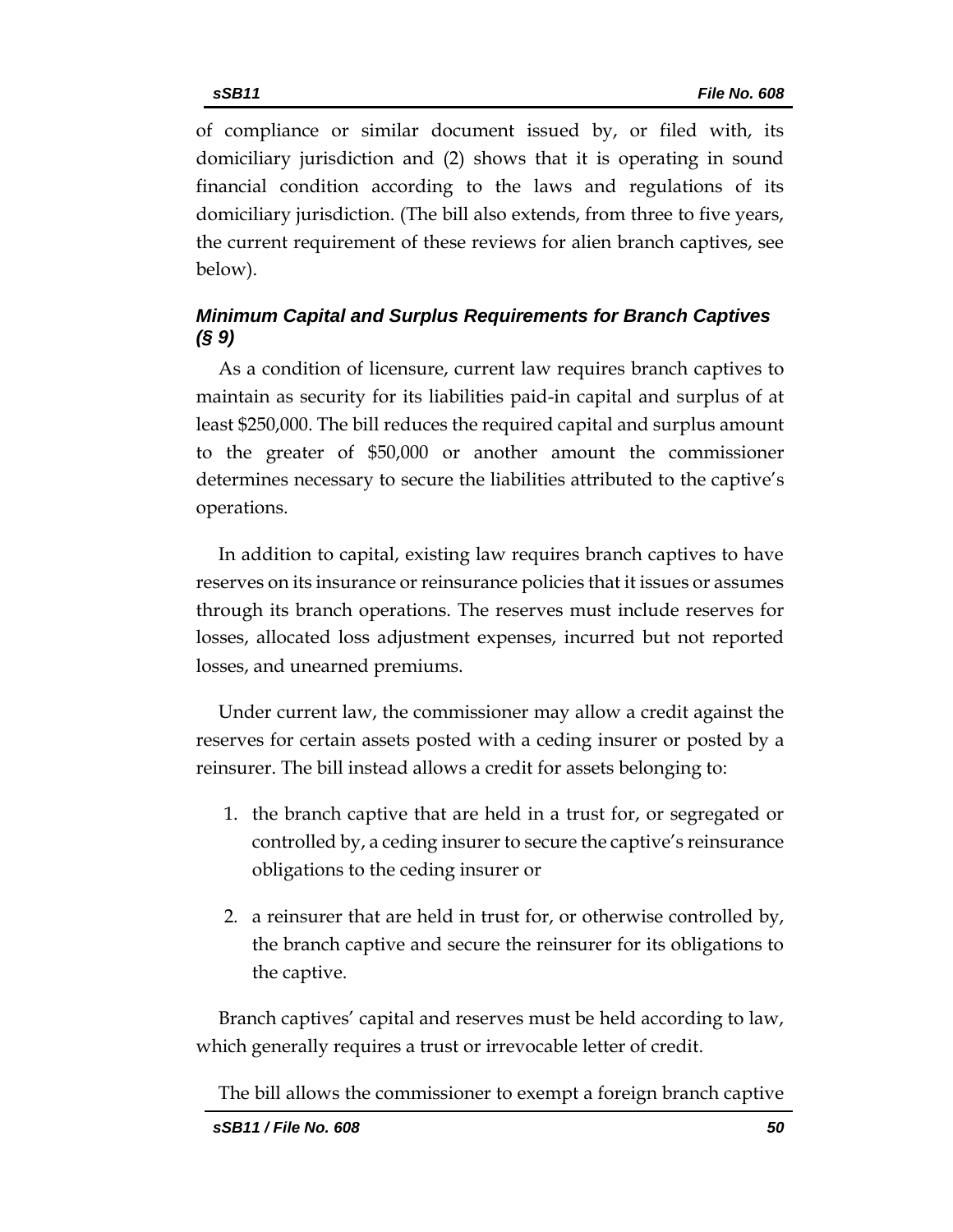from the capital and reserve requirements if he determines that the branch captive is financially stable.

## *Incorporation (§§ 6 & 10)*

The bill requires foreign branch captives to maintain a principal place of business in Connecticut. Additionally, before conducting business in the state, the foreign captive insurer must petition the commissioner for a certificate stating that the branch's licensure and operations will promote the general good of the state. In making his finding, the commissioner must consider the insurer's character, reputation, financial responsibility, and insurance experience and its officers' and directors' business qualifications.

## *Annual Reporting (§ 11)*

Current law requires an alien branch captive insurer to, annually by March 1, submit to the insurance commissioner a copy of the reports and statements that must be submitted in the alien captive insurer's domiciliary jurisdiction. The bill instead requires all branch captives (alien and foreign) to file the copies and statements with the commissioner on the same day they must be filed in the domiciliary jurisdiction.

As with existing requirements for alien branch captives, the bill allows the commissioner to waive additional annual reporting if he finds that the foreign captive's submitted material gives adequate information on its financial condition. If he does not, or if the branch captive is not required to file in its domiciliary jurisdiction, the bill requires the alien or foreign branch captive to submit additional reports, at a time and in a form and manner the commissioner prescribes, containing adequate information about its financial condition.

The bill also allows, as is already the case for alien branch captives, a foreign branch captive to apply to the commissioner to file annual reports at the end of its fiscal year (CGS  $\S$  38a-91gg(c)(2)).

## <span id="page-50-0"></span>**§ 7 — TAX AMNESTY PROGRAM**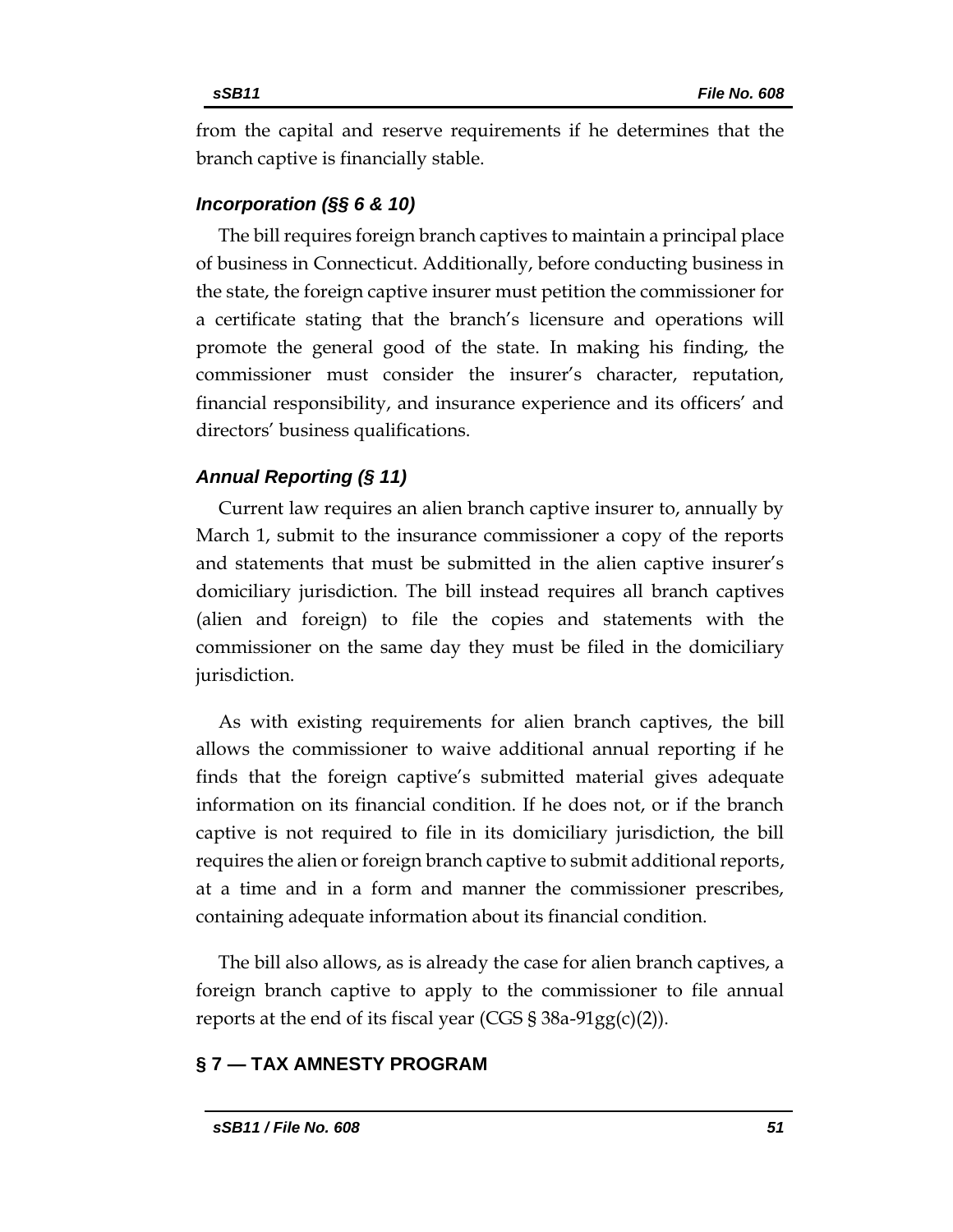<span id="page-51-0"></span>*Creates a tax amnesty program for insureds that open a branch captive in, or transfer an alien or foreign captive to, Connecticut by June 30, 2023, that waives the (1) taxes, interest, and penalties related to the independently procured insurance tax for tax periods before July 1, 2019, and (2) penalties for tax periods between July 1, 2019, and July 1, 2022*

By law, insureds that independently procure insurance (i.e., buy it directly from a nonadmitted insurer without a broker) must pay a 4% tax on the gross premiums. The tax applies to insureds with Connecticut as their "home state," meaning that they maintain their principal place of business in the state or, if the risks are all located out-of-state, or for an affiliated group covered by a single contract, Connecticut has the largest percentage of allocated premiums. An insured who fails to pay the tax is subject to penalties and interest (CGS § 38a-277).

The bill establishes a limited tax amnesty program for insureds liable for the tax. Under the program, qualified insureds are not liable for (1) the tax, interest, or penalties for tax periods before July 1, 2019, and (2) applicable tax penalties for tax periods between July 1, 2019, and July 1, 2022.

To qualify, an insured, by June 30, 2023, must (1) establish a branch captive in, or transfer the domicile of its alien or foreign captive to, Connecticut and (2) pay all independently procured insurance premium taxes and interest due for the tax periods between July 1, 2019, and July 1, 2022.

EFFECTIVE DATE: July 1, 2022

## <span id="page-51-1"></span>**§ 9 — MINIMUM CAPITAL AND SURPLUS REQUIREMENTS FOR CERTAIN CAPTIVES**

<span id="page-51-2"></span>*Reduces the minimum capital and surplus requirement for certain captive insurers*

The bill makes similar reductions to the minimum capital and surplus requirement for certain other captives as it does for branch captives (described above), as shown in the table below.

**Table 1: Minimum Capital and Surplus Requirements for Certain Captives under Current Law and the Bill**

| <b>Captive Type</b> | Current<br>Law | The Bill |
|---------------------|----------------|----------|
|                     |                |          |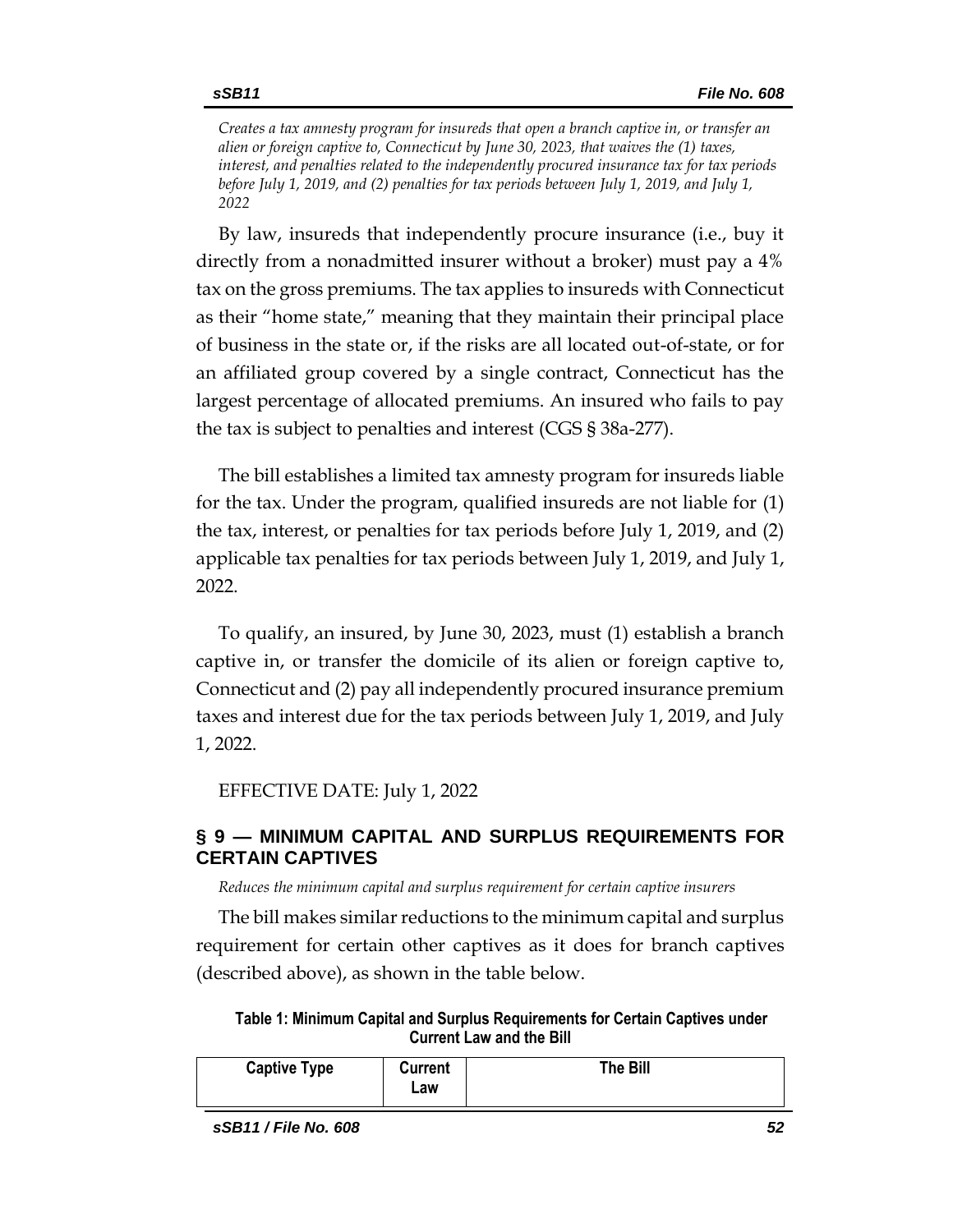| <b>Pure Captive</b>                                                         | \$250,000 | The greater of \$50,000 or an amount the<br>commissioner determines is necessary for the<br>captive to meet its obligations  |
|-----------------------------------------------------------------------------|-----------|------------------------------------------------------------------------------------------------------------------------------|
| Association, Industrial, or<br><b>Agency Captive</b>                        | \$500,000 | The greater of \$250,000 or an amount the<br>commissioner determines is necessary for the<br>captive to meet its obligations |
| <b>Sponsored Captive</b>                                                    | \$225,000 | The greater of \$75,000 or an amount the<br>commissioner determines is necessary for the<br>captive to meet its obligations  |
| Special Purpose Captive                                                     | \$250,000 | The greater of \$250,000 or an amount the<br>commissioner determines is necessary for the<br>captive to meet its obligations |
| <b>Sponsored Captive</b><br>licensed as a Special<br><b>Purpose Captive</b> | \$500,000 | The greater of \$250,000 or an amount the<br>commissioner determines is necessary for the<br>captive to meet its obligations |

EFFECTIVE DATE: July 1, 2022

## <span id="page-52-0"></span>**§ 12 — EXAMINATIONS OF CAPTIVE INSURERS**

<span id="page-52-1"></span>*Requires the insurance commissioner to examine captive insurers at least every five years, and allows him to waive the requirement for pure captives*

Current law requires the insurance commissioner to visit, inspect, and examine captive insurers at least once every three years and allows him to extend this period to five years if the insurer conducts annual audits. The bill instead requires him or his designee to inspect and examine the insurers at least once every five years, and allows him to waive the requirement for pure captives and their branches.

EFFECTIVE DATE: July 1, 2022

## <span id="page-52-2"></span>**§§ 13 & 16 — TECHNICAL CHANGES**

<span id="page-52-3"></span>*Makes technical changes*

The bill makes technical changes in the captive statutes.

EFFECTIVE DATE: July 1, 2022

#### <span id="page-52-4"></span>**§ 14 — REINSURANCE RISKS**

<span id="page-52-5"></span>*Allows captive insurers to assume all types of reinsurance*

The bill allows captive insurers to assume all types of reinsurance from other insurers, instead of assuming reinsurance only on risks the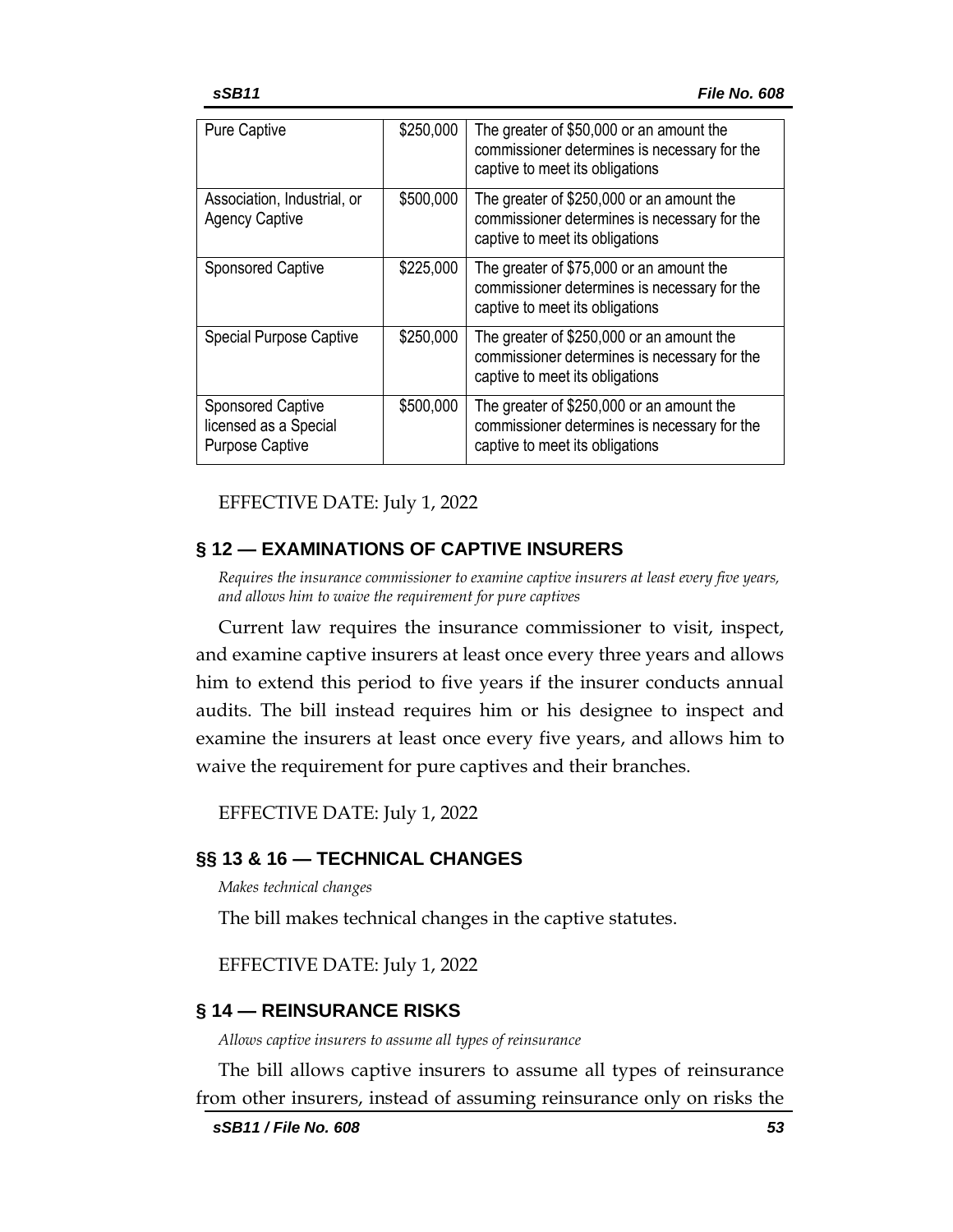company is authorized to write directly as under current law.

EFFECTIVE DATE: July 1, 2022

## <span id="page-53-0"></span>**§ 15 — CAPTIVE INSURER REGULATIONS**

<span id="page-53-1"></span>*Expands the insurance commissioner's general authority to adopt regulations concerning captive insurers*

Current law allows the commissioner to adopt regulations pertaining to the captive insurance statutes, as well as to set standards for a parent or affiliated company to manage risk of controlled unaffiliated businesses that are insured by pure captive insurers. The bill (1) expands his general authority to adopt regulations related to all related captive statutes (CGS §§ 38a-91aa – 91xx, excluding CGS § 38a-91vv) and (2) specifies that his regulatory authority over risk management standards includes controlled unaffiliated businesses insured by pure, industrial, or sponsored captives. It makes a corresponding change allowing him to approve coverage of these risks by industrial and sponsored captives until regulations are approved.

EFFECTIVE DATE: July 1, 2022

## <span id="page-53-2"></span>**§ 17 — CERTIFICATE OF DORMANCY FOR CAPTIVE INSURERS**

<span id="page-53-3"></span>*Extends how long a certificate of dormancy is good before it must be removed and lowers certain capital requirements for dormant captives*

By law, pure, sponsored, and industrial captive insurers that have stopped conducting business and have no more liabilities can apply to the commissioner for a certificate of dormancy. The bill (1) extends, from two to five years, the length of time before a certificate of dormancy must be renewed and (2) lowers the minimum capital and surplus that a dormant captive must maintain from \$25,000 to \$15,000. It also allows a captive that was never capitalized to become dormant without adding more capital.

EFFECTIVE DATE: July 1, 2022

## <span id="page-53-4"></span>**§ 18 — CHILDREN'S TRUST ACCOUNT**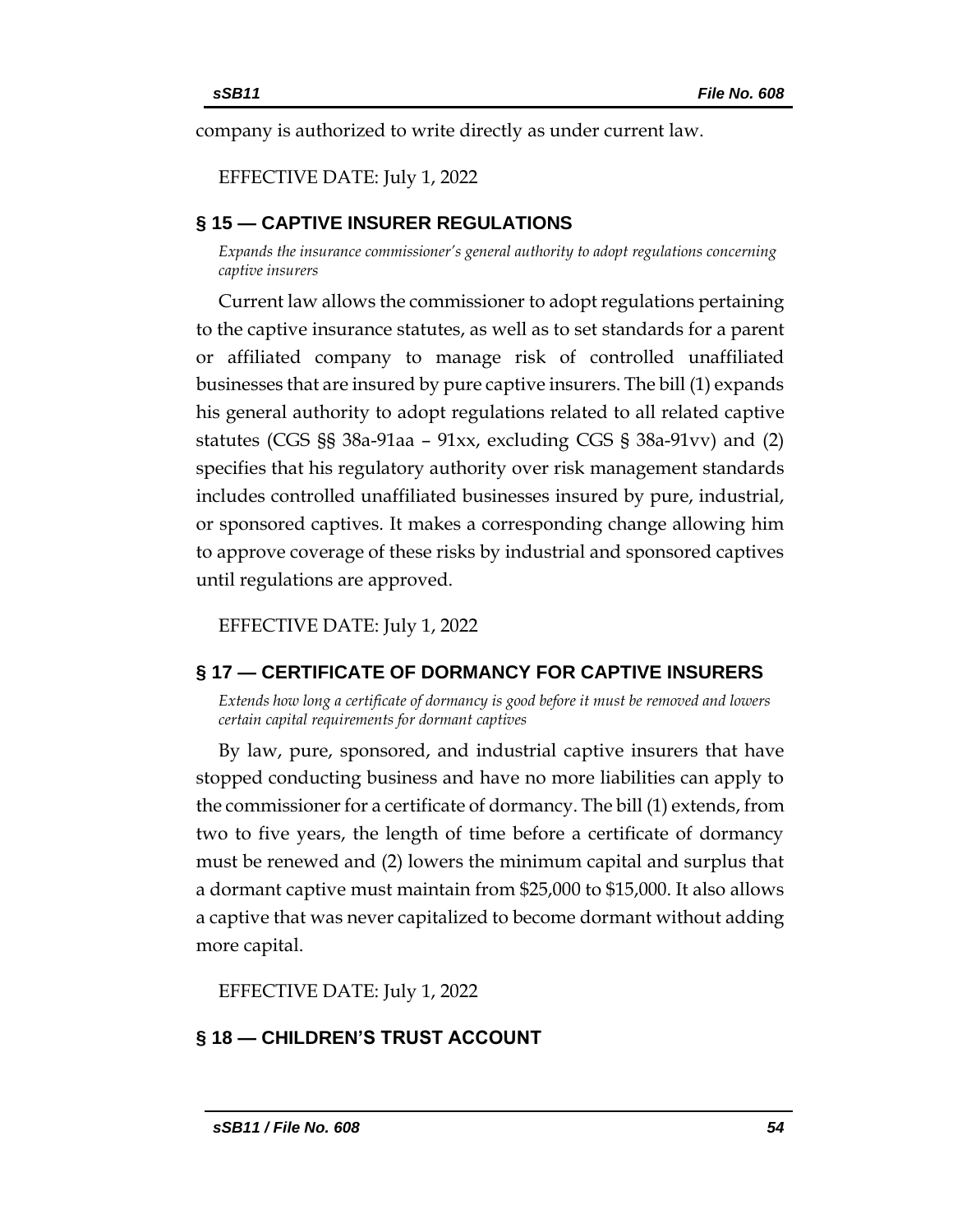<span id="page-54-0"></span>*Establishes the "children's trust account" and requires an amount equal to the percentage of revenue remaining after the revenue cap is calculated to be transferred to the account starting in FY 24*

The bill establishes the "children's trust account" as a separate, nonlapsing General Fund account and requires that the account contain any money the law requires be deposited into it.

Beginning with FY 24, the bill requires an amount equal to the percentage of revenue remaining after the revenue cap is calculated (see BACKGROUND) be transferred to the children's trust account annually.

EFFECTIVE DATE: July 1, 2023

## <span id="page-54-1"></span>**§ 19 — CHILD TAX CREDIT STUDY**

<span id="page-54-2"></span>*Repeals the law requiring the OPM secretary to create a plan to establish a state-level child tax credit*

The bill repeals the law requiring the Office of Policy and Management (OPM) secretary to create a plan to establish a state-level child tax credit.

Current law requires the secretary to create such a plan if certain changes to the federal child tax credit occur. Specifically, current law requires him to do so if the (1) credit is decreased from the amount in effect under ARPA as of June 23, 2021, or (2) eligibility criteria changes in a way that is less favorable to the taxpayer than the criteria in effect as of that date.

EFFECTIVE DATE: Upon passage

## <span id="page-54-3"></span>**BACKGROUND**

## *Related Bills*

SB 487, favorably reported by the Finance, Revenue and Bonding Committee, requires an amount equal to the percentage of revenue remaining after the revenue cap is calculated to be transferred to an account and used to fund the Infant and Toddler Early Care and Family Support initiative the bill establishes.